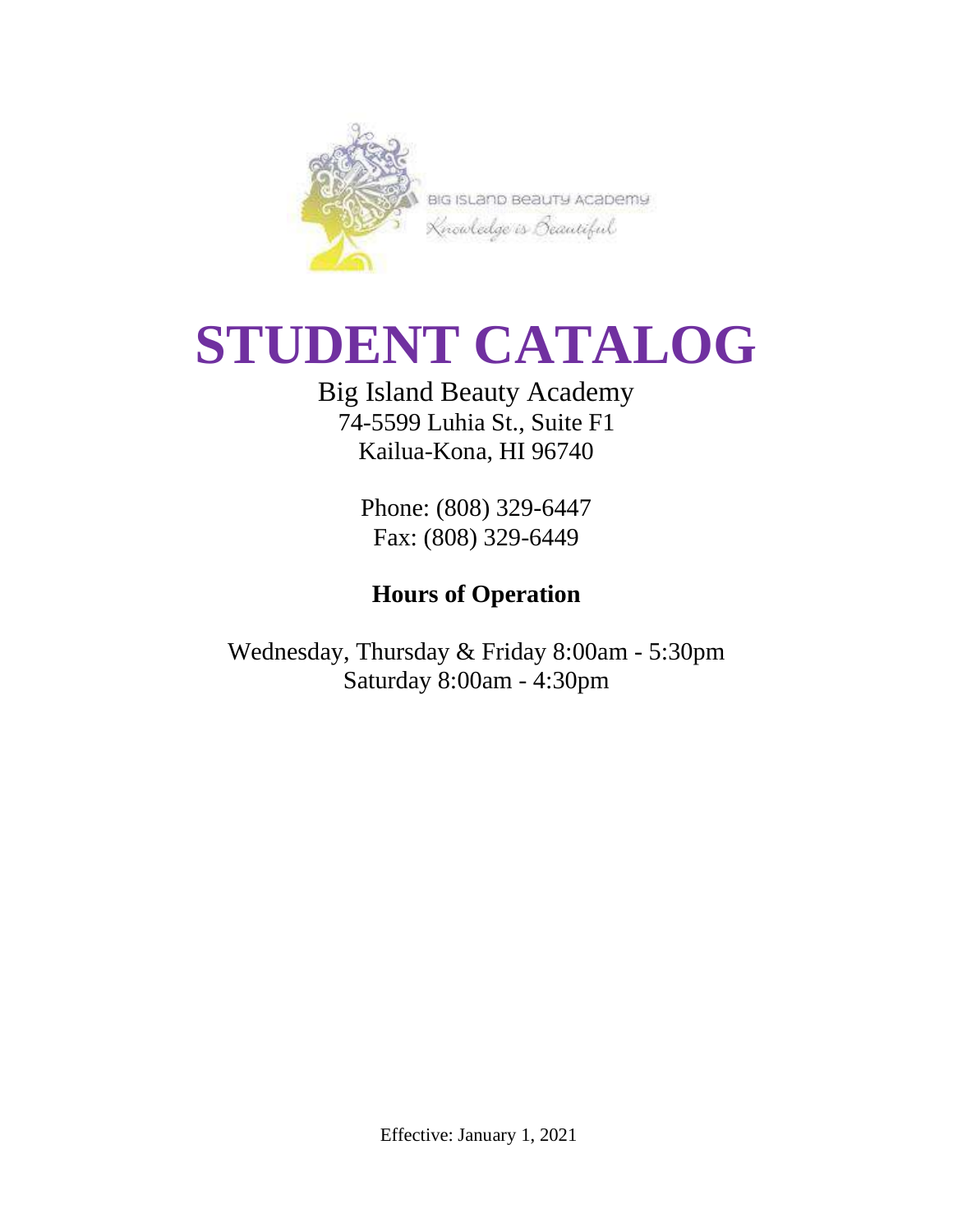#### **TABLE OF CONTENTS**

#### DISCLOSURE STATEMENT (Page 4)

MISSION STATEMENT (Page 4)

EDUCATIONAL OBJECTIVES (Page 4)

POSSIBLE CAREER PATHS (Page 4)

CAREER REQUIREMENTS (Page 5)

#### HAWAII COSMETOLOGY PROFESSIONAL LICENSURE REQUIREMENTS (Pages 5)

#### IMPORTANT SCHOOL INFORMATION (Pages 5-6)

Training Location Facility Student Parking Hours of Operation Holiday Closures (2022) Student Kits Staff

#### ADMISSIONS POLICIES (Pages 7-9)

Enrollment Process Ability to Benefit Re-Entry Students Credit for Prior Training Tuition Fee for Transfer Students Tuition for Additional Training Misc. Fees

#### FINANCIAL OPTIONS (Pages 10-12)

Internal Financing Option No Interest Payment Plan Interest Bearing Payment Plan Scholarship Compliance Statement School Records and Transcripts Privacy and File Access Policy Policy for Safeguarding Customer Information

#### SCHOOL POLICIES (Pages 13-14)

Job Placement Statement of Non-Discrimination School Policy for the Handicapped Drug and Alcohol Policy Campus Security Policy

#### STUDENT POLICIES (Pages 15-19)

Conduct Dress Code Front Desk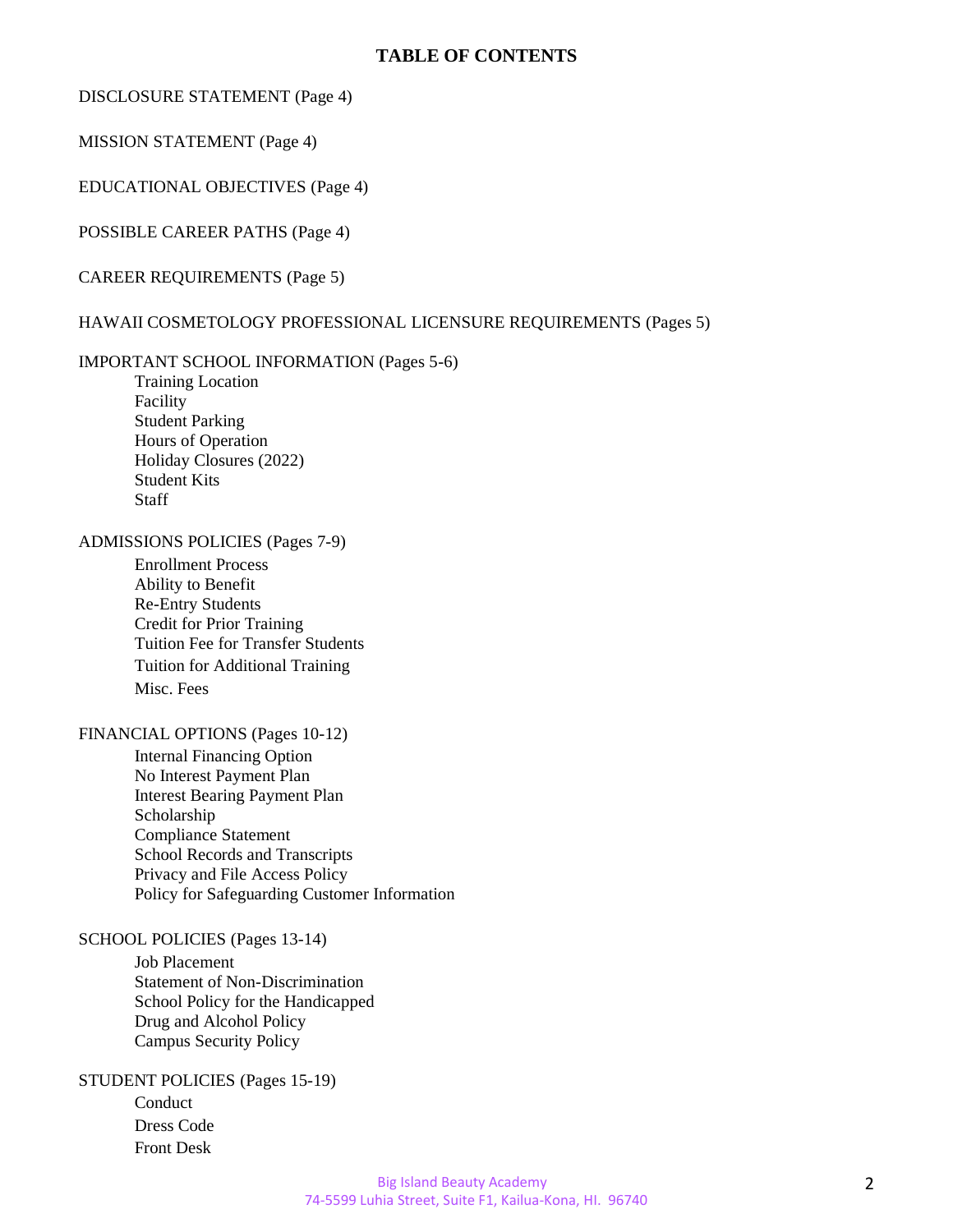Cell Phone Policy Clinic Requirements Grading Attendance & Discipline Policy Tardy Policy Absence Policy Leave of Absence Policy Make-Up Work

#### VIOLATION OF POLICY and PROCEDURES (Page 20)

Written Warning Suspension Termination Appeal Process

#### RULES & REGULATIONS (Page 21)

#### SATISFACTORY ACADEMIC PROGRESS POLICY (Pages 22-24)

Attendance Academic Evaluation Periods Determination of Progress Warning Probation Re-Establishment of SAP Interruptions, Course Incompletes & Withdrawals Appeal Procedure Maximum Time Frame Non-Credit, Remedial Courses & Repetitions Transfer Hours

SCHOOL REFUND POLICY (Pages 25-26)

GRIEVANCE and APPEALS POLICY (Page 27)

#### GRADUATION REQUIREMENTS (Page 28)

LICENSING (Page 29)

#### PROGRAM INFORMATION (Page 30-31) Teaching & Learning Methods Grading Procedures

#### CLASS SCHEDULES, PROGRAM OUTLINES & COURSE DESCRIPTIONS (Pages 32-39)

PROGRAM START DATES (page 40)

TUITION BREAKDOWN CHART (page 41)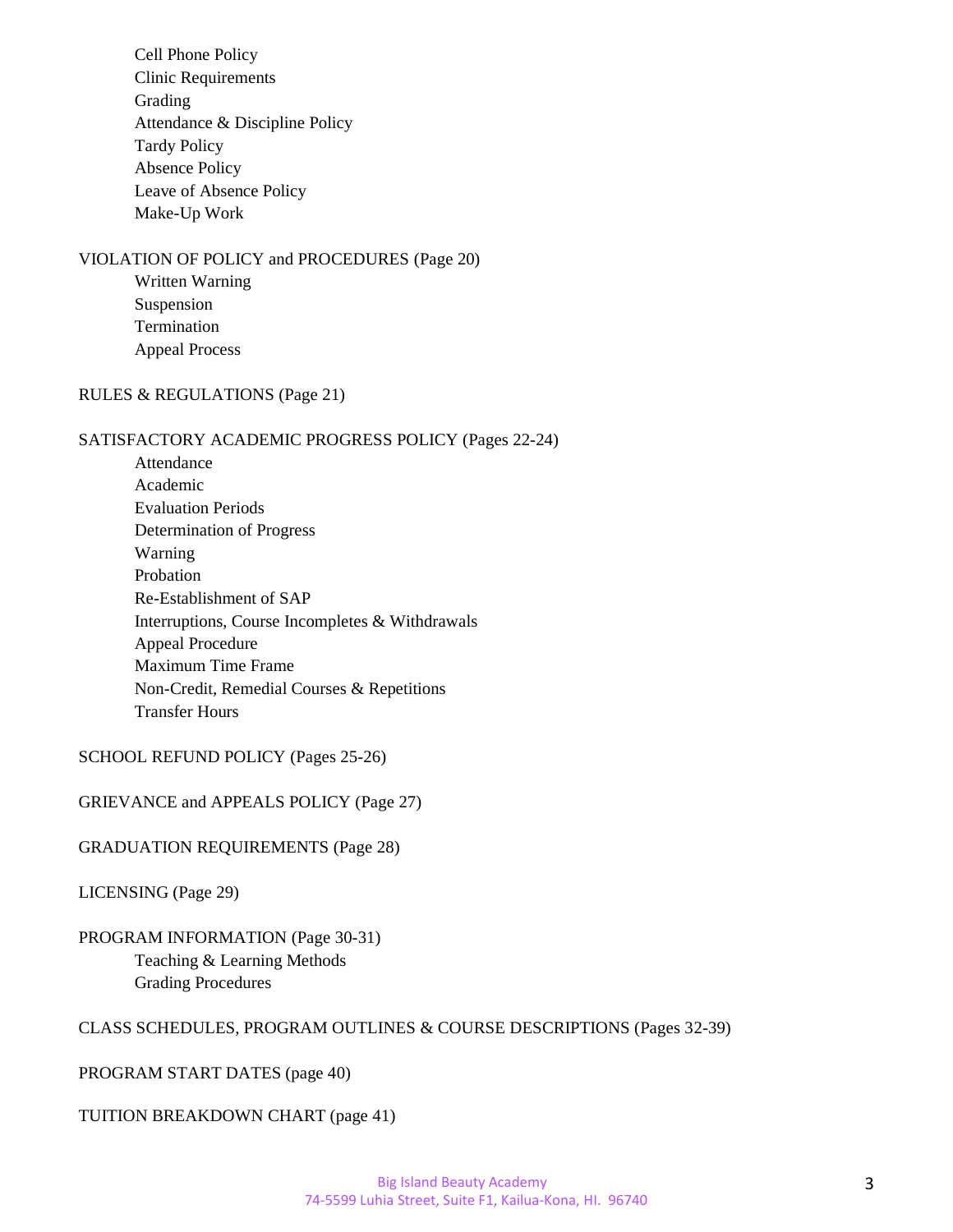#### **DISCLOSURE STATEMENT**

Big Island Beauty Academy is located at 74-5599 Luhia Street, Suite F1, Kailua-Kona, Hawaii 96740 and was granted institutional approval from the Department of Commerce and Consumer Affairs ("DCCA") and the Hawaii Department of Education ("HDOE"). DCCA and HDE approval to operate means compliance with minimum state standards and does not imply any endorsement or recommendations by the State. The following courses are approved:

| Cosmetology Course (1800 Hours)    | Esthetics Course (600 Hours)           |
|------------------------------------|----------------------------------------|
| Hairdressing Course (1250 Hours)   | Instructor Training Course (600 Hours) |
| Nail Technician Course (350 Hours) |                                        |

Should you wish to contact the DCCA or the HDOE their contact information is as follows:

| DCCA-PVL            | DOE - PTVT          |
|---------------------|---------------------|
| PO Box 3469         | PO Box 2360         |
| Honolulu, HI. 96804 | Honolulu, HI. 96804 |
| Phone: 808-586-3000 |                     |

Big Island Beauty Academy is pursuing Accreditation by the National Accrediting Commission of Career Arts & Sciences (NACCAS) located at:

3015 Colvin Street Alexandria, Virginia 22314 Phone: 703-600-7600

#### **MISSION STATEMENT**

We at Big Island Beauty Academy are dedicated to providing an opportunity for our students to pursue a high quality, post-secondary education in the Art and Sciences of Cosmetology, Hairdressing, Esthetics, Nail Technician and Beauty School Instruction. It is our desire to lay down a strong foundation in both theory and practical training that will prepare our students for employment in their chosen field of study. We strive to exceed not only what is expected from us, but also what we expect of ourselves.

#### **EDUCATIONAL OBJECTIVE**

The objective of Big Island Beauty Academy is to prepare, qualify and educate the student to enter the fields of Hairdressing, Cosmetology, Nail Technician, Esthetics or Beauty School Instruction. Big Island Beauty Academy aspires to successfully prepare each student for job security in a rewarding profession, as well as train each student to successfully pass the State Board Examination for his or her license. The Big Island Beauty Academy maintains programs that are constantly updated to ensure our students are prepared to successfully enter the professional beauty industry.

#### **POSSIBLE CAREER PATHS**

Hair Dressing, Salon/Spa Manager, Beauty College Owner, Beauty Supply Representative, Specialty Stylist, Competitive Stylist, State Board Participant, Salon/Spa Director, Beauty College Manager, Beauty College Administration, Cruise Line/Resort Personnel, Nail Technician, Esthetician, Salon/Spa Owner, Film/Movie Set Stylist, Product Development, Fashion Shows, Makeup Artist, Theater Production, Platform Artist, Industry Blogger, Educator/Trainer, Product Representative, Department Store Product Buyer/Seller, State Salon/College Inspector, Stylist/Technician for Industry Publications, Guest Artist, Writer for Industry Publications, Television Stylist …and many more.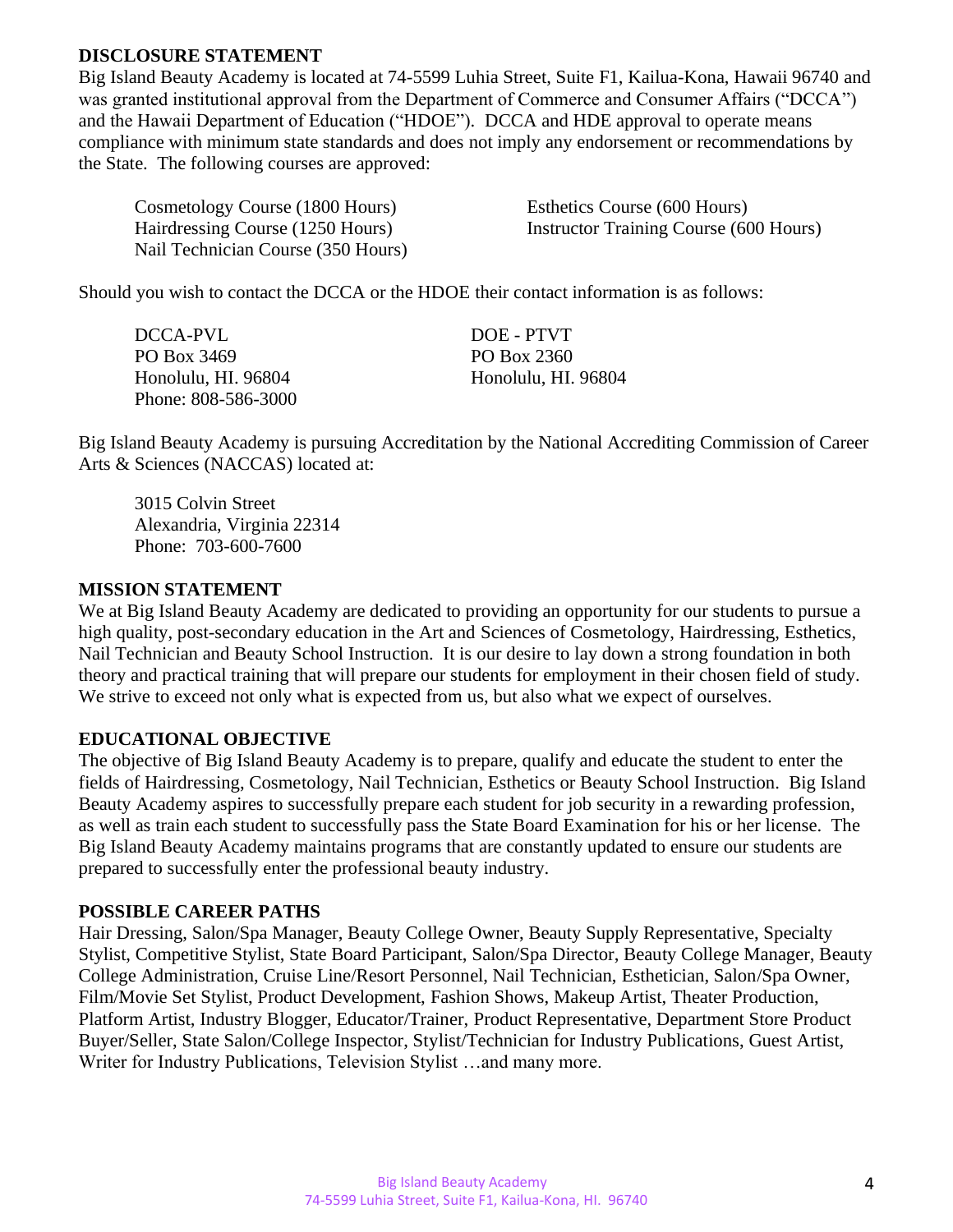#### **CAREER REQUIREMENTS**

Practitioners in the area of Cosmetology often stand for long hours during the day. They must possess good finger dexterity, good eye-hand coordination, adequate mobility to work around a client in the salon or spa setting and maintain the physical strength to utilize proper tools and techniques employed within the industry. A practitioner's tasks may vary greatly depending on his or her specialty. Being flexible and a good listener are essential to succeeding in these fields of practice and it is important to be able to work with different personalities, whether it is in a salon or with private clients.

Practitioners in these fields not only complete the services on clients but also do consultations on what they think is best for a client's skin, hair, nails, bodies, etc. It is important for practitioners to keep up with current trends within the industry so as to better serve their clients.

• Practitioners are in constant contact with various products and sometimes use harsh chemicals. It is important for a professional in these fields to maintain safe working practice including the utilization of protective clothing and proper knowledge of product/chemical handling.

#### **HAWAII COSMETOLOGY PROFESSIONAL LICENSURE REQUIREMENTS**

The Hawaii Board of Barbering and Cosmetology defines the scope of services that a practitioner can perform, based on the fields of practice for which they are certified. Hawaii issues a "segmented license," or in other words, a separate certificate for Hair Dressing, Nail Technician, Esthetics, Cosmetology, and Beauty Instructor. Big Island Beauty Academy's curriculum is approved by the DCCA and is designed to prepare students to pass exams and work in their chosen occupation. The program of study for cosmetology licenses require the successful completion of technical education using a state approved curriculum that includes training in Hair Dressing, Esthetics, Nail Technician, Cosmetology and Beauty Instructor Training. Hawaii law allows students to study one or more of the fields of practice as prescribed in the Hawaii cosmetology license requirements. In addition to the specific discipline requirements, students must complete the Theory and Shop Management programs, including a section covering Hawaii Cosmetology laws and rules. Upon completion of the desired training, a graduate will be eligible to apply to take the licensing examinations for the respective areas of practice. A professional license, in the relevant discipline, will be issued once a graduate has successfully passed the state exam(s).

### **IMPORTANT SCHOOL INFORMATION**

### **Training Location**

• Primary training takes place at Big Island Beauty Academy located at 74-5599 Luhia Street, Suite F1, Kailua-Kona, Hawaii 96740. In addition, distance learning has been instituted since June 2020 allowing students to do a limited number of hours off campus (within the parameters set by the State of Hawaii and NACCAS).

#### **Facility & Equipment**

• Big Island Beauty Academy occupies 4,076 square feet of space in the heart of Kailua-Kona that houses dedicated areas for each program of study which include: 9 Hairstyling stations, 8 Esthetic stations, and 7 Nail Technician stations. All consumables and necessary equipment are provided by the school.

#### **Student Parking**

• All students are required to park on Luhia street as the parking in front of the school is reserved for clients.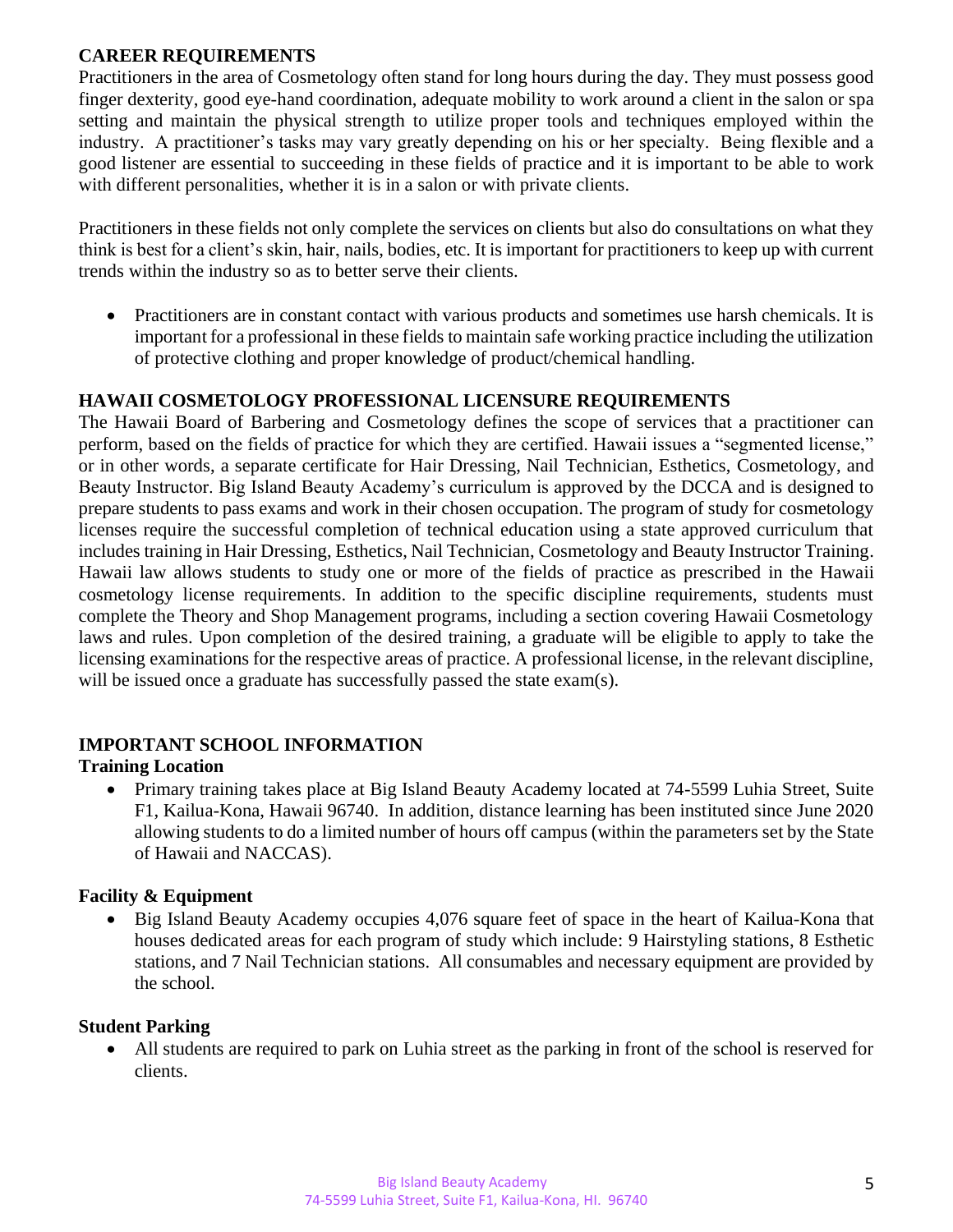#### **Hours of Operation**

• The school administrative offices are open for business Wednesday through Saturday, 8:30 a.m. to 5:30 p.m. and can be reached at 808-329-6447 or at bigislandbeautyacademy.com.

#### **Holiday Closures**

Big Island Beauty Academy shall be closed for the following dates:

- January 1
- $\bullet$  June 1 15
- IRONMAN Saturday (October date TBD)
- Thanksgiving week
- Last two weeks of December

#### **Student Kits**

• Students must bring required books and materials daily to ensure that they are prepared with the appropriate tools for class each day. The Student Kit is disbursed at the beginning of the program, and each student responsible for monitoring their kit and replacing any items that may break. Upon receiving and reviewing kit for malfunctions, the student must notify a Big Island Beauty Academy representative immediately about any malfunctioning item. Big Island Beauty Academy is not responsible and provides no warranty for kit items after receipt, review and confirmation that kits are complete and unbroken. If an item does malfunction after receipt, the student will be responsible to contact the manufacturer to replace it. All other supplies and products are provided by the School and are considered School property unless a specific agreement has been made to the contrary. Removal of any School supply or product without the Director's approval is prohibited. Big Island Beauty Academy is not responsible for stolen property.

#### **Staff**

• Our instructors are certified and licensed in their field of practice by the State of Hawaii. Our instructors are required to meet the minimum of 12 hours of continuing education every year, making them very qualified to assist our students in classroom as well as clinic supervision.

| Director / Owner                           | David Gramlich             |
|--------------------------------------------|----------------------------|
| Financial Aid & Director of Administration | <b>Marcy Pulotu</b>        |
| Director of Education                      | Monica May Gramlich        |
| Instructors of:                            | Monica May Gramlich        |
| <b>Cosmetology Course</b>                  | Lindsay Lecker-Olsen       |
| <b>Esthetics Course</b>                    | <b>Gloria E Talamantes</b> |
| Nail Technician Course                     |                            |
| <b>Hairdressing Course</b>                 |                            |
| <b>Instructor Training Course</b>          |                            |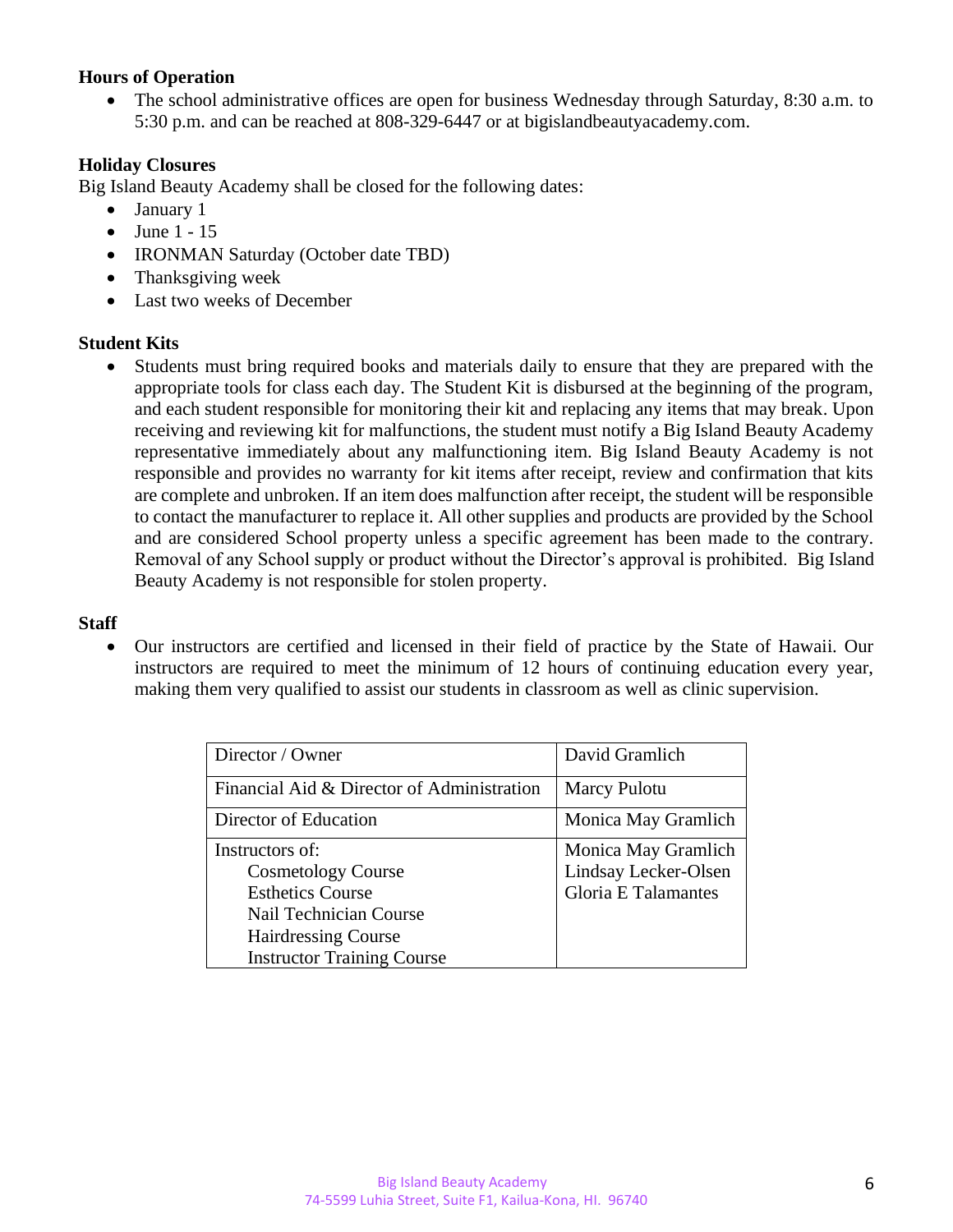## **ADMISSIONS POLICIES**

To enroll, a student must be at least 16 years of age. If an applicant is less than 18 years old, the applicant will need parental/guardian consent. Applicants must have a government issued photo identification. If the student is an eligible non-citizen: a copy of the alien registration card. In addition, all students must provide proof of a high school diploma or its equivalent. Accepted documents include: High School Diploma, High School Equivalency Test (HiSET), GED or official High School Transcripts.

To be enrolled in the Instructor Training Course you must have been licensed in, and working in the field in which you wish to teach for a minimum of one year.

Students who have acquired hours at another school and wish to transfer those hours to Big Island Beauty Academy will also need to provide certification of transfer hours. The certification must be submitted and accepted prior to the completion of the Enrollment Agreement. Acceptance of transfer hours is at the discretion of the school (See Credit for prior training - pg. 8)

If an applicant is not from a high school where English was the primary language, an interview with Big Island Beauty Academy will need to be conducted to determine language proficiency. Admission to the school will depend on adequate comprehension and understanding of English. If the school has reservations regarding the applicant's ability to complete a program taught in English, the school may request the applicant pass an internal English language assessment administered on line - **[http://www.esl](http://www.esl-languages.com/en/study-abroad/adults/online-tests/index.htm)[languages.com/en/study-abroad/adults/online-tests/index.htm](http://www.esl-languages.com/en/study-abroad/adults/online-tests/index.htm)**.

If the student does not pass the test, the applicant may complete ESL (English as a Second Language) classes before applicant is accepted for admission.

The school does not recruit students already attending or admitted to another school offering similar programs of study.

#### **Enrollment Process**

The enrollment process consists of the following steps:

- Step 1 The student must meet with an admissions representative
	- o Complete application & pay non-refundable application fee of \$100
	- o Receive information with the institute's outcomes
- Step 2 Complete and return admissions requirements as stated below
	- o Photo identification (government issued)
	- o Provide a copy of a high school diploma or its equivalent
- Step 3 Upon acceptance
	- o Complete a financial plan if not paying in full
	- o Sign contract

Step 4 - Orientation takes place on the first day of the program and is mandatory

Documents must be official and have a date of completion for the student it is regarding. If documents do not show proper integrity, the Director of the school must approve them. Foreign transcripts and diplomas must be translated and validated by an outside agency to reflect the academic equivalence of a U.S. high school diploma.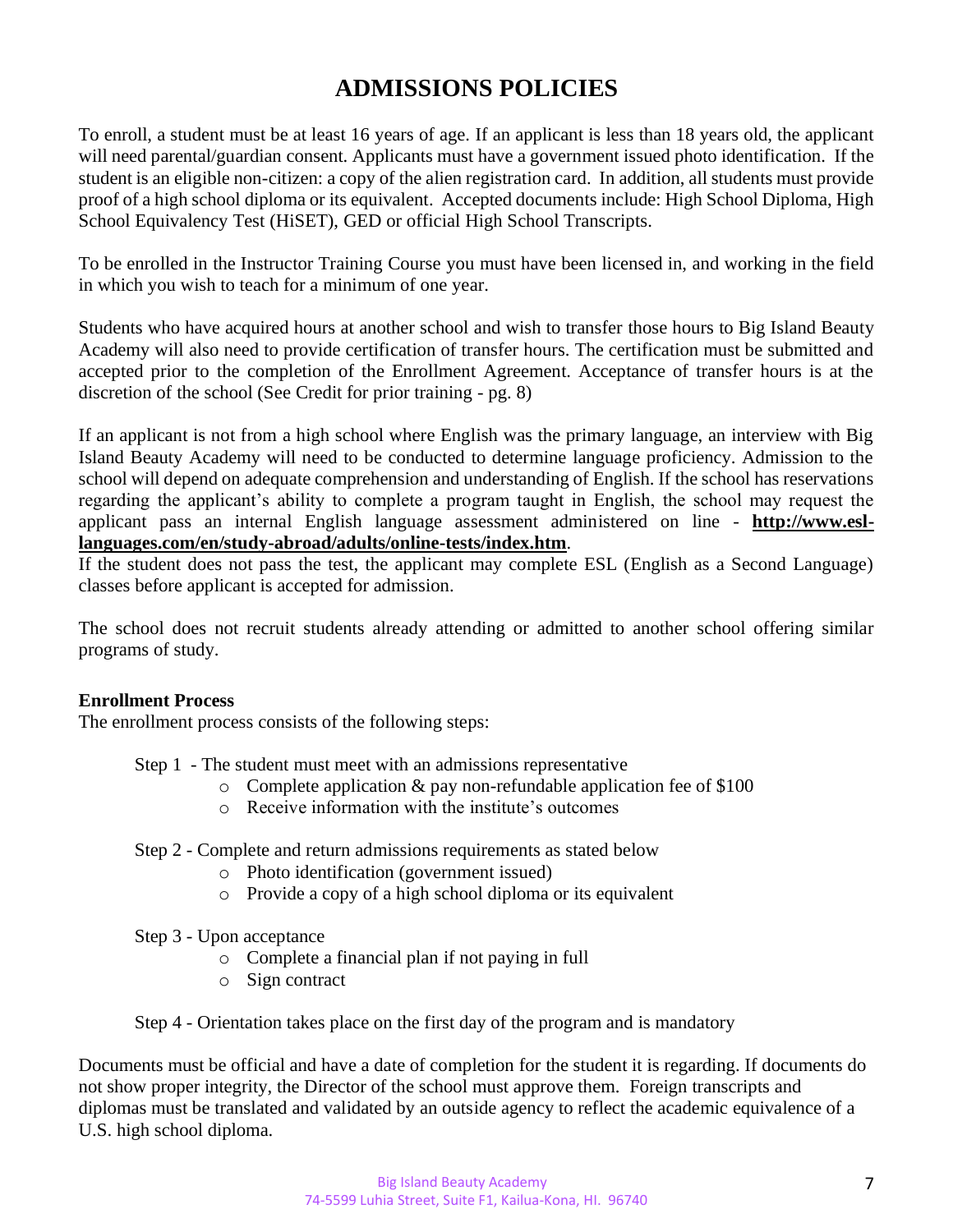It is advisable to apply for enrollment and pay the application fee as soon as possible to ensure a place in class. Student payment schedules must be arranged with the financial office prior to beginning classes. In the event of a payment default, the school will, without notice, suspend the student until the account is brought to the proper status.

If a student is unable to start on their contracted start date they may submit a written request to postpone their starting date to a future class. Placement is not guaranteed in the next class as the class may already be filled. The \$100 application fee is good for 90 calendar days.

**Ability to Benefit** - The school does not accept ability to benefit students.

#### **Re-entry Students**

• If a student has been terminated or withdrawals from a program and wishes to re-enter the school, they must submit a written request to re-enroll. Big Island Beauty Academy requires a personal interview with school administration. Once the petition is reviewed, the Director has 30 days to notify the student about the decision on allowing the student to re-enroll and any stipulations to be followed. The re-entering student will be placed on a 30-day monitoring period. During the 30-day monitoring period the student must demonstrate for that period that they can meet the school's minimum attendance and academic requirements.

The student will then be evaluated for satisfactory academic progress at the next scheduled evaluation period to determine their new status. Students who fail to meet the minimum attendance and academic requirements for that 30-day monitoring period may be terminated. Students who re-enter the program are placed in the same Satisfactory Academic Progress standing as when they left. Other requirements are:

- o Outstanding tuition, fees, and overtime expenses must be paid in advance.
- o Previous tuition payments will be credited to the student's balance
- o Because tuition fees and costs are subject to change, re-entering students will be contracted according to the current tuition costs and will be required to pay any additional fees, if applicable.
- o Pay a \$150 re-entry fee

Re-admission is reserved to the sole discretion of Big Island Beauty Academy and may require special conditions.

#### **Credit for Prior Training**

- Students with prior training who would like to transfer enrollment credits must first comply with all of the regular admission requirements.
- Students with credits from an out-of-state or another Hawaii based school must submit a written request to their former school for an official transcript. It is to be mailed or faxed directly to Big Island Beauty Academy from the previous school. Transcripts from previous schools must be free of all financial obligations. Upon receipt and evaluation of official transcripts from the school previously attended, the student may be awarded hours as detailed in the transcript. Big Island Beauty Academy will evaluate and determine how many hours will be eligible for transfer. Transfer hours accepted will reduce the amount of time and hours required to complete the course of enrollment, and will reduce the amount of tuition. The remaining hours to complete the course of enrollment will be pro-rated according to the tuition cost of the program. Books and kit charges, if applicable, are additional expenses. The transfer student will be assessed on both academic and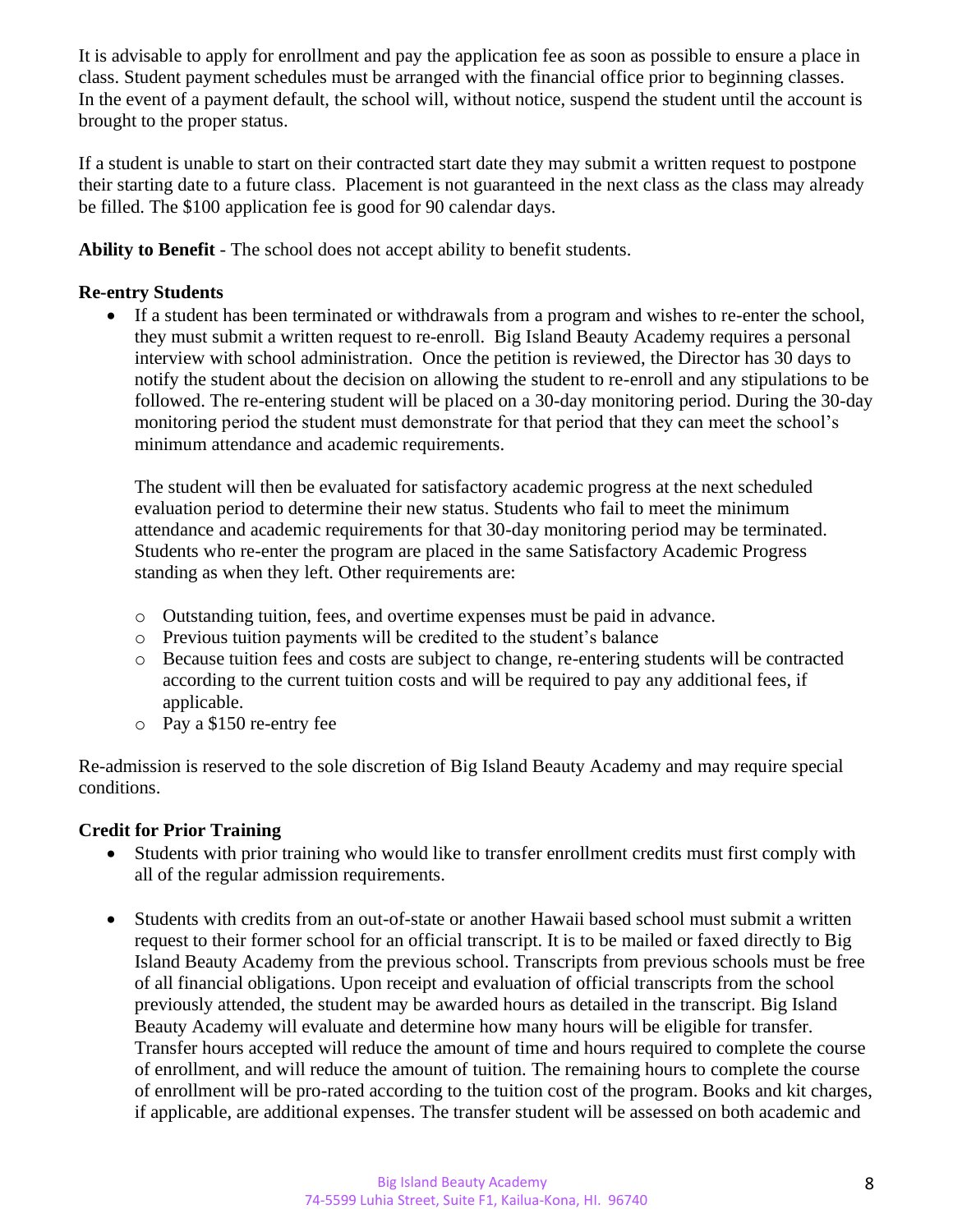technical to determine placement. Students with transfer hours from another institution will have those hours counted as both attempted and completed hours toward the student's education.

• Former students of Big Island Beauty Academy who did not complete their training may re-enter provided they have paid any outstanding debt owed and come to an agreement with the School for the cost of the remaining training. A competency test will be given to assess the appropriate level the student may enter. The test will be a practical exam and will include safety and sanitation protocols. The results of the testing will allow the school to create a program of study to complete only areas that are not up to the standards of the school and the State of Hawaii.

#### **Tuition Fee for Transfer Students**

• The hourly tuition charges for transfer or re-enrolled students who have prior hours are charged the current hourly rate per course.

#### **Tuition Fee for Additional Training**

• If the student must attend additional training hours beyond their Maximum Time to Graduation date due to attendance challenges or to complete academic graduation requirements, the student will be charged an additional \$250 per week, or any part thereof, payable in advance.

**Miscellaneous Fees -** the following fees shall apply and be payable by personal check, money order or cash.

| o Accounts 30 days past due                                   | Interest of 24% Annually     |
|---------------------------------------------------------------|------------------------------|
| $\circ$ Accounts 60 days past due                             | Will be sent to collections* |
| • Payments returned for NSF (for any reason)                  | \$50.00                      |
| <b>Student ID replacement</b>                                 | \$20.00                      |
| • Exceed Max Time to Graduate (per week or a portion thereof) | \$250.00                     |
| <b>O</b> Termination Fee                                      | \$150.00                     |
| $\circ$ Re-Entry fee                                          | \$150.00                     |

\*If a student's account is required to be turned over to a collection agency for collections due to delinquent payments such student shall be responsible for any fees or expenses charged by the collection agency in addition to the base tuition and fees.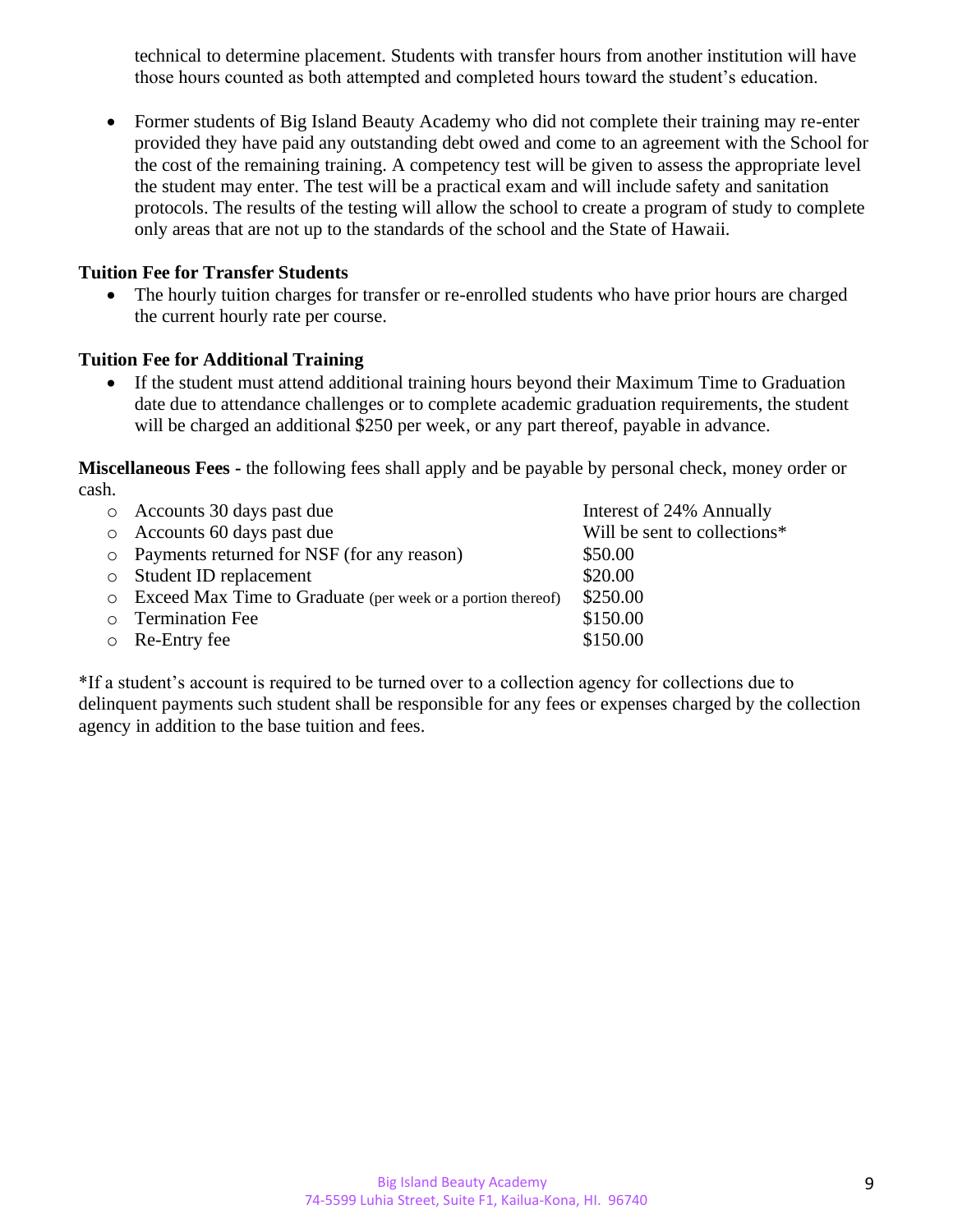## **FINANCIAL OPTIONS**

Payments may be made by check, account transfer, money order, cashier's check or credit card (a 3% charge added to all credit card payments)

#### **Internal Financing Option**

• If a program is paid in full prior to the start of the program the student will receive a 5% discount.

#### **No Interest Payment Plan**

• This is a great option for students who are able to pay for their tuition without applying for a loan. This is an in-house plan in which Big Island Beauty Academy carries the cost over the course of instruction. Students make an initial payment for the first month (application fee, registration fee, kits, books and a portion of the tuition) and then maintain a monthly tuition payment. The balance due must be paid by the students expected graduation date.

#### **Interest Bearing Payment Plan**

• 10% interest for up to 2 years depending on the course

#### **Scholarship**

• Big Island Beauty Academy does not offer scholarships and is currently not able to accept any federal funding.

#### **Compliance Statement:**

• The Federal Privacy Act of 1974 requires that students be notified that the disclosure of his/her social security number is mandatory. The social security number is used to verify students identifies, to process the awarding of funds, the collection of funds and the tracing of individuals who have borrowed funds from federal, state or private programs.

#### **School Records and Transcripts**

The Family Educational Rights and Privacy Act of 1974 (FERPA) is a Federal law designed to protect the privacy of a student's education records.

- The FERPA gives certain rights to parents regarding their children's education records. These rights transfer to the student or former student who has reached the age of 18 or is attending any school beyond the high school level. Students and former students to whom the rights have transferred are called eligible students. Parents or eligible students have the right to inspect and review all of the student's educational records maintained by the school. Parents or eligible students must send a written request to the school and identify the records requested. The school will notify the parents or eligible students about the date and time the records will be available. This will be done within 45 days of the receipt of the request. Original records cannot leave the office and the school is not required to provide copies of materials in education records.
- Generally, the school must have written permission from the parent or eligible student before releasing any information from a student's records; the school has release forms available should a parent or eligible student with to release information to a third party. The law allows schools to disclose records without consent to the following parties:
	- o School employees who have a need to know
	- o Other schools to which a student is transferring
	- o Parents when a student over 18 is still dependent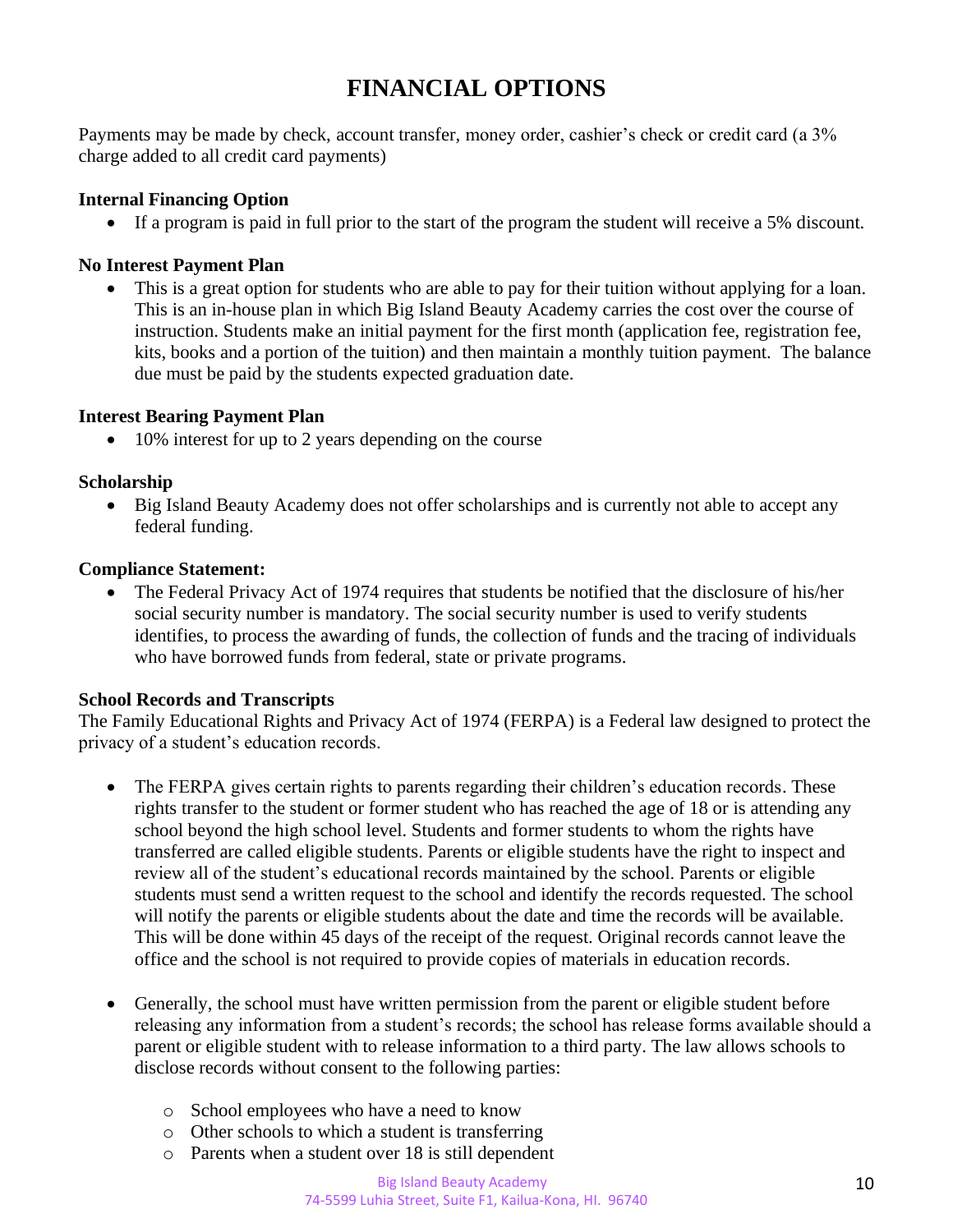- o Certain government officials in order to carry out lawful functions
- o Appropriate parties in connection with financial aid to a student
- o Accrediting organizations
- o Individuals who have obtained court orders or subpoenas
- o Persons who need to know in cases of health and safety emergencies
- o State and local authorities to whom disclosure is required by state laws adopted before November 19, 1974
- Students may request to review their files at any time during enrollment. An appointment must be made with the admissions office to review the files in their presence. Files cannot leave the office.
- Copies of transcripts may be requested from the administration of Big Island Beauty Academy in writing. Big Island Beauty Academy can, at its discretion, withhold transcripts until any outstanding tuition or fees (tuition, fees or penalties) are brought current. Note: There may be a minimum of a 10-business day processing period before Big Island Beauty Academy is able to forward the transcript. Students shall be entitled to one free transcript, however, there will be a \$15 processing fee for any subsequent requests.

### **Privacy and File Access Policy**

• The Privacy Act of 1974 prohibits the release of privileged and confidential information concerning individual students unless authorization is received by the student and/or guardian (if the student is a dependent minor) for each third-party request. The school form may be used for this purpose. It is the school's policy that no information is released without written authorization by the student. Please note that a completed written release form is required for each occurrence of release of information. The school will release information to any federal, state or local official, auditor, or accrediting body having the authority to request such information. Upon request a student will be scheduled time to review or give permission to an outside individual to review his/her student records. These records may include academic, financial aid and advisement records. A student may not review income and asset information on parents in the file without written consent of the parent(s). Cumulative education records are maintained for each student for a minimum of three years after graduation or termination.

#### **Policy for Safeguarding Customer Information:**

- o Your name, address, social security number
- o Name of your financial institution and account number
- o Information provided on your application to enroll at Big Island Beauty Academy
- o Information provided on your application for a grant or loan
- o Information provided on a consumer report, or
- o Information obtained from a website
- Big Island Beauty Academy is committed to implementing and monitoring a comprehensive information security program, to maintain and safeguard your non-public personal information against damage or loss. The policy covers all student records in whatever form (hard copy, electronic)
- The School Director shall be responsible to coordinate the school's information security program. At least once every few years, assess foreseeable internal and external risks to the security, confidentiality and integrity of customer information that could result in the unauthorized disclosure, misuse, alteration, destruction or otherwise compromise information. The Director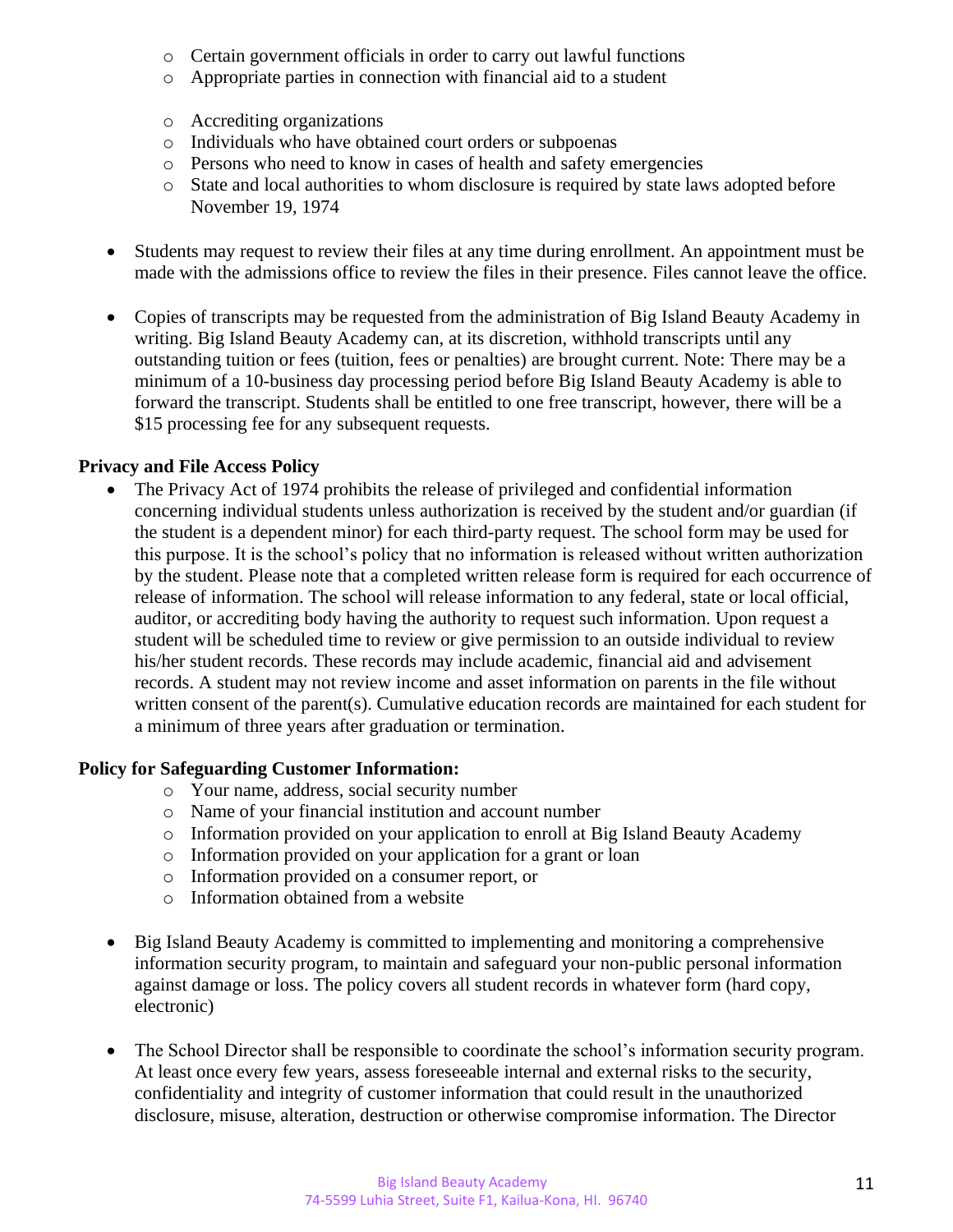shall work with professionals in the design and implementation of safeguards in order to identify risks and monitor the effectiveness of the system, recommending changes when warranted.

- Records for prospective students who are not accepted or who do not enroll in the school shall be held for 12 months, then destroyed in a secure manner. Records of enrolled students shall be maintained in accordance with federal and state laws and accreditation requirements. Students shall receive notice of this policy at the time they submit a signed application for enrollment.
- Big Island Beauty Academy shall only enter into servicing agreements with service providers who also maintain appropriate safeguards for customers' non-public personal information.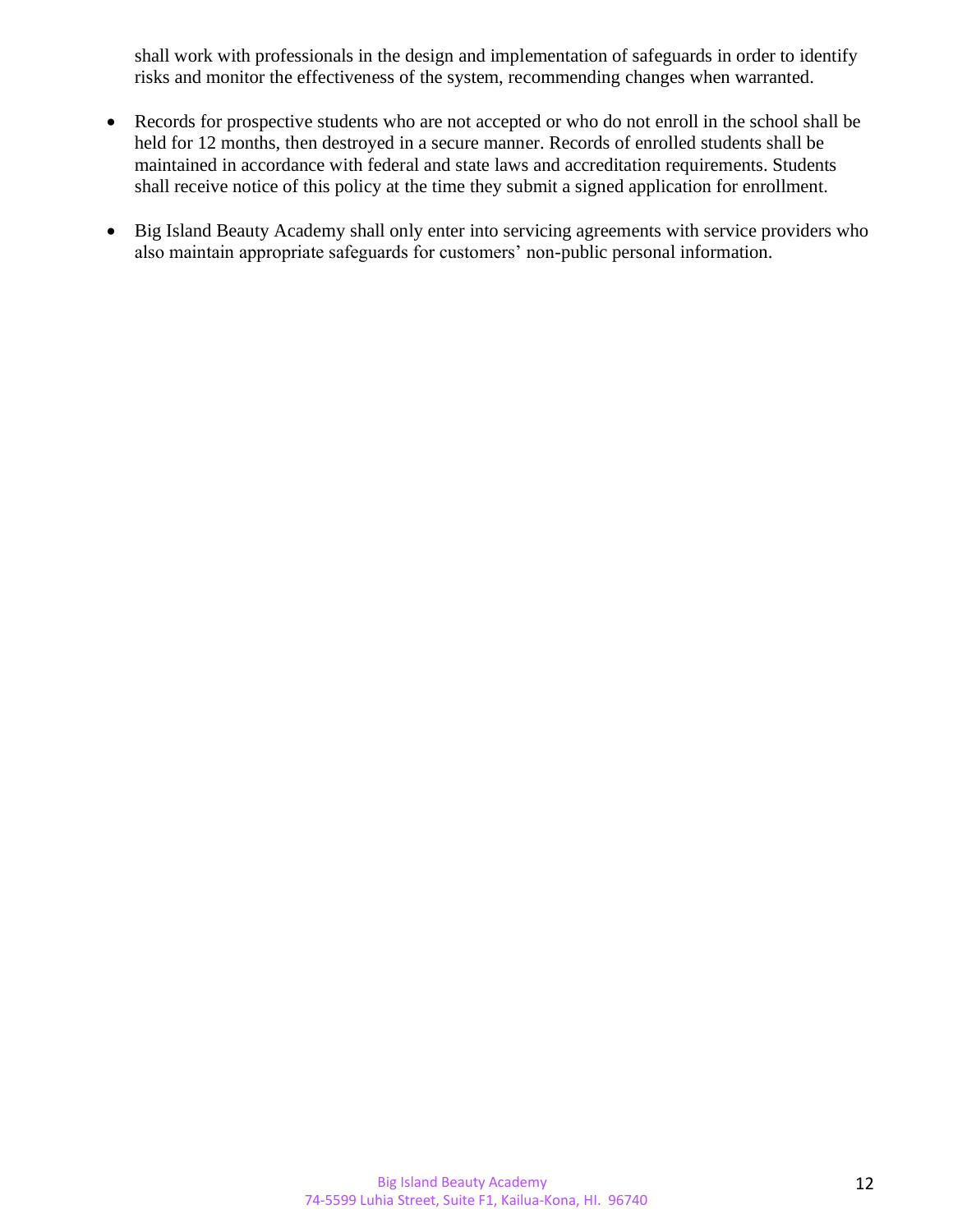## **SCHOOL POLICIES**

#### **Job Placement**

- There are several ways in which the school can assist with job placement. First, there are courses designed to prepare candidates with searching techniques, resume drafting and interviewing techniques. In addition, the school assists with a list of contacts as well as a job posting board. Finally, students should try to schedule an appointment with the Director of Education in order to assess which salons may best suit that student's character.
- Our Job Shadow Program allows senior students to spend a day in an actual salon watching and observing the various duties of the salon and also allows prospective employers to look at potential job applicants. Contacts established here will put students ahead of other new licensed graduates when it comes to securing that first job opportunity.
- Please keep in mind that the school will do all that it can to place a student, however, there is no school that can guarantee employment.
- Should students have questions or needs of non-academic nature, the school provides a listing of professional resources in the community. A posting of this information can be located in the student lounge.

#### **Statement of Non-Discrimination**

• The school will not discriminate or deny admissions to any person on the basis of race, color, ethnic origin, national origin, marital status, sex, religion, age or disability, nor is it a part of any policy, procedure and/or practice in accordance with Title VI and VII of the Civil Rights Act of 1964 (including Title IX of the education amendments of 1972). The non-discrimination policy covers not only admissions and school access it extends to employment, student financial aid and educational services at Big Island Beauty Academy. Any student or employee found to be in violation of this policy will have disciplinary action taken against him or her, up to and including expulsion or termination. Big Island Beauty Academy's policies governing employees will be enforced in situations where instructional staff or other personnel have been found as having engaged in discriminating behavior. Any person who feels that they have been subject to discrimination may file a complaint with the Hawaii Department of Education.

#### **School Policy for the Handicapped**

• Big Island Beauty Academy complies with the provisions of Section 504 of the Rehabilitation Act of 1973 and no qualified handicapped person is excluded from enrolling in a course of instruction by reason of the disability. Big Island Beauty Academy admits those impeded individuals whose disabilities would not create a safety hazard to themselves or their classmates, and would not interfere with their ability to benefit from the training offered through their classroom performance capabilities and have reasonable placement potential following graduation.

#### **Drug and Alcohol Policy**

- No drugs, controlled substances or alcoholic beverages are permitted on school grounds or any related school activities by students and school staff. Any student or employee found in violation will be sent home and subject to immediate suspension or expulsion, depending on the severity.
- Possession or use of any unlawful substance and/or possession of any containers of alcohol is strictly prohibited on our campus. Students are considered to be in possession of prohibited substances if the substances are found in the student's personal belongings, work areas, assigned storage areas, as well as on their person. Any illegal drugs or related substance found in or on the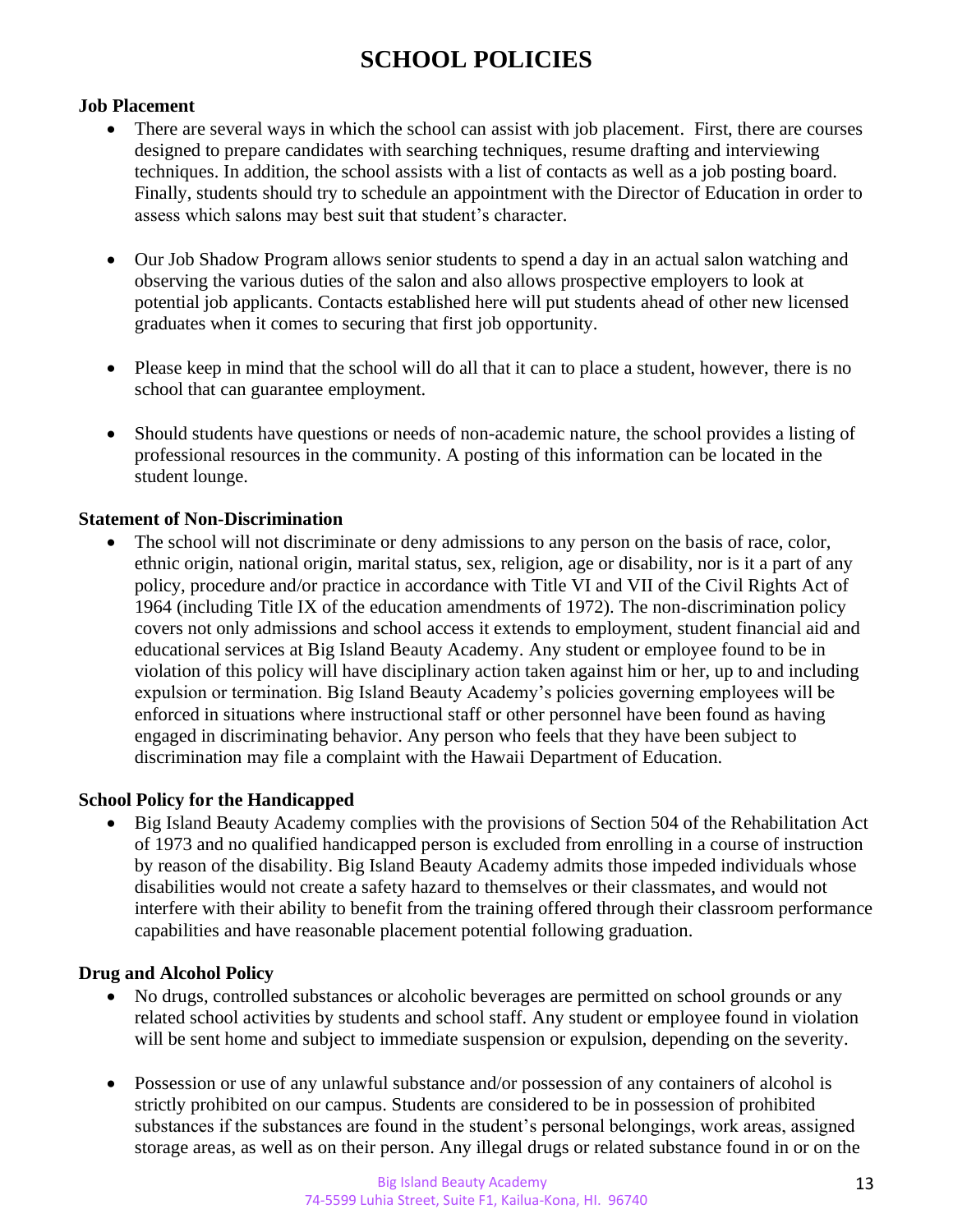school's property may be released to a law enforcement agency. Students found in violation of this policy will be subject to immediate action which may include but not be limited to suspension or expulsion and reported to appropriate law enforcement officials.

- The use, sale, possession, transfer, or purchase of illegal drugs on the school's property or while engaging in school activities (on or off property) is strictly prohibited and will lead to immediate expulsion.
- There is no smoking inside the school, only in designated areas outside, away from patrons.
- The school makes available a list of professional services about drug and alcohol counseling, treatment or rehabilitation and re-entry programs (leave of absence) to students and employees.

#### **Campus Security Policy**

- All students and employees must report any criminal actions or other emergencies occurring on campus or at any off-campus school activities to the School Director immediately.
- The Director will report to the local police agencies any criminal activity on campus or at offcampus student activities.
- All faculty and students are encouraged to speak directly with the Director for direction and guidance pertaining to any of the information disseminated in this disclosure. The following agencies will provide information for students and faculty seeking counseling in this area:

## **COUNTY OF HAWAII**

## **Victim-Witness Assistance Division Domestic Violence Resources**

#### **Sexual Assault Center**

West Hawaii: 808-322-2552 Emergency 911

#### **YMCA Sexual Assault Support Services** Crime Stoppers: 808-691-8300

24 Hour Crisis Line: 808-935-0677 Kona Police Station:

Abuse Rehabilitation Facility **Suicide Prevention** Phone: 1-877-721-3556 [NAMI Hawaii](http://www.namihawaii.org/)

West Hawaii: 808-934-3306 Adult Abuse Reporting: 808-832-5115 Child Abuse Reporting: 808-832-5300

#### Victim Assistance Program **Hawaii County Police Department**

Non-Emergency: 808-935-3311 74-611 Hale Makai Place, Kailua-Kona, HI. 96740 **Hawaii Island Recovery** Substance

(808)-591-1297 or Big Island (808) 935-0615 National Helpline: 800-950-NAMI Email: info@anmihawaii.org [Mental Health America of Hawaii](http://mentalhealthhawaii.org/) (808) 521-1846 Crisis Line of Hawaii: 808-832-3100 [AFSP \(American Foundation for Suicide](https://afsp.org/chapter/afsp-hawaii/)  [Prevention\) Hawaii Chapter](https://afsp.org/chapter/afsp-hawaii/) (808) 521-6110 Crisis Line: 800-273-8255 or text TALK to 741741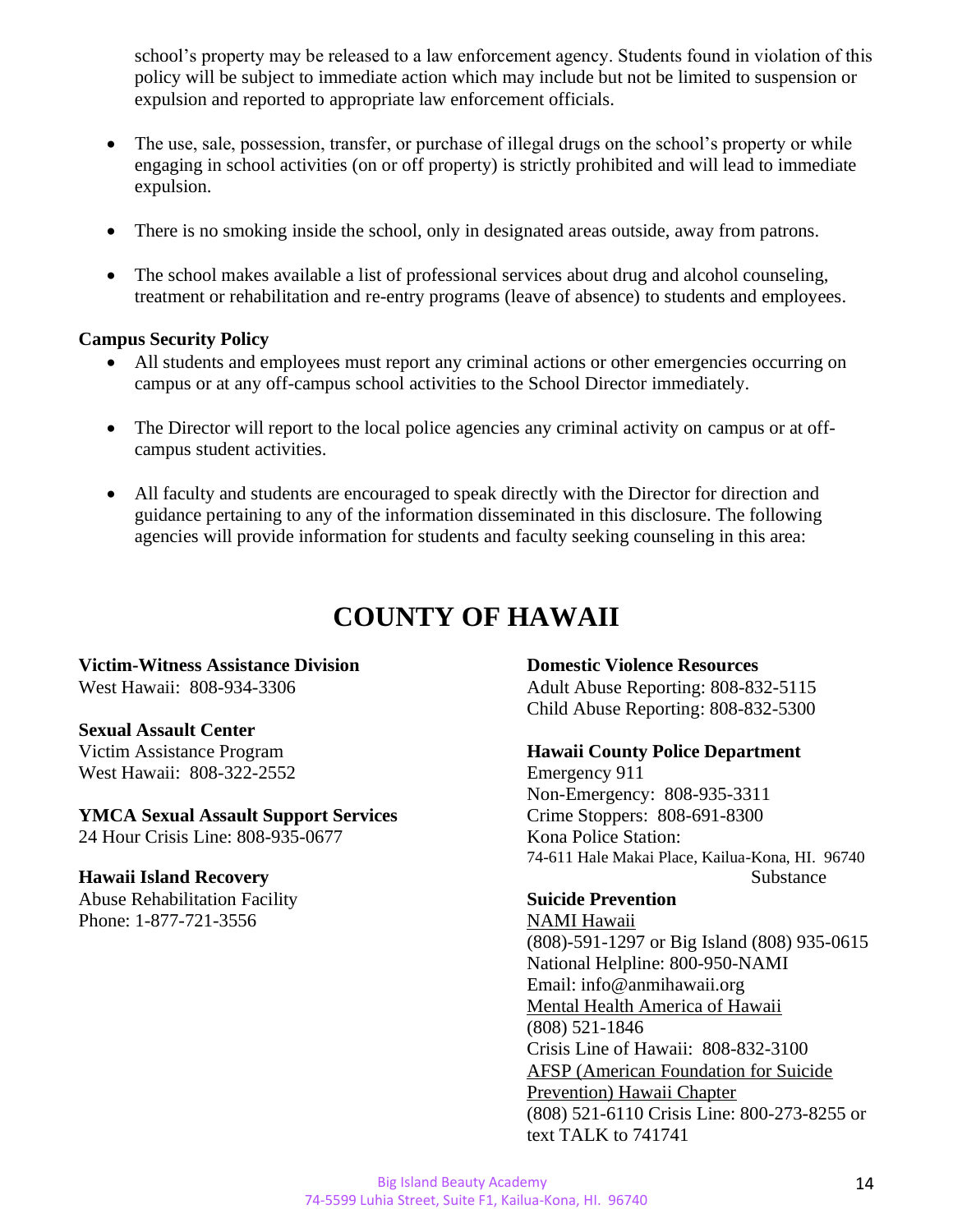## **STUDENT POLICIES**

#### **Conduct**

- Students are required to be courteous and respectful to fellow students, staff and clients of the school. Big Island Beauty Academy prepares our students for a professional salon and spa environment. Late arrivals and absences have a significant effect on how you move through our program and how you will behave in your work place.
- Big Island Beauty Academy will not tolerate any type of disrespect in the institution. All students must conduct themselves in a professional manner and treat fellow students and staff in a courteous and respectful manner, refrain from offensive language and discriminatory behavior. Students should never criticize the work of another student. Bullying is not acceptable. If there is an issue between students, students should try to resolve the issue in a respectful manner between themselves. If further intervention is necessary, please take the issue to your instructor.
- The failure of any student to reasonably respond to a request intended to move the student through the program, by an instructor or administrative staff, shall result in a written warning or dismissal for the day.
- Students have minimum requirements assigned, but it doesn't mean that Big Island Beauty Academy students will be exempted from extra services once all the requirements are completed. Big Island Beauty Academy has high standards for our students, and we expect them to use all of their time at school to learn and refine their skills to succeed in their professional life.
- Students must attend all classes and report for school on time; punctuality is critical to your future. Employers ask for grades and attendance records to evaluate a prospective employee.
- Students are required to be present and working toward graduation during all time spent at the school. In order to do so students must bring all appropriate learning materials and remain on task throughout the course of the day.
- Students are not allowed to remain clocked in when there is more than a 15-minute absence from the campus.
- Students are not allowed to have visitors in the classroom areas without prior approval from the administration
- Any student who has not called to notify the school prior to 8:00am (must speak to a teacher or leave a message) will be verbally warned for  $1<sup>st</sup>$  offence, written up for  $2<sup>nd</sup>$  offense and sent home for any subsequent offenses.
- Any student guilty of willful destruction of school property will be dismissed immediately. If a student damages or breaks school property, he or she will be required to replace or pay for the damaged property.

### **Dress Code**

All students are expected to dress professionally at all times. Those students who do not comply with the dress code mentioned herein shall be asked to clock out and return to the school when appropriately attired. All students must wear black scrubs (pants & shirt) when attending school. Saturdays are the exception as students may wear blue jeans and a Big Island Beauty Academy shirt in place of scrubs if they would like.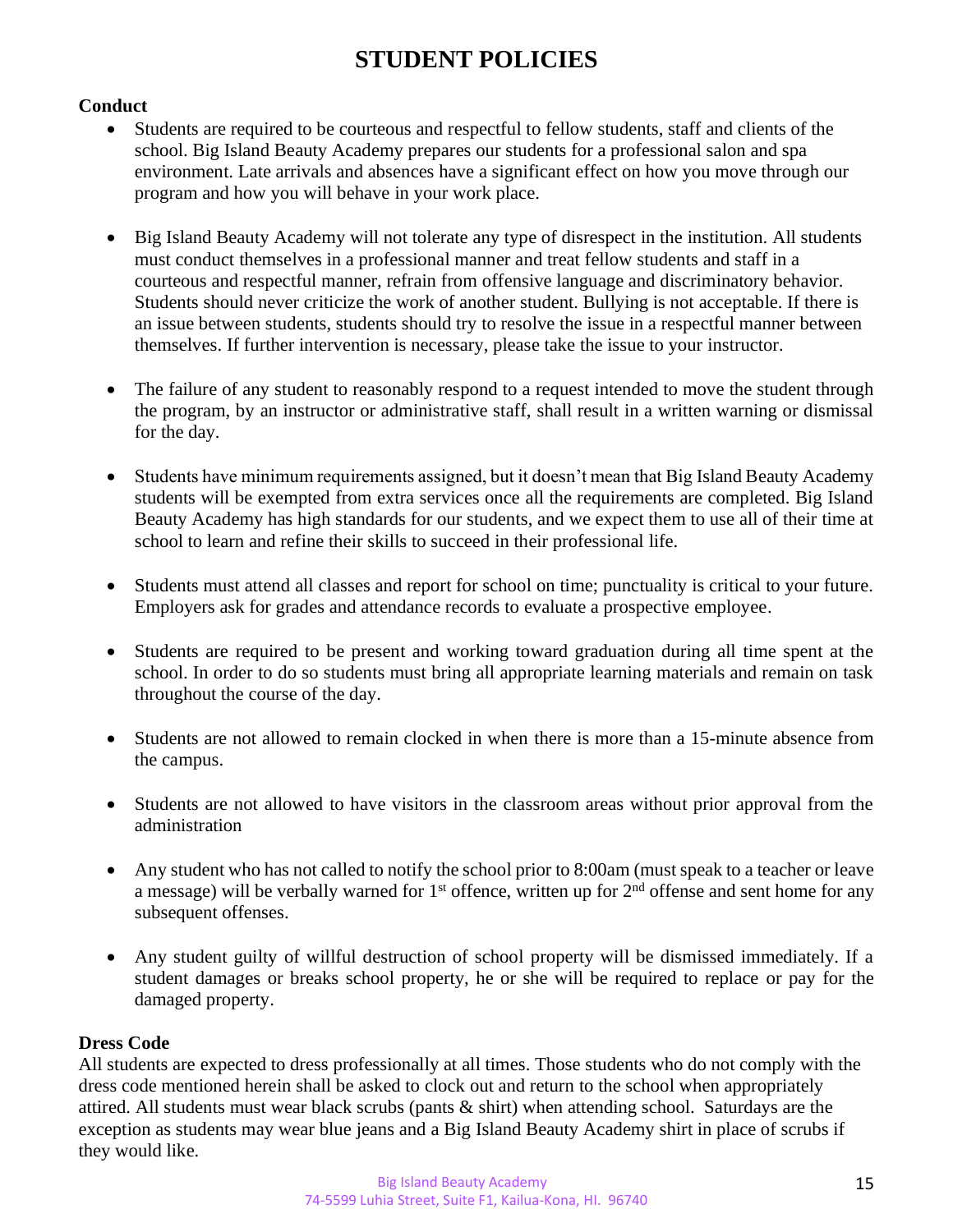Students attire must comply with the following:

- o Clothing is expected to be free from holes, wrinkles or prints
- o Skin shall not be exposed on the back, belly, midriff, upper thighs, cleavage or underarm.
- o Sheer garments or any manner of dress that exposes the student's undergarments are not permitted.
- o Sweats, leggings, yoga pants, cutoff shirts, tank tops (worn alone) and shorts are not permitted.
- o Non-slip and closed toe shoes are required at all times.

#### **Front Desk**

• Students should not be at the front desk area unless they have been scheduled there for the day or to break the student assigned there for the day.

#### **Cellular Telephone Policy**

- Cell phones are prohibited from the classroom and clinic areas and must be turned off during the course of the day If a student needs to make or accept a call during school hours they may do so during break times and only in designated areas. Students must step outside to return calls and send text messages.
- Emergency phone calls will be accepted through the school's phone at the front desk.
- The use of any personal electronic device will not be allowed during testing and shall be considered cheating. Any student suspected of cheating will be disqualified from that day's test and will be required to re-take the test at a later date under the supervision of an instructor or staff member.

#### **Clinic Requirements**

- Students should have their stations set up and be ready to take clients at the time of the scheduled appointment. Workstations are to be kept clean at all times. All implements shall be sanitized immediately after use. Students who fail to clean stations and sanitize implements may be denied clients the following day.
- In order to prepare you to succeed in this career, our clients expect and deserve your best service. Greet every client in a timely manner and deliver outstanding service until you have assisted them with check-out.
- At the completion of each client service, an instructor should sign off before you walk the client and ticket to the front desk.
- Students are not allowed to refuse a service with a client when reasonably asked. Refusing service to a client or trading tickets with another student will result in corrective action.
- All student's work must be checked by an instructor prior to, during, and after services are rendered.
- Food and beverages are not permitted on the clinic floor, only in designated areas.
- When not working on a client, students have the responsibility to be working on skill sheet items.
- Due to Federal and State regulations, products not sold by the school and thus not having a Material Safety Data Sheet (MSDS) on file will not be allowed on premises or to be used on clients or students.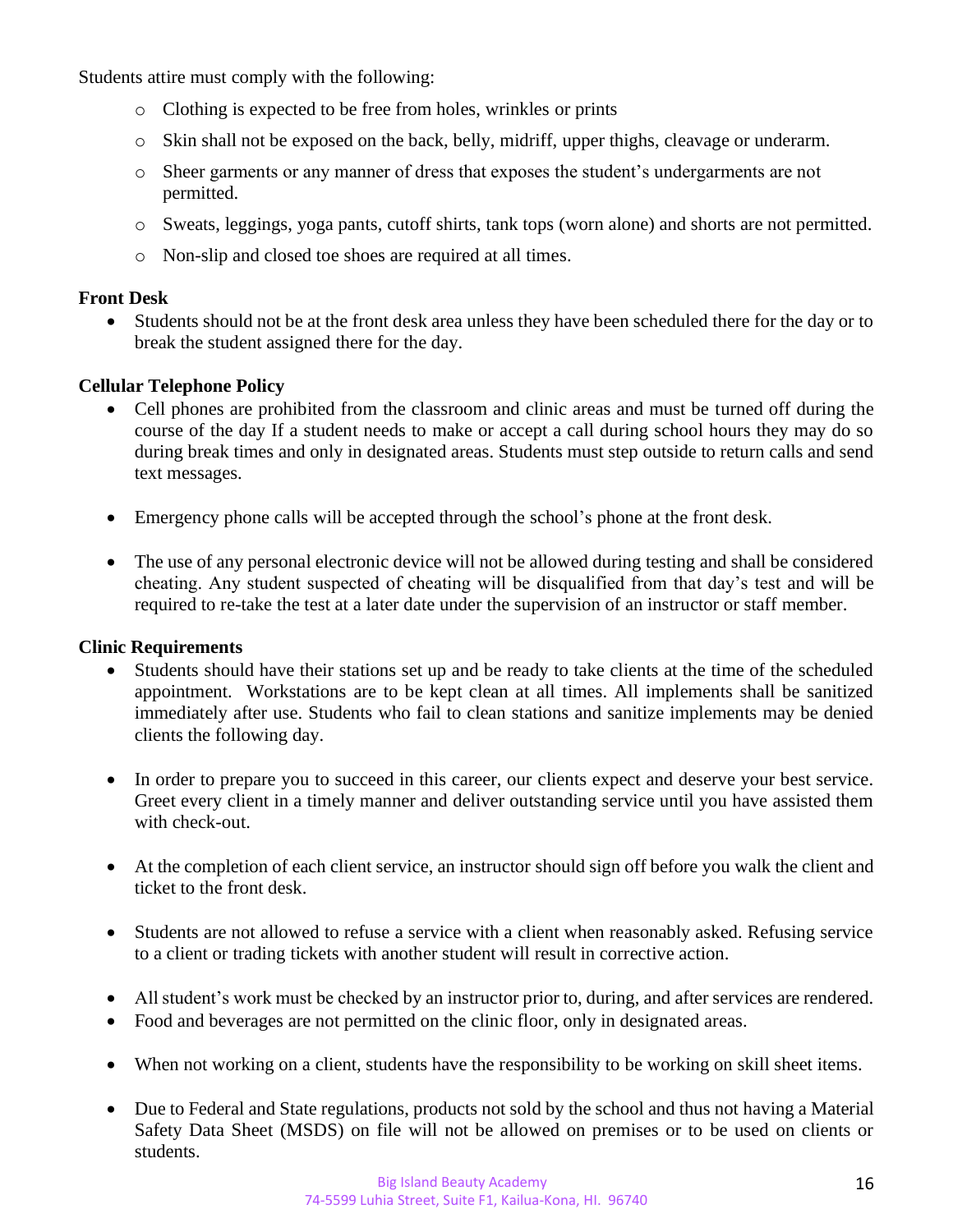- Students must supply their own pens, pencils, paper, notebooks and all other personal supplies.
- Students are required to inform the school of any changes to personal details, including but not limited to, address, telephone number, name, etc. Any failed communication directed to a student, based on information in the school's records, shall be the fault of the student.
- Students must be in good financial and academic standing in order to qualify for services. Students will be charged a fee to cover product cost. The exact cost will be determined by an instructor prior to services being rendered.
- Anyone caught stealing shall be expelled immediately. An act of "stealing" shall include but not be limited to the removal of any school property from the school facility, the unauthorized use of school property and the unauthorized possession of any property belonging to the school or another person. It will be left up to the administration to determine whether the student will be allowed to petition for re-enrollment. No exceptions to the rule will be allowed. Big Island Beauty Academy reserves the right to conduct searches of all personal items that are carried onto or removed from our property. Searches may be conducted when we determine, in our discretion, that there is reasonable cause to believe that there has been a violation of this policy. This includes the right to search lockers, drawers, equipment, packages, bags, lunch boxes and other items.
- Big Island Beauty Academy reserves the right to change any policies. In the event of a policy change, any new information is conveyed to students at general meetings or posted in memo form on the student bulletin board. It is the responsibility of each student to read posted messages on the bulletin board.
- Big Island Beauty Academy will not be liable for any injuries that occur while inside the school during part of any class or working with customers or on any field trips that occurs outside the school. By signing the enrollment agreement, you hereby release Big Island Beauty Academy of any and all liability.

Failure to comply with the above-mentioned rules shall result in the issuance of a written warning.

#### **Grading**

- The qualitative element used to determine academic progress is a reasonable system of grades as determined by assigned academic learning. Students are assigned academic learning and a minimum number of practical experiences.
- Academic learning is evaluated after each unit of study. Practical assignments are evaluated as completed and counted toward course completion only when rates as satisfactory or better (the computer system will reflect completion of the practical assignment as a 100% rating). If the performance does not meet satisfactory requirements, it is not counted, and the performance must be repeated.
- At least two comprehensive practical skills evaluations will be conducted over the course of study. Practical skills are evaluated according to text procedures and set forth in practical skills evaluation criteria adopted by the school.
- Students must maintain, at a minimum, a written grade average of 75% and pass FINAL written and practical exams prior to graduation. Students must make-up failed or missed tests and incomplete assignments.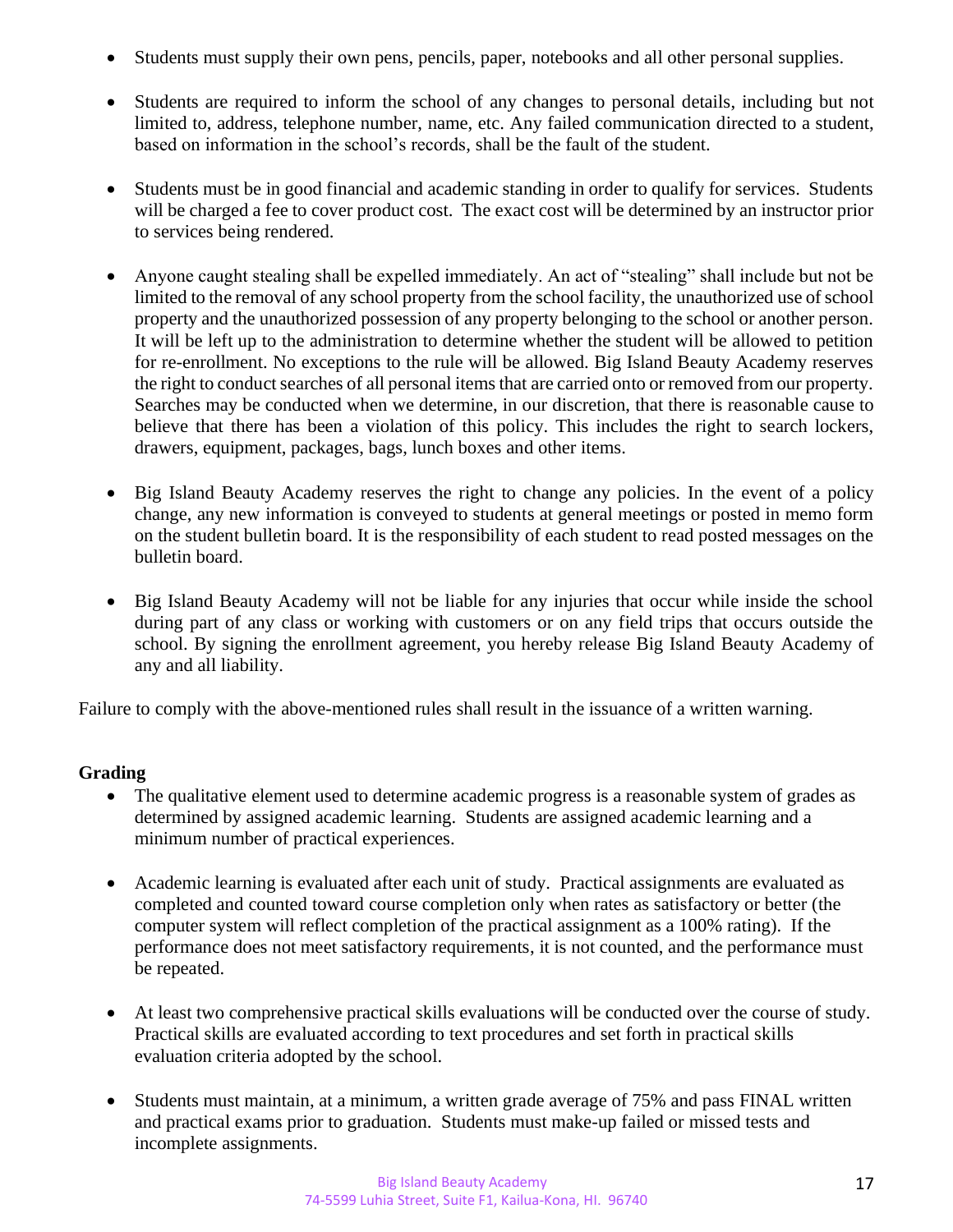• Numerical grades are considered according to the following scale.

90-100% - Excellent 80-89% - Very Good 75-79% - Satisfactory 74% and Below – Unsatisfactory/Fail

- Students will be taking tests at the end of each week. If a student should miss a test or didn't reach the 75% passing grade, a make-up test will be required. To make up a test missed, the student must schedule with the instructor within a week of the missing test. Students take tests as they move through the program, but shouldn't expect to be removed from client bookings at the end of the program due to failure to make up work on the requested schedule.
- Big Island Beauty Academy will provide a Certificate of Completion and an Official Transcript of hours for the applicable course when the student has successfully completed all phases of study which include all required tests; practical assignments; and have passed a final comprehensive written and practical examination; completed the program of study per State requirements; completed all exit paperwork; attended an exit interview and made satisfactory arrangements for payment of all debts owed to the school.

#### **Attendance and Discipline Policy**

- Attendance is very important in any higher learning setting because it determines how quickly a student may proceed through their education. Course lengths are calculated on perfect attendance. Timely attendance is critical as staff, students and clients depend on it. Students must maintain satisfactory attendance in order to proceed through their program(s). The school expects attendance to be at a rate of no less than 70% on a monthly basis. This is the minimum percentage of time students must attend in order to remain in satisfactory progress. Keep in mind that to graduate on time, students must have 100% of attendance.
- Attendance requirements are determined by the program enrolled in. For a list of required hours broken out by program, see the section titled "Class Schedules - Program Outlines - Course Descriptions" of this catalog. Students are required to be present during all regularly scheduled hours.
- Students who are scheduled for Nine (9) hours will have a 30-minute lunch break. Anytime the student remains on the clock, they may be called to take appointments if needed.
- Students receive two, fifteen-minute breaks (morning & afternoon) which they sign out/in for at the front desk. Students are not to leave campus for these breaks and are not allowed to combine their two breaks into one 30-minute break.

#### **Tardy Policy**

- Students are required to arrive and clock-in prior to the schools 8:00am start time. Once the 8am morning meeting starts the front door is locked and students who are tardy must wait outside until the morning meeting is over.
- Students are not permitted to clock in or out for other students.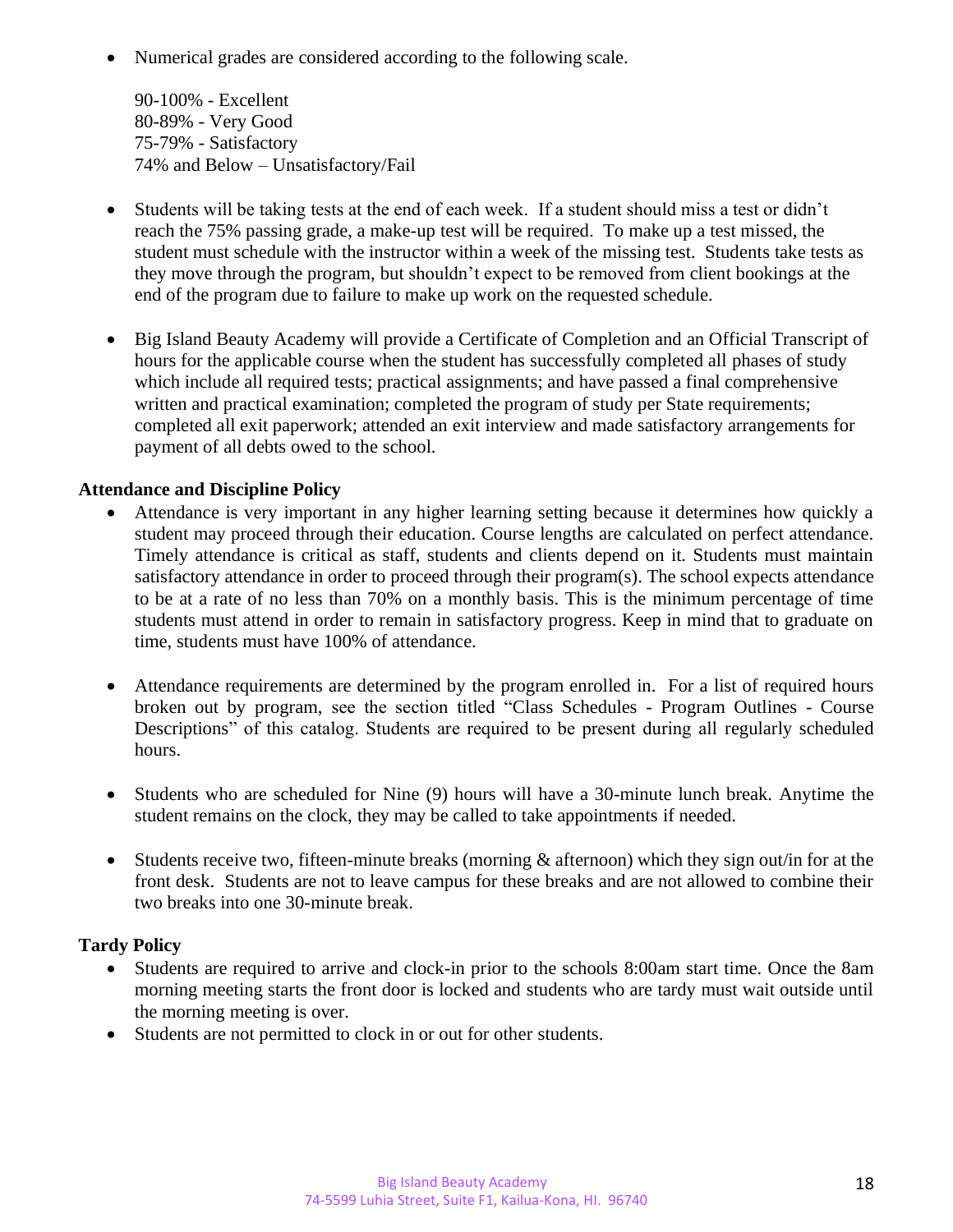#### **Absence Policy**

- Students are required to notify the school in the event of an absence. Please refer to the Satisfactory Academic Progress section concerning absences.
- If the student knows of an anticipated absence from school, the student is asked to notify the school as soon as possible. Please note that there is no difference whether the absence is excused or unexcused for purposes of calculating a student's graduation date. However, if the student fills out a request, they will not receive a written warning as disciplinary action for missing the day
- A student is deemed to have dropped the program(s) after an absence of 14 consecutive calendar days without having made prior arrangements for a leave of absence with the school. Students are permitted to petition for re-enrollment based on the procedure outlined in this Student Catalog.
- Absences leading to necessary makeup time past the contracted "Max Time to Graduate" shall result in an extra charge of \$250 per week or prorated portion thereof.

#### **Leave of Absence Policy**

An authorized leave of absence (LOA) is a temporary interruption in a student's program of study. LOA refers to the specific time period during a program when a student is not in attendance. A LOA is not required during an institutionally scheduled break. However, a scheduled break may occur during a LOA.

A LOA must meet certain conditions to be counted as a temporary interruption in a student's education instead of being counted as a withdrawal requiring an institution to perform a refund calculation. A LOA is available to all students for any reason and may only be granted if there is a reasonable expectation that the student will return from the LOA.

In order for a LOA to be approved the student must:

- 1. Request the LOA in advance
- 2. The request must be in writing
- 3. The request must include the student's reason for the LOA
- 4. The dates of the LOA must be stated (both start and return date)
- 5. The request must include the student's signature

Big Island Beauty Academy may grant a LOA to a student who did not provide the request prior to the LOA due to unforeseen circumstances. The reason will be documented and the request form will be signed and dated as soon as possible or upon the students return to school. In this instance, Big Island Beauty Academy will establish the start date of the approved LOA as the first date the student was unable to attend school.

Student will be withdrawn if the student takes an unapproved LOA or does not return by the expiration of an approved LOA.

The following will hold true for an approved Leave of Absence:

- Student will not be assessed any additional charges as a result of a LOA
- The LOA together with any additional leave of absences must not exceed a total of 90 calendar days in any 12- month period
- Student granted a LOA in accordance with the school's policy is not considered to have withdrawn and no refund calculation is required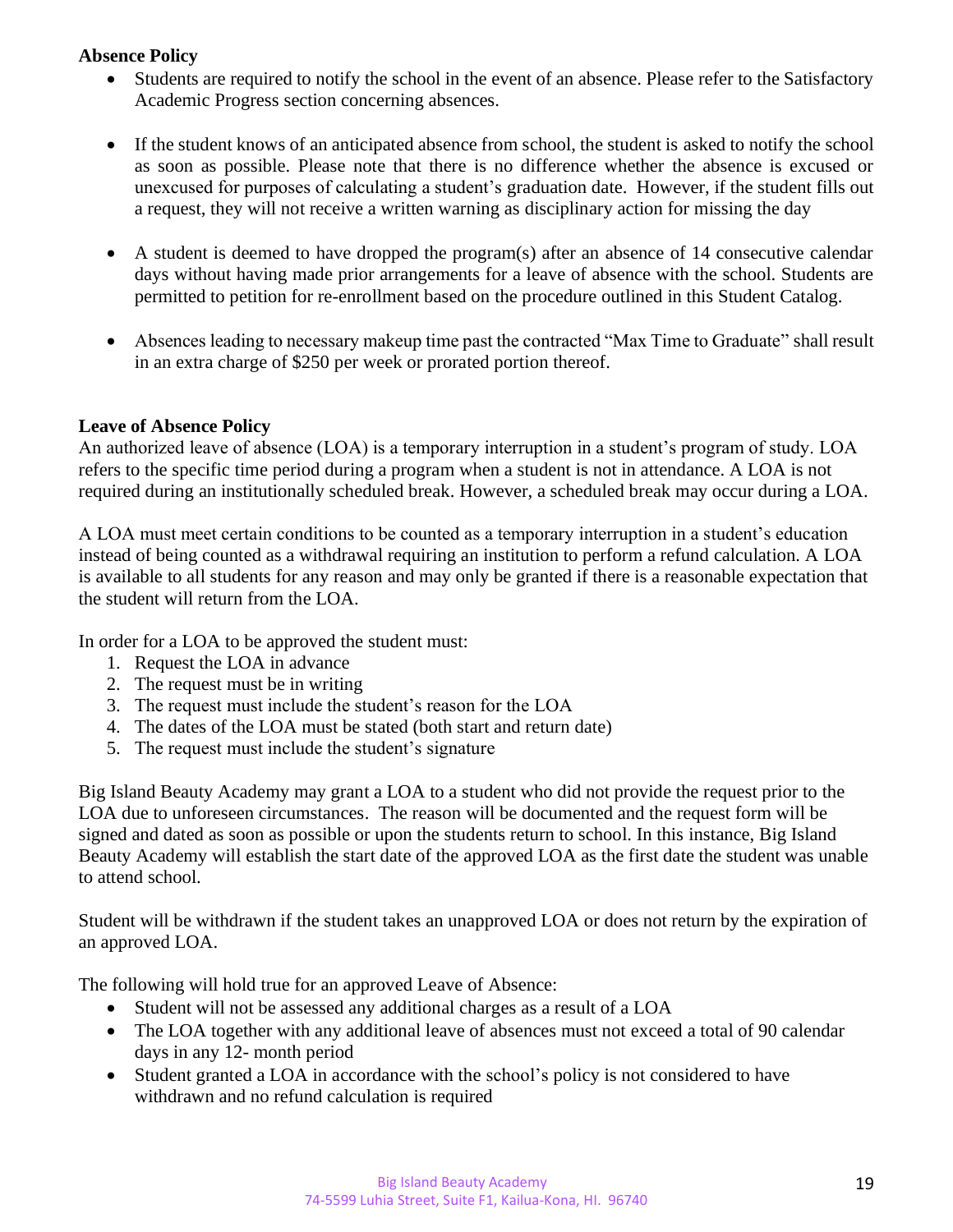- The Student's contract period will be extended by the same number of calendar days taken in the LOA and such changes to the contract period must be accompanied by an addendum to the enrollment agreement and signed by all parties
- The Student will be withdrawn from school if an unauthorized LOA is taken or the student does not return from their approved LOA

If the student decides to withdrawal while on an approved Leave of Absence, the student's withdrawal date, for the purpose of calculating a refund, shall be the date the student began the LOA.

#### **Make Up Work Policy**

• The "make up work policy" affords student the opportunity to make up work and tests that they have missed. All make-up tests must be scheduled with an instructor within two weeks of its original date. It is the responsibility of the student to schedule the make-up test. Missed tests will be posted as a ZERO until the time that they are made up. Missed and failed tests will adversely affect the student's Grade Point Average (GPA) and SAP.

## **VIOLATION of POLICY & PROCEDURES**

#### **Written Warning**

• A written warning shall be issued by the school and confirmed by the student in writing, in instances where a staff member determines that the student has violated a school policy or procedure. A staff member shall explain the basis, terms and duration of the warning and the student shall confirm the same by signing off on the notification of warning. The written warning shall be recorded in a student's progress report. Written warnings are intended to clarify with the student how their conduct has deviated from the school's policies and procedures.

#### **Suspension**

Suspension is a temporary exclusion assigned to a student and depending on the severity of the violation, it can last anywhere from one to three days not allowing the student to attend class. A staff member shall explain the basis, terms and duration for the suspension and the student shall confirm the same by signing off on the notification of suspension. Failure to correct action could result on an extension of the suspension or possible expulsion.

#### **Termination**

- May terminate a student's enrollment for noncompliance of General Policies, their contract, or State Laws and Regulations; Improper conduct or any action which causes or could cause bodily harm to a client, a student, or employee of the school; willful destruction of school property; and theft or any illegal act.
	- o A staff member shall explain the basis for the Termination and the student shall confirm the same by signing off on the notification of termination. This document shall notify the student of the student's right to appeal the termination. Thereafter a student's calculations for institutional earnings/refund shall be conducted. A termination fee of \$150 will be charged to the student upon exit.

#### **Appeal Process**

• Students shall be permitted to appeal any decision made by the school by providing a written appeal submitted no later than 15 calendar days from the date of the decision. Appeal documents shall be reviewed and the school shall render its decision within 30 calendar days from the receipt of the appeal by the school.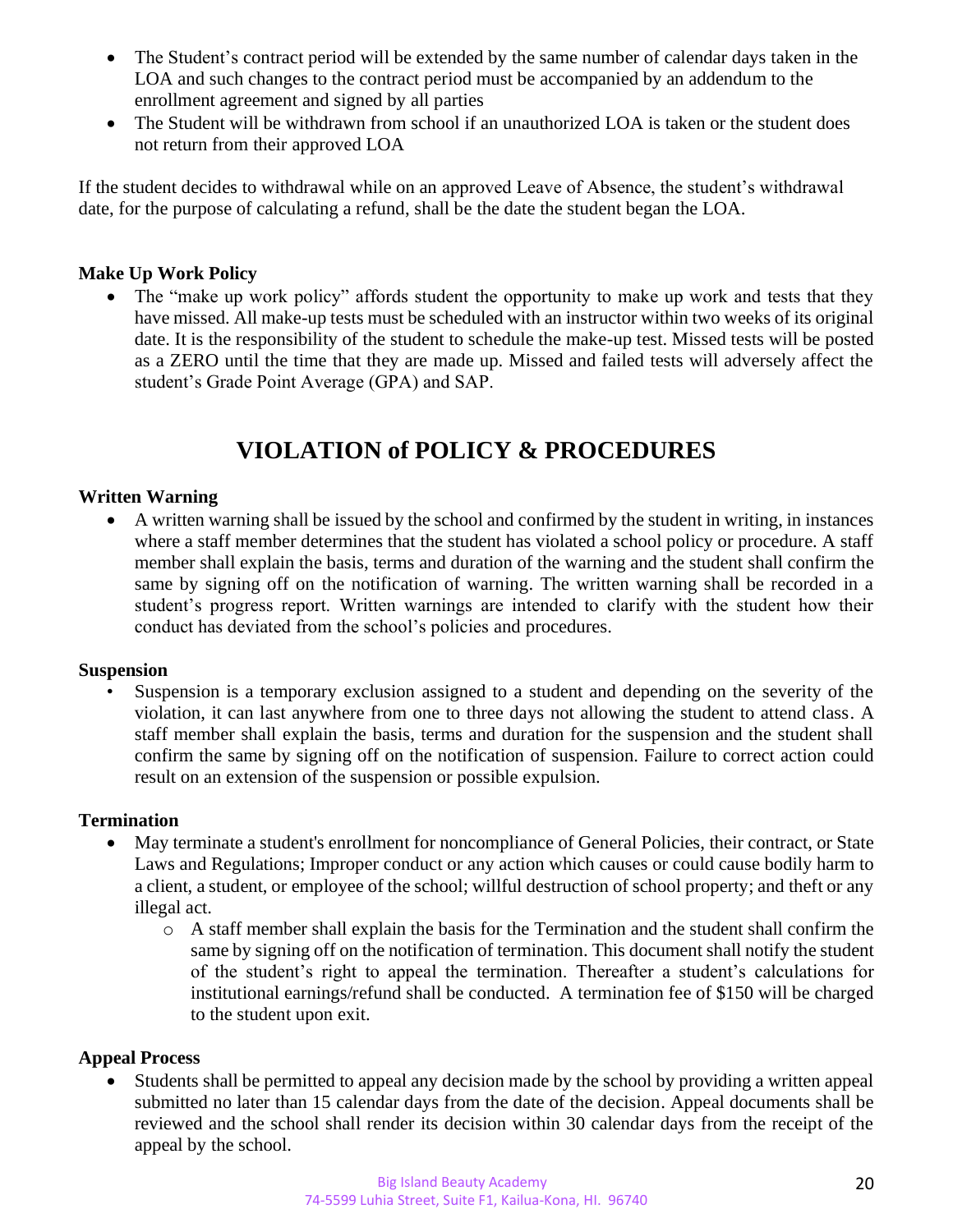## **RULES & REGULATIONS**

- Smoking and beverages are allowed only in designated areas
- Students are not permitted to have more than nine hours per day
- Students are permitted to have personal services at instructor's discretion
- If a student is going to be absent, they must call by 8:00am so arrangements can be made to handle patrons
- Students are not allowed to borrow another students equipment
- Students must park on Luhia Street, not in front of the school
- Students must wear designated uniform and footwear
- No student may interfere with another student while he/she is working on patrons
- Anyone caught stealing will be expelled
- All work performed by the student must be checked by an instructor
- All work completed must be documented with the instructor
- All duties are to be completed before leaving for the day
- No student is allowed in the office unless on official business
- Students are to restrict themselves from talking about sex, religion or politics
- Phone calls are to be limited to break times unless in case of emergency; cell phones must be kept in the student breakroom while at school
- No outside products may be brought into the school to use on each other or patrons
- Students are not permitted to use the business phone for personal use, unless in case of an emergency
- No student may do beauty work off the school premises; to do so is against the law
- Students must complete all assigned work/client issued by the instructor, unless in case of emergency
- A student must complete all projects and attend the required number of clinic days in order to graduate
- Students are permitted to make-up assignments as long as absences have been excused
- Students are expected to notify the instructor in the event a client is unhappy; the student should never try to diffuse the situation themselves
- Each student must complete their contract hours and successfully complete the Big Island Beauty Academy's Final Written and Practical Exams as this allows eligibility for the Hawaii State Licensing exam
- Cheating will not be tolerated
- Fifteen-minute breaks are to be taken on campus only and student must sign out/in at front desk
- In addition to the above, students are required to adhere to the rules and regulations of the Hawaii Cosmetology Board

### **SCHOOL RULES & REGULATIONS**

FAILURE TO COMPLY WITH THESE RULES AND REGULATIONS MAY LEAD TO SUSPENSION OR EXPULSION FROM Big Island Beauty Academy.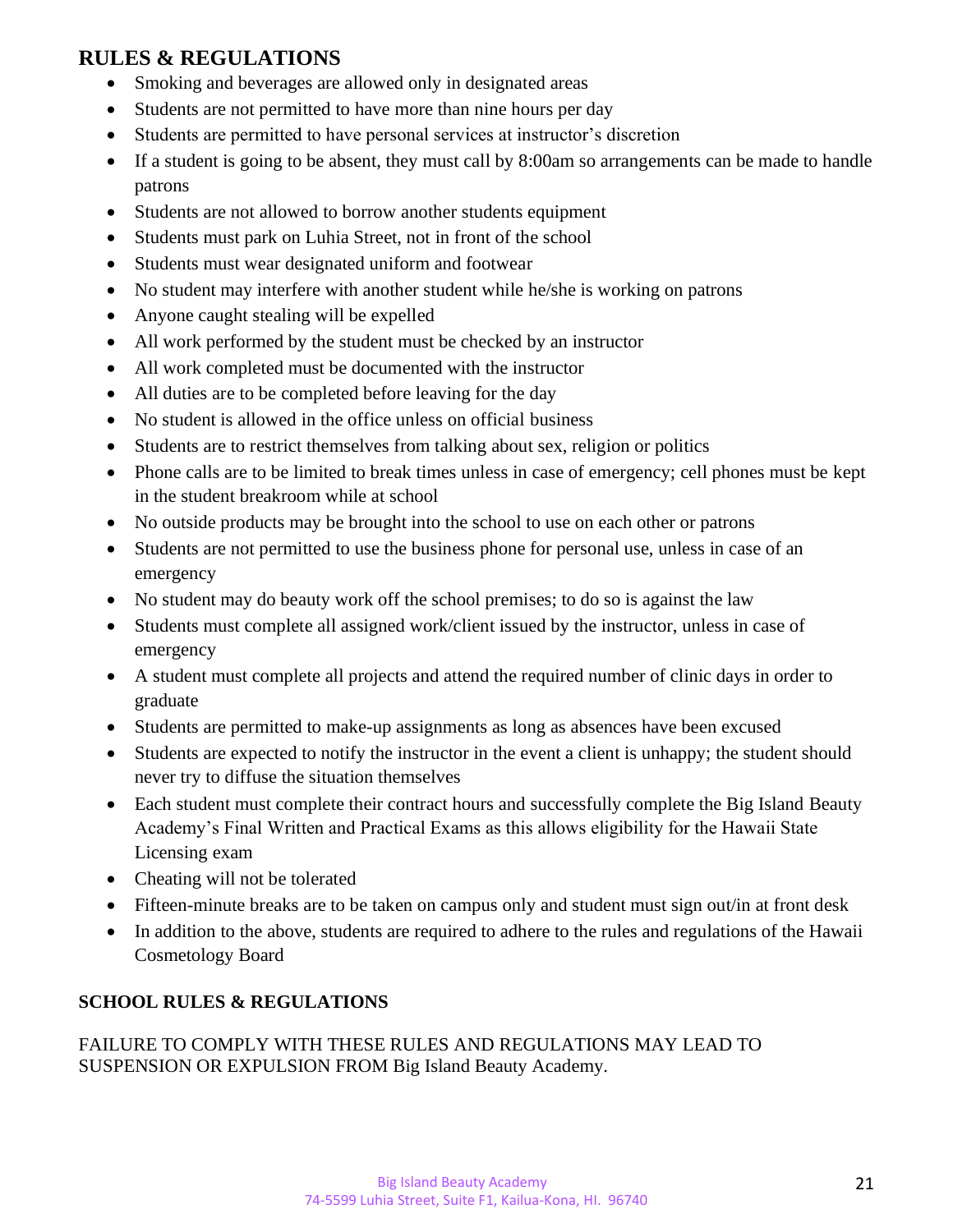## **SATISFACTORY ACADEMIC PROGRESS POLICY**

The Satisfactory Academic Progress (SAP) Policy is consistently applied to all students enrolled at the school. It is printed in the catalog to ensure that all students receive a copy prior to enrollment. The policy complies with the guidelines established by the National Accrediting Commission of Career Arts and Sciences (NACCAS) and the federal regulations established by the United State Department of Education.

#### **Attendance**

Students are required to attend a minimum of 70% of the hours possible based on the applicable attendance schedule in order to be considered maintaining satisfactory attendance progress. Evaluations are conducted at the end of each evaluation period to determine if the student has met the minimum requirements. The attendance percentage is determined by dividing the total hours accrued by the total number of hours scheduled. At the end of each evaluation period, the school will determine if the student has maintained at least 70% cumulative attendance since the beginning of the course which indicates that, given the same attendance rate, the student will graduate within the maximum time frame allowed.

#### **Academic**

The qualitative element used to determine academic progress is a reasonable system of grades as determined by assigned academic learning. Students are assigned academic learning and a minimum number of practical experiences. Academic learning is evaluated after each unit of study. Practical assignments are evaluated as completed and counted toward course completion only when rated as satisfactory or better (the computer system will reflect completion of the practical assignment as a 100% rating). If the performance does not meet satisfactory requirements, it is not counted and the performance must be repeated. At least two comprehensive practical skills evaluations will be conducted during the course of study. Practical skills are evaluated according to text procedures and set forth in practical skills evaluation criteria adopted by the school. Students must maintain a written grade average of 75% and pass a FINAL written and practical exam prior to graduation. Students must make up failed or missed tests and incomplete assignments. Numerical grades are considered according to the following scale:

| Excellent      |
|----------------|
| Very Good      |
| Satisfactory   |
| Unsatisfactory |
|                |

#### **STUDENT EVALUATION PERIODS:** Evaluations shall be based on actual hours

#### **Nail Technician (350 Clocked Hours)**

| <sup>1st</sup> Evaluation Period Ends:  | 175 Hours / 5 Weeks    |
|-----------------------------------------|------------------------|
| 2 <sup>nd</sup> Evaluation Period Ends: | $350$ Hours / 10 Weeks |

#### **Esthetics & Instructor Training (600 Clocked Hours)**

| <sup>1st</sup> Evaluation Period Ends: | $300$ Hours / 8.5 Weeks   |
|----------------------------------------|---------------------------|
| $2nd$ Evaluation Period Ends:          | $600$ Hours / 17.14 Weeks |

#### **Hairdressing (1250 Clocked Hours)**

| 1 <sup>st</sup> Evaluation Period Ends: | 450 Hours / 12.8 Weeks  |
|-----------------------------------------|-------------------------|
| $2nd$ Evaluation Period Ends:           | 900 Hours / 25.71 Weeks |
| 3 <sup>rd</sup> Evaluation Period Ends: | 1250 Hours / 35.7 Weeks |

#### **Cosmetology (1800 Clocked Hours)**

| 1 <sup>st</sup> Evaluation Period Ends: | 450 Hours / 12.8 Weeks   |
|-----------------------------------------|--------------------------|
| 2 <sup>nd</sup> Evaluation Period Ends: | 900 Hours / 25.71 Weeks  |
| 3 <sup>rd</sup> Evaluation Period Ends: | 1350 Hours / 38.57 Weeks |
| 4 <sup>th</sup> Evaluation Period Ends: | 1800 Hours / 51.43 Weeks |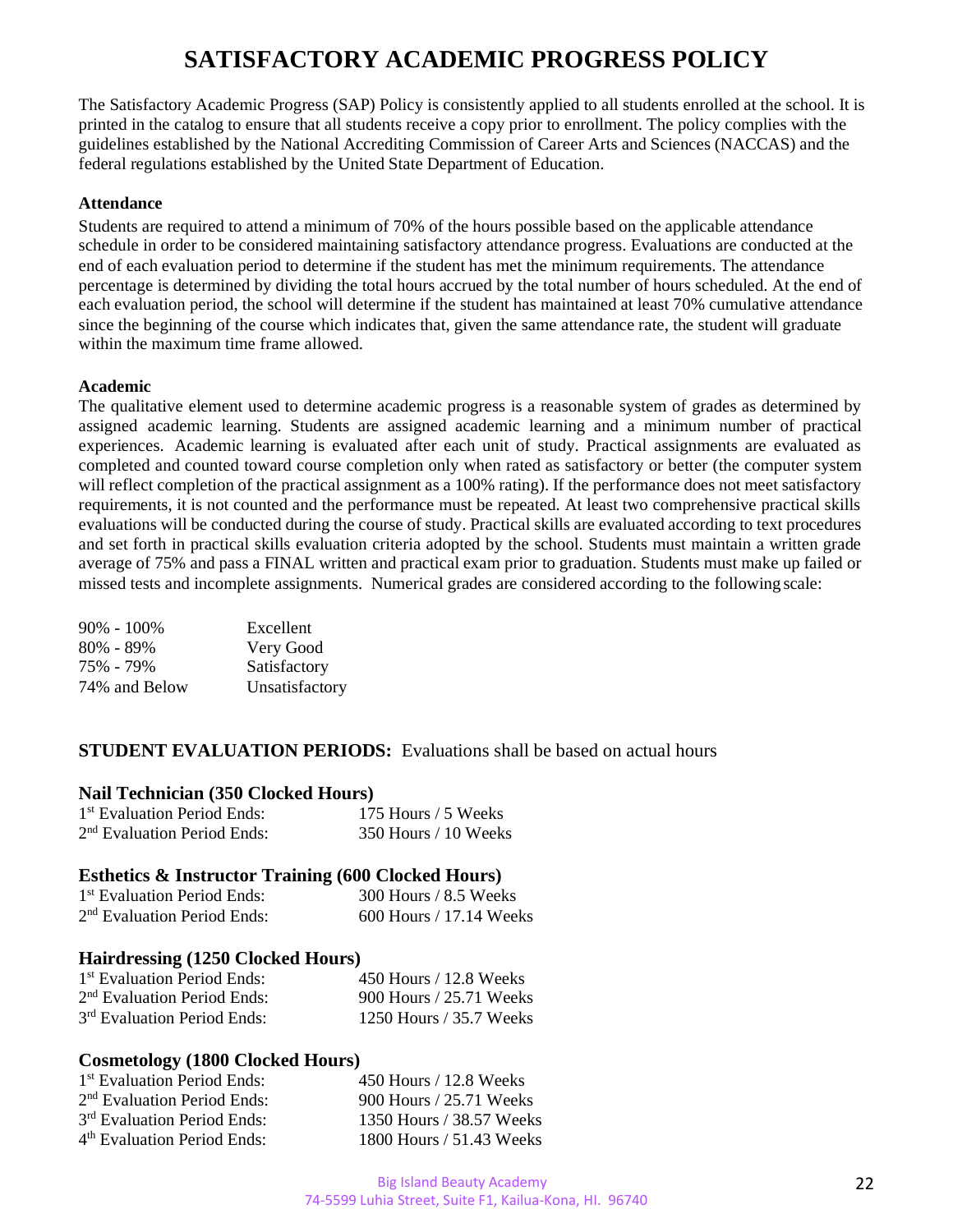\*Transfer Students - Midpoint of the contracted hours or the established evaluation periods, whichever comes first.

#### **Determination of Progress Status**

Students meeting the minimum requirements for academics and attendance at the evaluation point are considered to be making satisfactory academic progress until the next scheduled evaluation. Students will receive a copy of their Satisfactory Academic Progress Determination at the time of each of the evaluations. Students deemed not maintaining Satisfactory Academic Progress may have their Title IV Funding interrupted (Big Island Beauty Academy currently is ineligible to receive Title IV funding), unless the student is on warning or has prevailed upon appeal resulting in a status of probation.

#### **Warning**

Students who fail to meet minimum requirements for attendance or academic progress are placed on warning and considered to be making satisfactory academic progress while during the warning period. The student will be advised in writing on the actions required to attain satisfactory academic progress by the next evaluation. The School will evaluate the student's progress and determines that the student did not make satisfactory academic progress during the warning or previous evaluation period, he/she may be placed on probation and, if applicable, student may be deemed ineligible to receive Title IV funds (Big Island Beauty Academy currently is unable to receive Title IV funding).

#### **Probation**

Students who fail to meet minimum requirements for attendance or academic progress after the warning period will be placed on probation and considered to be making satisfactory academic progress while during the probationary period, if the student appeals the decision, and prevails upon appeal. Additionally, only students who have the ability to meet the Satisfactory Academic Progress Policy standards by the end of the evaluation period may be placed on probation. The School will develop an academic plan for the student that, if followed, will ensure that the student is able to meet the institutions satisfactory academic progress requirements by a specific point within the maximum timeframe established for the individual student. Students who are progressing according to their specific academic plan will be considered making Satisfactory Academic Progress. The student will be advised in writing of the actions required to attain satisfactory academic progress by the next evaluation. If at the end of the probationary period, the student has still not met both the attendance and academic requirements required for satisfactory academic progress or by the academic plan, he/she will be determined as NOT making satisfactory academic progress and, if applicable, students will not be deemed eligible to receive Title IV funds (Big Island Beauty Academy currently is ineligible to receive Title IV funding).

#### **Re-Establishment of Satisfactory Academic Policy**

Students may re-establish satisfactory academic progress and Title IV aid, as applicable, by meeting minimum attendance and academic requirements by the end of the warning or probationary period. (Big Island Beauty Academy currently is ineligible to receive Title IV funding).

#### **Interruptions, Course Incompletes and Withdrawals**

If enrollment is temporarily interrupted for a Leave of Absence, the student will return to school in the same progress status as prior to the leave of absence. Hours elapsed during a leave of absence will extend the student's contract period and maximum time frame by the same number of days taken in the leave of absence and will not be included in the student's cumulative attendance percentage calculation. Students who withdraw prior to completion of the course and wish to re-enroll will return in the same satisfactory academic progress status as at the time of withdrawal.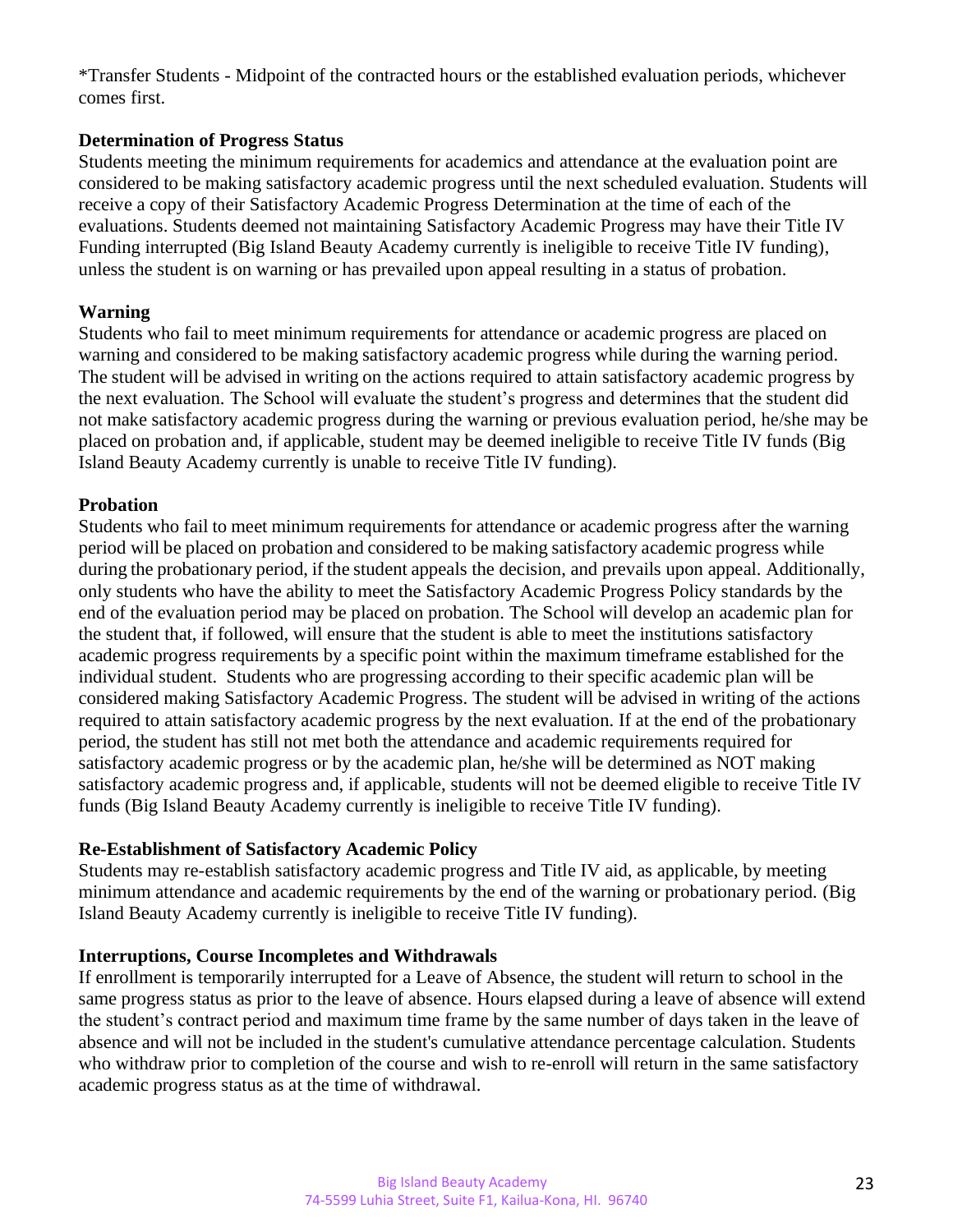#### **Appeal Procedure**

If a student is determined to not be making satisfactory academic progress, the student may appeal the determination within ten calendar days. Reasons for which students may appeal a negative progress determination include death of a relative, an injury or illness of the student, or any other allowable special or mitigating circumstance. The student must submit a written appeal to the school on the designated form describing why they failed to meet satisfactory academic progress standards, along with supporting documentation of the reasons why the determination should be reversed. This information should include what has changed about the student's situation that will allow them to achieve Satisfactory Academic Progress by the next evaluation point. Appeal documents will be reviewed and a decision will be made and reported to the student within 30 calendar days. The appeal and decision documents will be retained in the student file. If the student prevails upon appeal, the satisfactory academic progress determination will be reversed and federal financial aid will be reinstated, if applicable.

#### **Non-Credit, Remedial Courses and Repetitions**

Noncredit, remedial courses, and repetitions do not apply to this institution. Therefore, these items have no effect upon the school's satisfactory academic progress standards.

Evaluations will take place at the conclusion of each evaluation period and completed within 7 school business days of the scheduled evaluation. Evaluations determine if the student has met the minimum requirements for SAP. The frequency of evaluations ensures that students have ample opportunity to meet both the attendance and academic progress requirements of at least one evaluation by midpoint in the course.

#### **Maximum Time Frame**

The maximum time for Big Island Beauty Academy while working toward Federal Accreditation status is an additional 30% of time and is stated below: Big Island Beauty Academy has only full-time courses.

| Course                            | <b>Normal Time</b>       | Maximum Time             |
|-----------------------------------|--------------------------|--------------------------|
| <b>Hairdressing Course</b>        | 1250 Hours / 35.7 Weeks  | 1625 Hours / 46.43 Weeks |
| <b>Esthetics Course</b>           | 600 Hours / 17.14 Weeks  | 780 Hours / 22.28 Weeks  |
| Nail Technician Course            | 350 Hours / 10 Weeks     | 455 Hours / 13 Weeks     |
| <b>Instructor Training Course</b> | 600 Hours / 17.14 Weeks  | 780 Hours / 22.28 Weeks  |
| <b>Cosmetology Course</b>         | 1800 Hours / 51.42 Weeks | 2340 Hours / 66.85 Weeks |

Students who have not completed the course within the maximum time frame will be terminated but may re-enroll on a cash pay basis.

#### **Transfer Hours**

With regard to SAP, a student's transfer hours will be counted as both attempted and earned hours for the purpose of determining when the allowable maximum time frame has been exhausted. SAP evaluation periods are basis on actual contracted hours of the institution.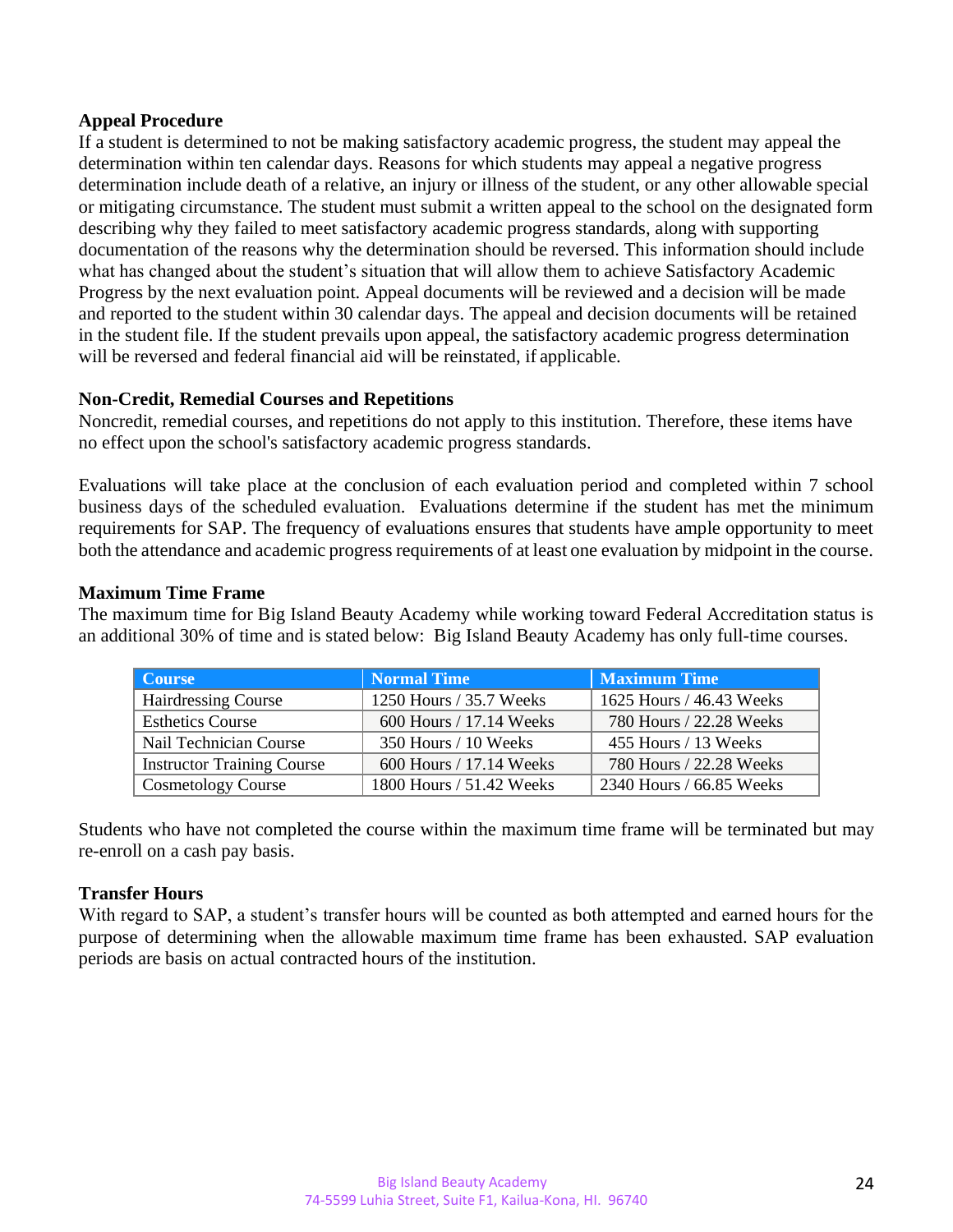## **REFUND POLICY – NOTICE OF CANCELLATION**

For applicants who cancel enrollment or students who withdraw from enrollment a fair and equitable settlement will apply. The following policy will apply to all terminations for any reason, by either party, including student decision, course cancellation, or school closure.

Refund calculations and any monies due the applicant or students shall be completed within 45 calendar days of official cancellation or withdrawal. Official cancellation or withdrawal shall occur on the earlier of the dates that:

1 An applicant is not accepted by the school. The applicant shall be entitled to a refund of all monies paid, except a non-refundable application fee of \$100.

2\_\_\_\_\_\_ A student (or legal guardian) cancels his/her enrollment in writing within three business days of signing the enrollment agreement. In this case all monies collected by the school shall be refunded except a non-refundable application fee of \$100, regardless of whether or not the student has actually started classes.

3\_\_\_\_\_\_ A student cancels his/her enrollment after three business days of signing the contract but prior to starting classes. In these cases, he/she shall be entitled to a refund of all monies paid to the school except a non-refundable application fee of \$100 and the registration fee in the amount of \$100.

4 The student must notify the institution of his/her withdrawal in writing.

5 <sup>5</sup> A student on an approved leave of absence notifies the school that he/she will not be returning. The date of withdrawal shall be the earlier of the date of expiration of the leave of absence or the date the student notifies the institution that the student will not be returning.

6\_\_\_\_\_\_ A student is expelled by the school. Unofficial withdrawals will be determined by the institution by monitoring attendance at least every 30 days.

7\_\_\_\_\_\_ In type 2, 3, 4 or 5, official cancellations or withdrawals, the cancellation date will be determined by the postmark on the written notification, or the date said notification is delivered to the school administrator or owner in person.

8\_\_\_\_\_\_ For students who enroll and begin classes but withdraw prior to course completion (after three business days of signing the contract), the following schedule of tuition earned by the school applies. All refunds are based on scheduled hours:

9\_\_\_\_\_\_ Once a student is in receipt of his/her course kit and books they take full ownership and no refund is given should they withdrawal for any reason.

| PERCENT OF SCHEDULED TIME       | <b>TOTAL TUITION SCHOOL</b>   |
|---------------------------------|-------------------------------|
| <b>ENROLLED TO TOTAL COURSE</b> | <b>SHALL RECEIVE / RETAIN</b> |
| $0.01\%$ to 04.9%               | 20%                           |
| 5\% to 09.9\%                   | 30%                           |
| 10\% to 14.9\%                  | 40%                           |
| 15\% to 24.9\%                  | 45%                           |
| 25% to 49.9%                    | 70%                           |
| 50% and over                    | 100\%                         |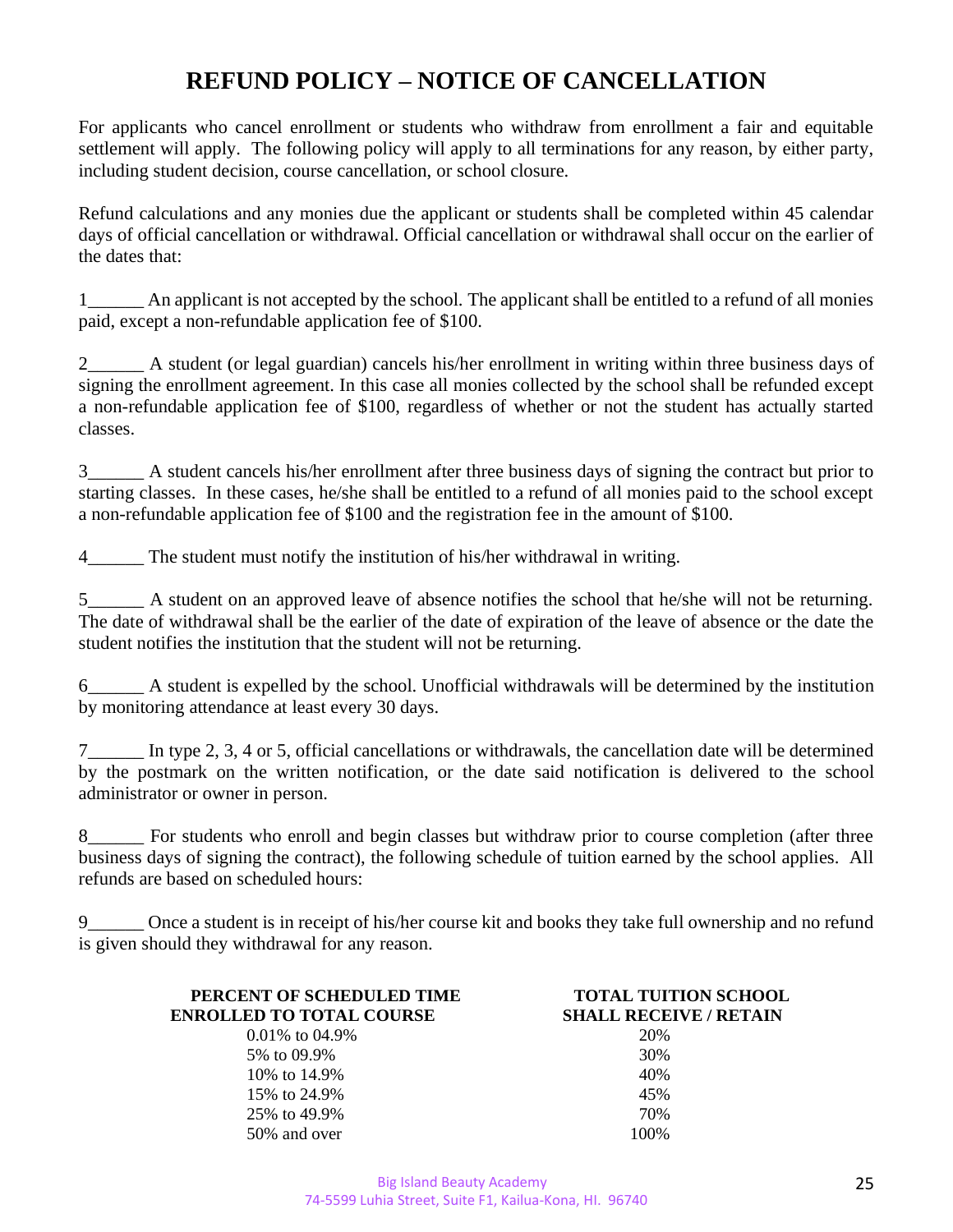- All refunds will be calculated based on the students last date of attendance. Refund Any monies due a student who withdraws shall be refunded within 45 calendar days of a determination that a student has withdrawn, whether officially or unofficially. In the case of disabling illness or injury, death in the student's immediate family or other documented mitigating circumstances, a reasonable and fair refund settlement will be made.
- If the course is canceled subsequent to a student's enrollment, and before instruction in the course has begun, the school shall at its option provide:
	- o a full refund of all monies paid OR
	- o completion of the course
- If the school cancels a course and ceases to offer instruction after students have enrolled and instruction has begun, the school shall at its option provide:
	- o a pro rata refund for all students transferring to another school based on the hours accepted by the receiving school OR
	- o provide completion of the course OR
	- o participate in a Teach-Out Agreement OR
	- o provide a full refund of all monies paid
- If permanently closed and ceases to offer instruction after students have enrolled, and instruction has begun, the school will provide:
	- o a pro rata refund of tuition to the student OR
	- o participate in a Teach Out Agreement
- Students who withdraw or terminate prior to course completion are charged a termination fee of \$150.00. This refund policy applies to tuition and fees charged in the enrollment agreement. Other miscellaneous charges the student may have incurred at the institution (i.e. extra kit materials, shirts, products, unreturned school property, etc.) will be calculated separately at the time of withdrawal. All fees are identified in the catalog and in this enrollment agreement.

\*Big Island Beauty Academy is not currently eligible to participate in federal Title IV Financial Aid Programs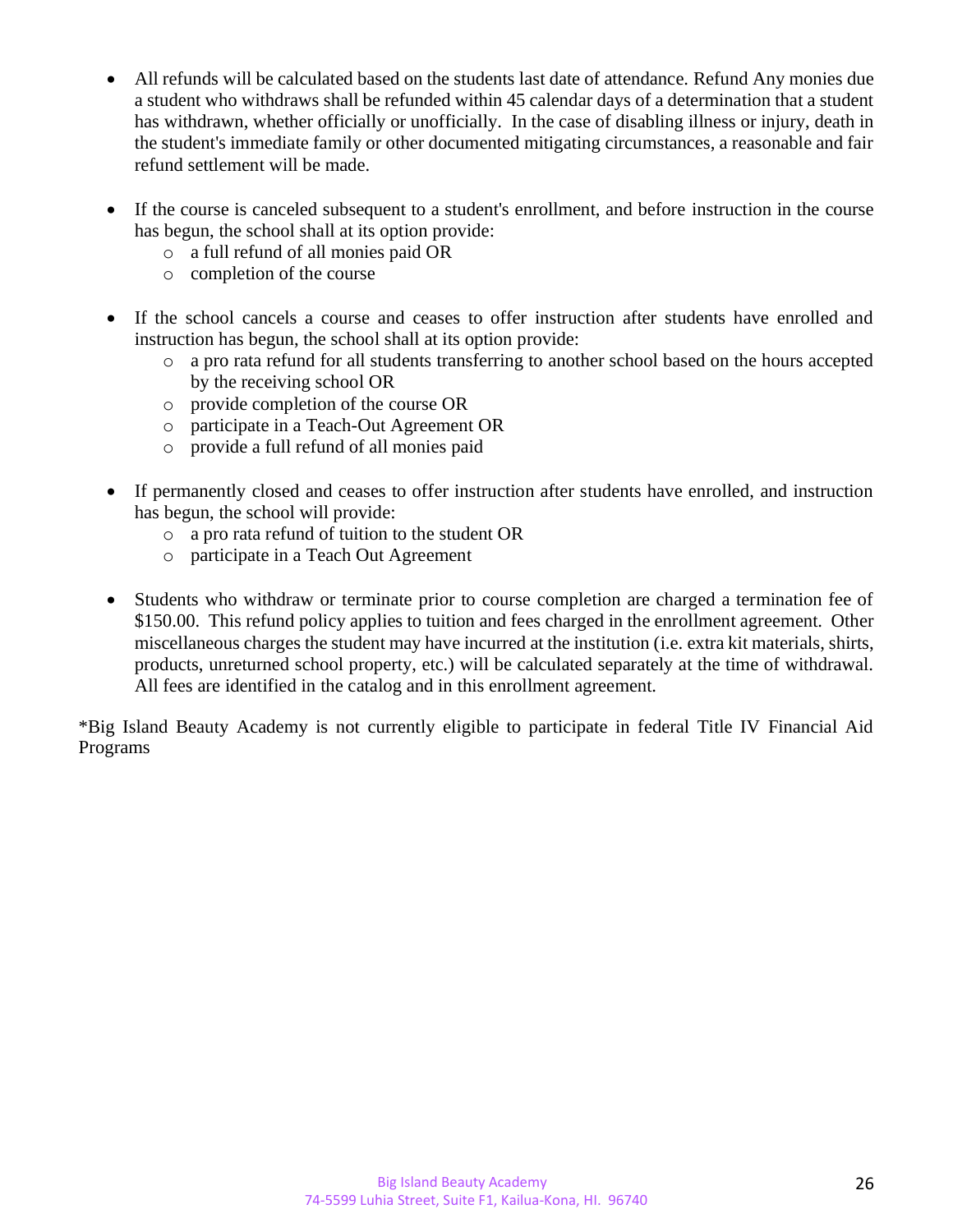## **GRIEVANCE AND APPEALS POLICY**

Any student who feels that they have not been treated fairly shall submit a written complaint to the school director. The school will make every attempt to resolve any student complaint that is not frivolous or without merit. Evidence of final resolution of all complaints will be retained in school files in order to determine the frequency, nature and patterns of complaints for the institution.

The following outlines the specific steps of the complaint process:

- 1. The Student should register the complaint in writing on the designated form provided by the school within 60 days of the date that the act, which is the subject of the grievance, occurred.
- 2. The complaint form will be given to the school Director.
- 3. The complaint will be reviewed by management and a response will be sent in writing to the student within 30 days of receiving the complaint. The initial response may not provide for final resolution of the problem but will notify the student of continued investigation and /or actions being taken regarding the complaint.
- 4. If the complaint is of such nature that the management cannot resolve it, it will be referred to an appropriate agency if applicable.
- 5. Depending on the extent and nature of the complaint, interviews with appropriate staff and other students may be necessary to reach a final resolution of the complaint.
- 6. In cases of extreme conflict, it may be necessary to conduct an informal hearing regarding the complaint. If necessary, management will appoint a hearing committee consisting of one member selected by the school who is not involved in the dispute and who may also be a corporate officer, another member who may not be related to the student filing the complaint or another student in the school, and another member who may not be employed by the school or related to the school owner(s). The hearing will occur within 90 days of committee appointment. The hearing will be informal with the student presenting his/her case followed by the school's response. The hearing committee will be allowed to ask questions of all involved parties. Within 15 days of the hearing, the committee will prepare a report summarizing each witness' testimony and a recommended resolution for the dispute. School management shall consider the report and either accept, reject or modify the recommendations of the committee. Corporate management shall consider the report and either accept, reject or modify the recommendations of the committee.
- 7. Students must exhaust the institution's internal complaint process before submitting the complaint to the school's accrediting agency, if applicable.

Students aggrieved by actions of the school should attempt to resolve these problems with the appropriate school officials. Should this procedure fail, students may contact the Department of Commerce & Consumer Affairs at: DCCA-PVL

Attn: BAR/COS PO Box 3469 Honolulu, Hawaii 96804 Telephone: 808-586-3000

A student who has been expelled may file a written appeal to the school director. Re-admittance is at the discretion of the school owner and/or director.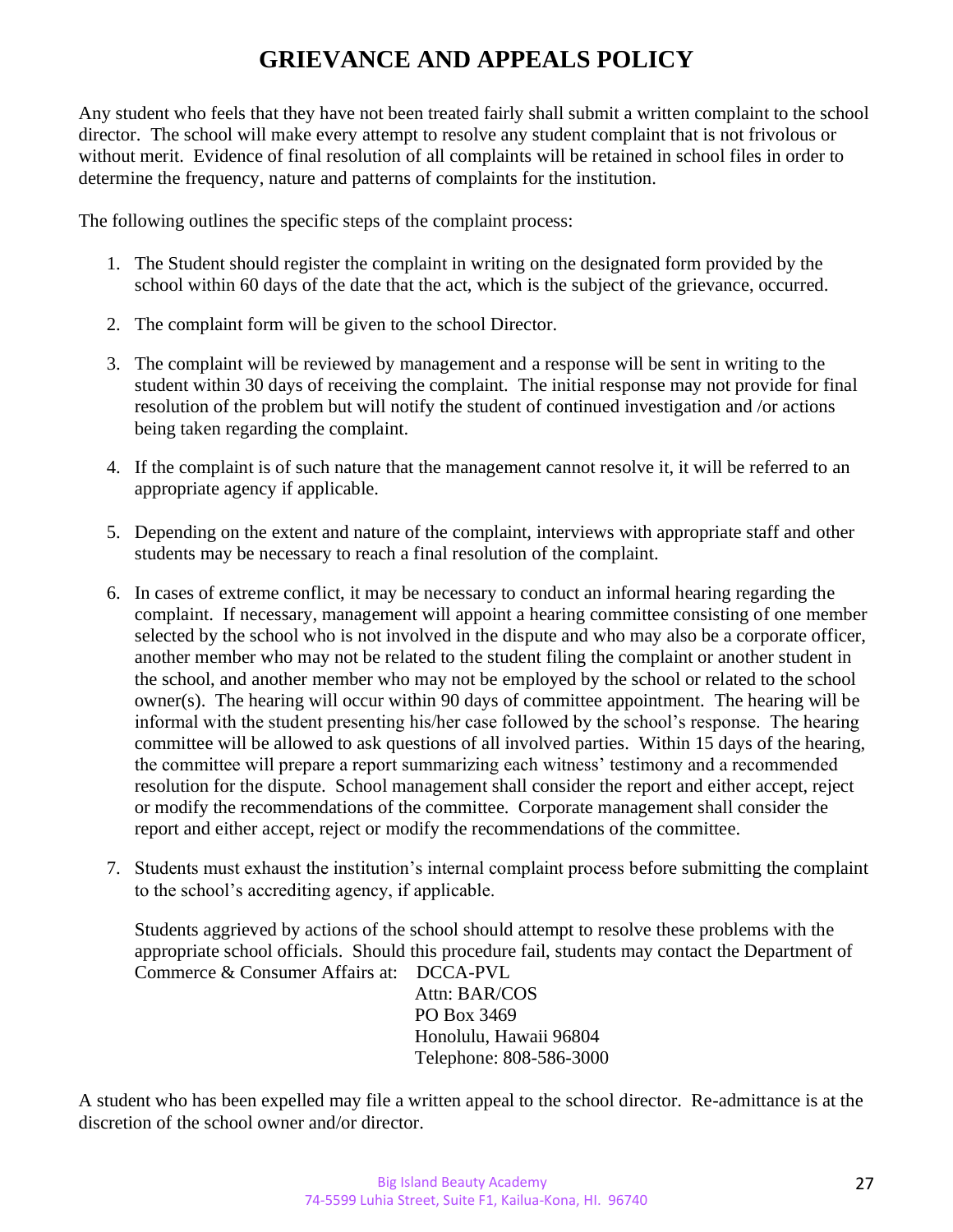## **GRADUATION REQUIREMENTS**

In order for a student to be eligible for graduation the following requirements must be met:

- 1. Big Island Beauty Academy and The State of Hawaii require the completion of the following hours per course:
	- Nail Technician Course 350 Hours
	- Esthetics Course 600 Hours
	- Instructor Training Course 600 Hours
	- Hairdressing Course 1250 Hours
	- Cosmetology Course 1800 Hours
- 2. Students must maintain a GPA of 75% or greater
- 3. Students must pass a final written exam with a score of 75% or greater
- 4. Students must pass a final practical exam with a score of 75% or greater
- 5. Prior to graduation all workbooks, skill sheets and assignments must be completed and reviewed by an instructor

Big Island Beauty Academy will not release any official graduation paperwork to students prior to payment of all sums owed to the school (unless previously agreed upon). Upon completion of the above requirements, graduates will participate in an exit interview where they will receive their Certificate of Achievement and an Official Transcript. At this time staff will assist the student with completing the packet necessary to apply with the DCCA for scheduling of the State exam.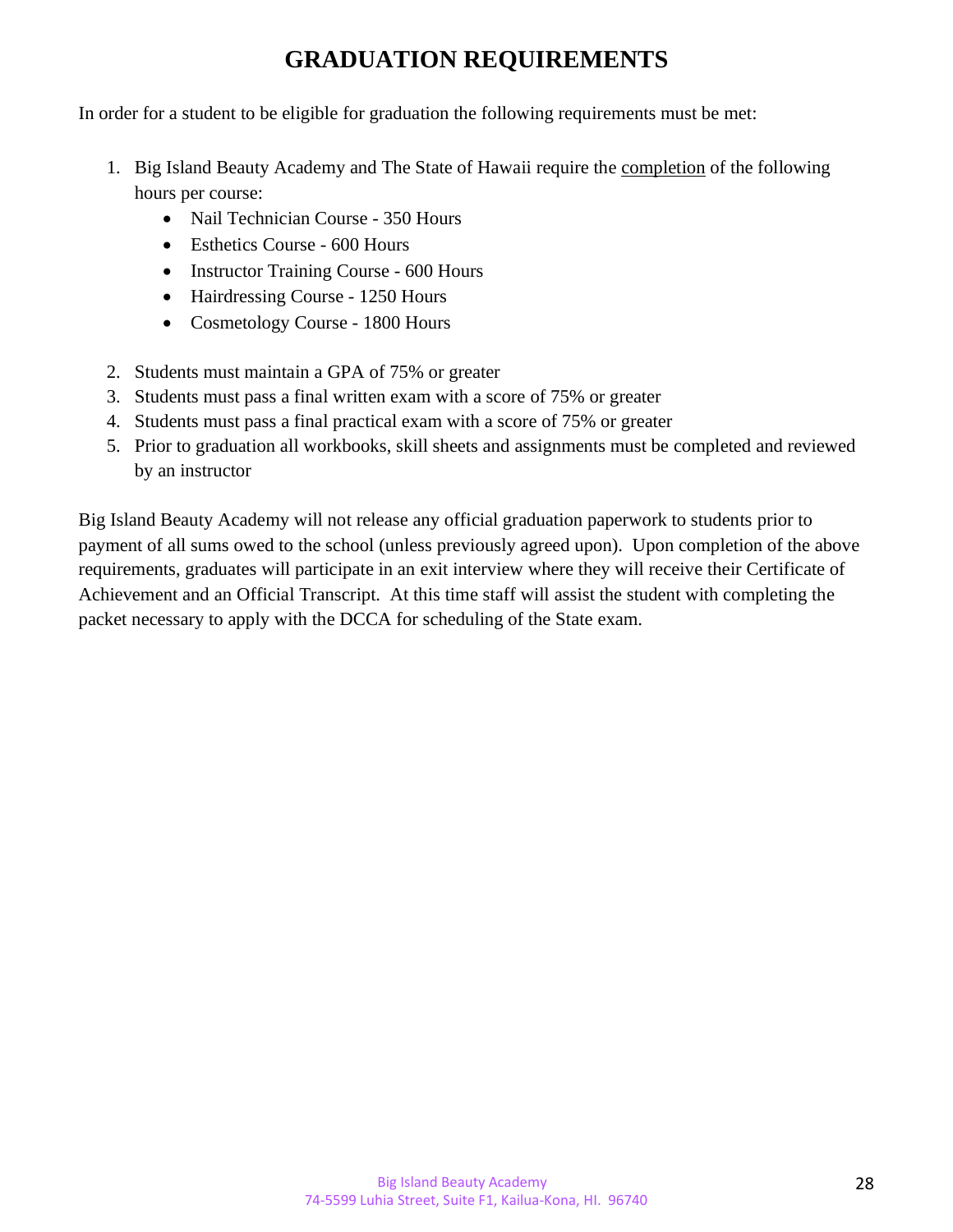## **LICENSING**

Hawaii does not reciprocate with any jurisdiction; therefore, a person shall apply, qualify, be tested and pay the necessary fees to become licensed by the Board of Barbering and Cosmetology ("Board").

All applicants upon filing of a complete application and documents are required to take and pass the written examination to become licensed as a Beauty Operator in the appropriate licensure category. The applicant for license will need to comply with the requirements of the following agencies during the licensing process:

Board of Barbering and Cosmetology ("Board") is responsible for approval of applications for examination and temporary permits; and issues licenses.

The testing agency, Prometric, administers the examination to applicants after the application has been approved. All inquiries regarding the exam should be directed to Prometric at (808) 261-8182.

Generally, the requirements and steps to obtain and maintain a beauty operator's license in Hawaii are:

- 1. Satisfy the qualification requirements for the appropriate beauty operator category.
- 2. Complete the beauty operator application form (required) and temporary permit application form.
- 3. Upon approval and receipt of exam information, register directly with Prometric to take the examination.
- 4. Take and pass the examination.
- 5. Apply for a license with the Board.
- 6. Renew license every two years.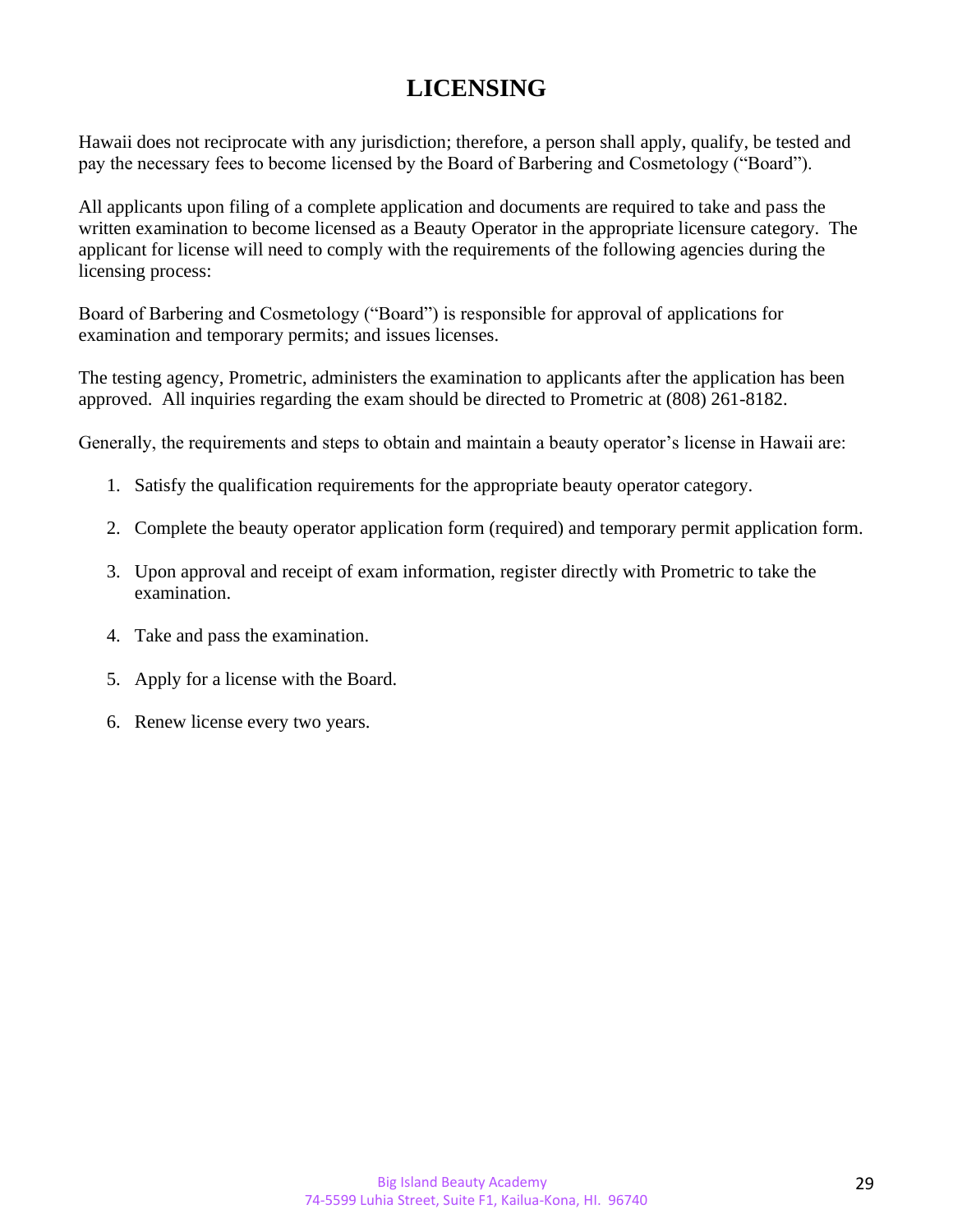## **COURSE INFORMATION**

Big Island Beauty Academy offers a full range of courses in Cosmetology, Hairdressing, Nail Technician, Esthetics and Beauty Instruction. We are licensed by the Cosmetology & Barbering Board of Hawaii. Our primary goal is to establish a solid base of education and experience to equip students with the essential tools to launch a successful career in their chosen career path.

Big Island Beauty Academy is responsible for the achievement of expected outcomes, at both institutional and programmatic levels, regardless of the mode of educational delivery.

It is our commitment that each of our graduates have the skills and confidence to immediately join the workforce in their chosen craft. At Big Island Beauty Academy, we utilize the Milady curriculum. Milady is the leader in the industry and has been around since the 1920's. They update their curriculum regularly to stay abreast of the most current trends in the industry.

Milady also provides interactive learning for students, as well as continued training courses and webinars for educators. At Big Island Beauty Academy, we are committed to providing these courses for our teaching team semi-annually to keep them inspired and current.

It is our desire to lay down a foundation in both theory and practical training that will prepare our students for an exciting journey, leading to high self-esteem and a quality lifestyle. We strive to exceed not only what is expected from us, but also what we expect of ourselves.

Big Island Beauty Academy periodically will offer specialized training courses to keep you up to date with current beauty trends. However, these courses are not included in your standard tuition and pricing may vary depending on the course and the company's fees. These courses are your choice to participate in and are not mandatory.

#### **TEACHING AND LEARNING METHODS**

- The clock hour education is provided through a sequential set of learning steps which address specific asks necessary for state board preparation, graduation, and job entry levels kills. All clinic equipment, implements, and products are comparable to those used in the industry. Each student will receive instruction that relates to the performance of useful, creative, and productive careeroriented activities.
- Each course is presented through comprehensive lesson plans which reflect effective educational methods. Subjects are presented by means of interactive lecture, demonstration, cooperative learning, labs, student salon activities and student participation. Audio-visual aids, guest speakers, field trips, projects, activities, and other related learning methods are used as well.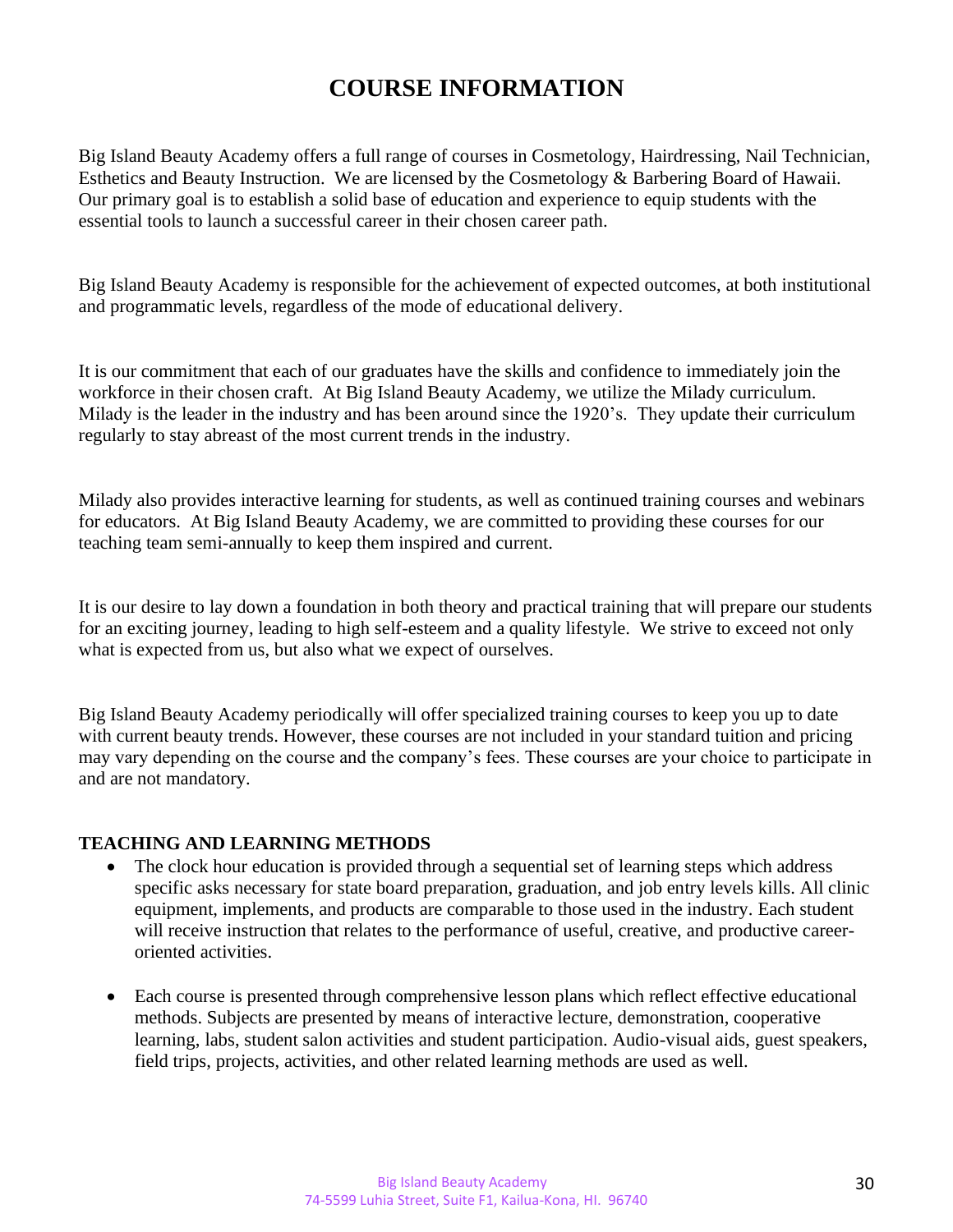#### **GRADING PROCEDURES**

- The qualitative element used to determine academic progress is a reasonable system of grades as determined by assigned academic learning. Students are assigned academic learning and a minimum number of practical experiences.
- Academic learning is evaluated after each unit of study. Practical assignments are evaluated as completed and counted toward course completion only when rates as satisfactory or better (the computer system will reflect completion of the practical assignment as a 100% rating). If the performance does not meet satisfactory requirements, it is not counted, and the performance must be repeated.
- At least two comprehensive practical skills evaluations will be conducted over the course of study. Practical skills are evaluated according to text procedures and set forth in practical skills evaluation criteria adopted by the school.
- Students must maintain a written grade average of 75% and pass a FINAL written and practical exam prior to graduation. Students must make up failed or missed tests and incomplete assignments.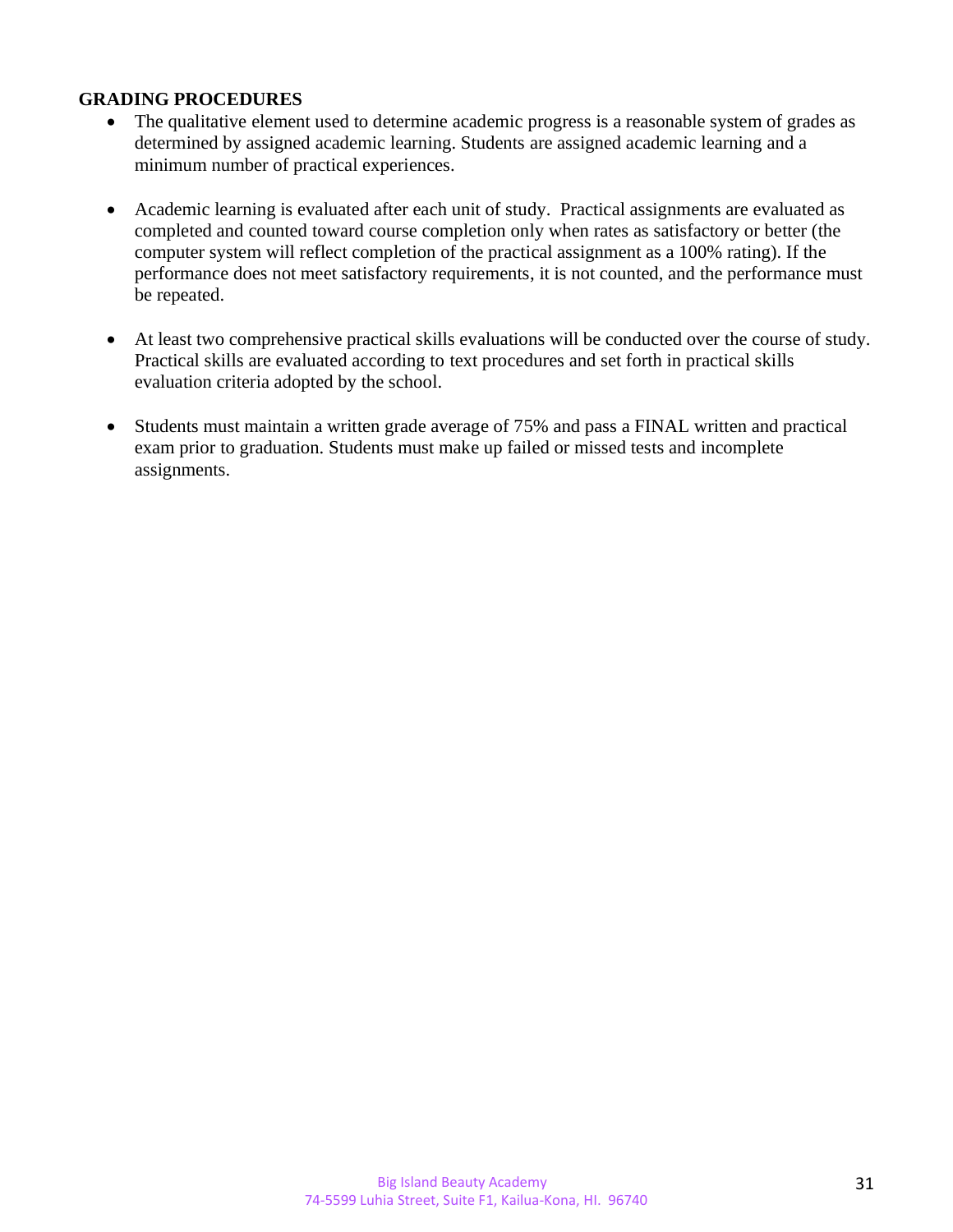## **CLASS SCHEDULES & OUTLINES**

#### **COSMETOLOGY COURSE OUTLINE: 1800 HOURS**

The purpose of Big Island Beauty Academy's Cosmetology Course is to properly train students in all aspects of the Cosmetology industry. This will result in passing the Hawaii state board examination and enjoying a rewarding career in Cosmetology. Our strong hands-on approach with dedicated expert faculty makes our program stand out! After course completion, students will be skilled in the art of Cosmetology, due to our rigorous class schedule and hands-on training.

Students earn 35 hours per week with 28% of those hours through distance education. The State of Hawaii requires 1800 clocked hours for a Cosmetology license which equates to 52 weeks.

#### **Our Cosmetology Course includes, but is not limited to, the following:**

#### **THEORY – 200 Hours**

Basic theory instruction in all subjects including Anatomy (Circulatory System, Skin, Hair and Nails). Physiology. Skeletal and Muscular Systems. Disorders of the Skin. Scalp and Hair. Product Knowledge, Chemistry, Bacteriology. Sanitation and Sterilization

#### **SHOP MANAGEMENT – 100 Hours**

Hygiene and Good Grooming. Visual Poise. Personality Development, Professional Ethics, Bacteriology. Sterilization. Sanitation and State Laws (including Labor and Sanitation). First Aid. Inventory.

#### **UNASSIGNED – 250 Hours**

Study and Review. Front Desk Duties. Record Keeping. Areas of Special Interest.

#### **HAIRCUTTING - 150 Hours**

Draping, Shampooing & Rinsing. Hair -Shaping. Sterilization and Sanitation.

• Patron Preparation, Sectioning, Haircutting and Thinning with Shears, Razor and Clippers.

#### **SCALP & HAIR TREATMENTS - 50 Hours**

Sanitation/Sterilization. Draping, Shampooing/ Rinsing. Scalp & Hair Care. Theory of Massage. Skin Disorders. Anatomy. Electricity and Light Therapy. Chemistry.

• Patron Protection and Preparation. Brushing. Application of Products and Manipulations. Electrical Equipment.

#### **HAIRDRESSING & SHAMPOOING - 350 Hours**

Sanitation/Sterilization. Draping. Shampooing/Rinsing. Finger Waving. Hairstyling. Care & Styling of Wigs. Thermal Styling. Curling and Blow Dry Styling. Chemistry.

• Thermal Styling and Blow Drying. Shaping, Finger Waving. Skip Waves, Rollers and Roller Techniques. Back-Combing and Back-Brushing. Braiding and the Care, Setting and Styling of Wigs.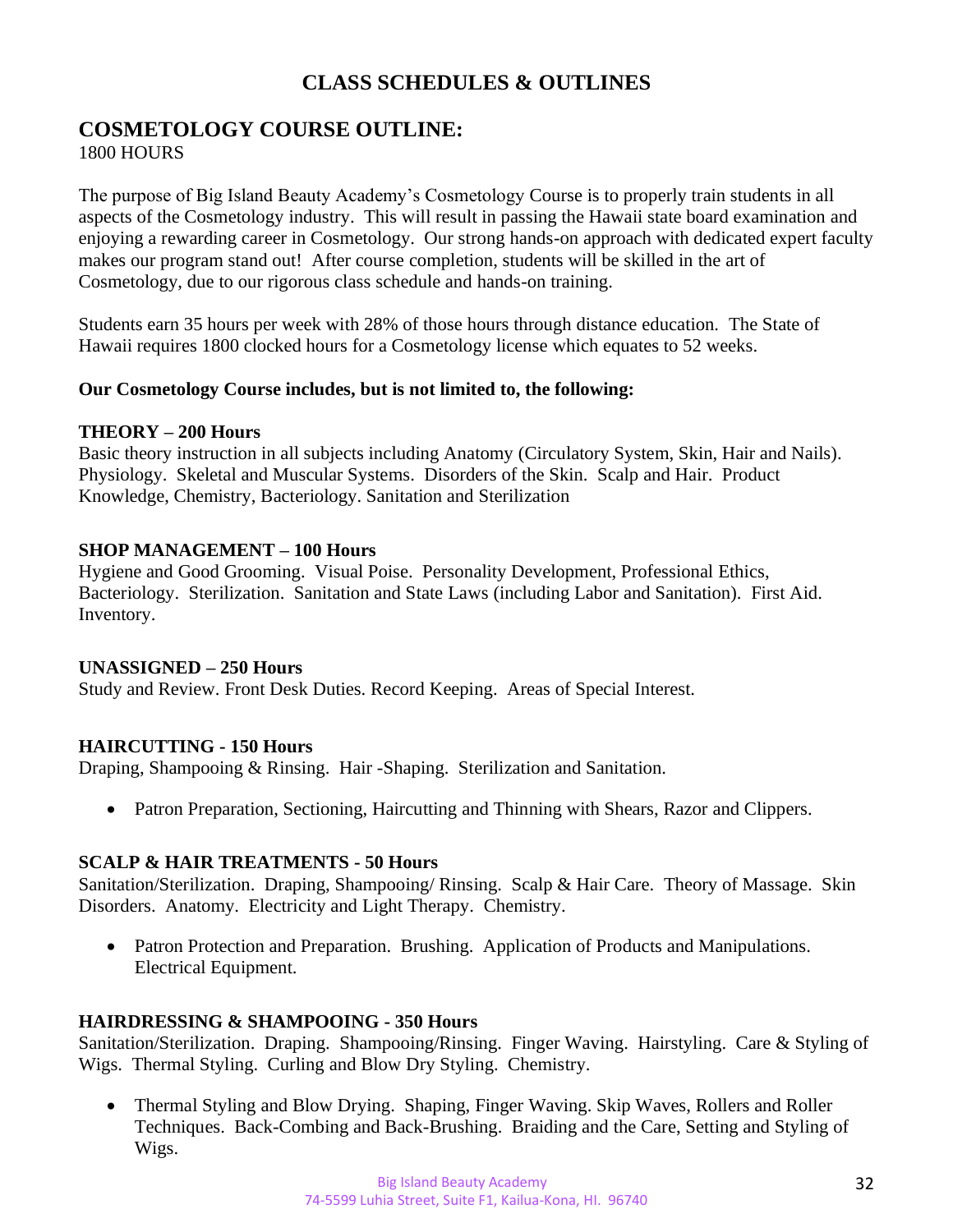#### **PERMANENT WAVING (Alkaline-Acid) - 175 Hours**

Sanitation/Sterilization. Draping. Shampooing/Rinsing. Permanent Waving. Chemistry.

• Patron Protection and Preparation. Wrapping Techniques, Test Curls, Processing, Rinsing, Neutralizing, Record Cards and Release Statements.

#### **HAIRCOLORING & BLEACHING - 150 Hours**

Sanitation/Sterilization. Draping. Shampooing/Rinsing. Haircoloring. Law of Color. Color Selection. Chemistry.

• Patron Protection and Preparation. Patch Test. Safety Precautions, Procedures for Mixtures and Application of Temporary Rinses. Semi-Permanent and Permanent Tints and Lighteners. Application of Virgin Tints (Lighter & Darker). Retouch, H202, Virgin Lighteners, Retouch Lighter, Toners. Frosting. Tipping. Streaking (Cap & Weave). Color Removal and Tint Backs.

#### **HAIR STRAIGHTENING - 50 Hours**

Sanitation/Sterilization. Draping, Shampooing/ Rinsing. Chemical Hair Relaxing. Thermal Hair Straightening, Pressing, Reverse Reconstructive Curl (Thio Relaxer). Relaxer/Straightener (Sodium Hydroxide).

• Patron Preparation & Protection. Application of Sodium Hydroxide. Retouch. Thio Relaxer and Retouch. Safety Precautions.

#### **FACIALS & MAKEUP - 175 Hours**

Sanitation/Sterilization. Draping. Theory of Massage, Facials, Makeup, False Lashes, Hair Removal, Anatomy, Cells, Skin Disorders, Electricity. Chemistry. Eyelash Application (Individual & Strip). Lash and Eyebrow Tinting. Eyebrow Lamination.

• Patron Preparation & Protection. Massage Techniques, Arch, Tweeze and Wax. Application of Products. Basic & Spa Facial. Packs and Masks. Makeup for Facial Types.

#### **MANICURING & PEDICURING - 150 Hours**

Sanitation/Sterilization. Manicuring. The Nail and Disorders of the Nail. Theory of Massage. The Skin & Disorders. Anatomy. Chemistry.

• Patron Protection and Precautions. Manicures. Massage. Nail Repair. Artificial Nails and Presson. Polish Application. Tips and Wraps. Pedicuring.

#### **COSMETOLOGY COURSE TUITION BREAKDOWN**

| Application Fee (non-refundable) | \$100.00    |
|----------------------------------|-------------|
| <b>Registration Fee</b>          | \$100.00    |
| Books & MindTap Fee              | \$600.00    |
| Kit Fee                          | \$2,950.00  |
| Tuition                          | \$17,910.00 |
| <b>Subtotal</b>                  | \$21,660.00 |
| Tax (4.712%)                     | \$1,020.62  |
| <b>Total Course Cost</b>         | \$22,680.62 |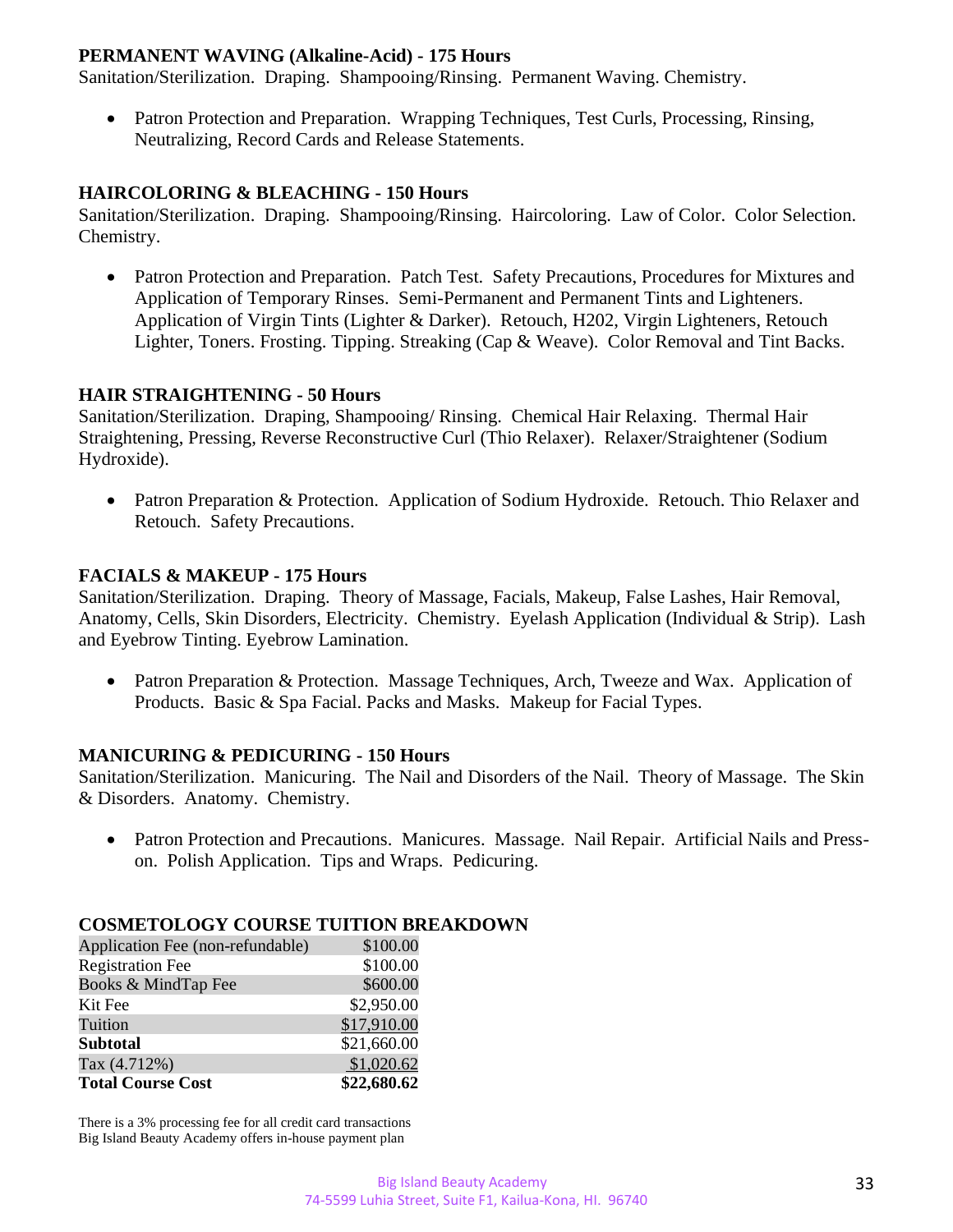## **HAIRDRESSING COURSE OUTLINE:**

#### 1250 HOURS

The purpose of Big Island Beauty Academy's Hairdressing course is to properly train students in all aspects of the Hairdresser industry, which will result in passing the Hawaii State Board Examination and enjoying a rewarding career. Our strong hands-on approach with a dedicated expert faculty makes our program stand out! After course completion, students become proficient in Hairdressing, due to our rigorous class schedule and hands-on training.

Hairdressers have the advantage of endless job opportunities. By becoming a Hairdresser, you can work for beauty salons, resorts, spas and even yourself. Hairdressers also have the unique luxury of setting their own hours and being self-employed. This growing industry has endless opportunities that Big Island Beauty Academy will help you achieve!

Students earn 35 hours per week with 29% of those hours through distance education. The State of Hawaii requires 1250 clocked hours for a Hairdressing license which equates to 36 weeks.

#### **Our Hairdressing Course includes, but is not limited to, the following:**

#### **THEORY – 100 Hours**

Basic theory instruction in all subjects including Anatomy (Circulatory System, Skin, Hair and Nails). Physiology. Skeletal and Muscular Systems. Disorders of the Skin. Scalp and Hair. Product Knowledge, Chemistry, Bacteriology. Sanitation and Sterilization

#### **SHOP MANAGEMENT – 50 Hours**

Hygiene and Good Grooming. Visual Poise. Personality Development, Professional Ethics, Bacteriology. Sterilization. Sanitation and State Laws (including Labor and Sanitation). First Aid. Inventory.

#### **UNASSIGNED – 175 Hours**

Study and Review. Front Desk Duties. Record Keeping. Areas of Special Interest.

#### **HAIRCUTTING - 150 Hours**

Draping, Shampooing & Rinsing. Hair -Shaping. Sterilization and Sanitation.

• Patron Preparation, Sectioning, Haircutting and Thinning with Shears, Razor and Clippers.

#### **SCALP & HAIR TREATMENTS - 50 Hours**

Sanitation/Sterilization. Draping, Shampooing/ Rinsing. Scalp & Hair Care. Theory of Massage. Skin Disorders. Anatomy. Electricity and Light Therapy. Chemistry.

• Patron Protection and Preparation. Brushing. Application of Products and Manipulations. Electrical Equipment.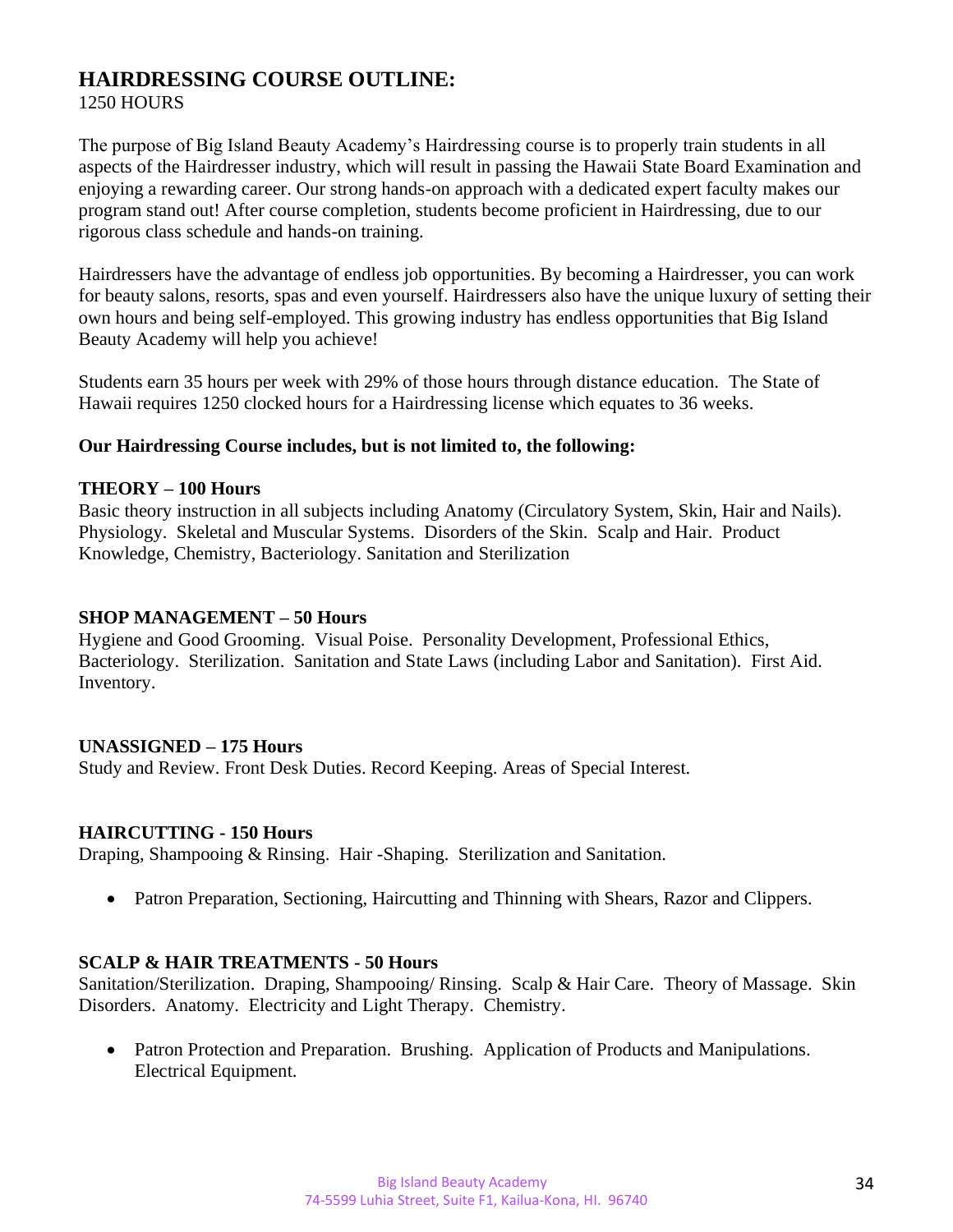#### **HAIRDRESSING & SHAMPOOING - 350 Hours**

Sanitation/Sterilization. Draping. Shampooing/Rinsing. Finger Waving. Hairstyling. Care & Styling of Wigs. Thermal Styling. Curling and Blow Dry Styling. Chemistry.

• Thermal Styling and Blow Drying. Shaping, Finger Waving. Skip Waves, Rollers and Roller Techniques. Back-Combing and Back-Brushing. Braiding and the Care, Setting and Styling of Wigs.

#### **PERMANENT WAVING (Alkaline-Acid) - 175 Hours**

Sanitation/Sterilization. Draping. Shampooing/Rinsing. Permanent Waving. Chemistry.

• Patron Protection and Preparation. Wrapping Techniques, Test Curls, Processing, Rinsing, Neutralizing, Record Cards and Release Statements.

#### **HAIRCOLORING & BLEACHING - 150 Hours**

Sanitation/Sterilization. Draping. Shampooing/Rinsing. Haircoloring. Law of Color. Color Selection. Chemistry.

• Patron Protection and Preparation. Patch Test. Safety Precautions, Procedures for Mixtures and Application of Temporary Rinses. Semi-Permanent and Permanent Tints and Lighteners. Application of Virgin Tints (Lighter & Darker). Retouch, H202, Virgin Lighteners, Retouch Lighter, Toners. Frosting. Tipping. Streaking (Cap & Weave). Color Removal and Tint Backs.

#### **HAIR STRAIGHTENING - 50 Hours**

Sanitation/Sterilization. Draping, Shampooing/ Rinsing. Chemical Hair Relaxing. Thermal Hair Straightening, Pressing, Reverse Reconstructive Curl (Thio Relaxer). Relaxer/Straightener (Sodium Hydroxide).

• Patron Preparation & Protection. Application of Sodium Hydroxide. Retouch. Thio Relaxer and Retouch. Safety Precautions.

#### **HAIRDRESSING COURSE TUITION BREAKDOWN**

| Application Fee (non-refundable) | \$100.00    |
|----------------------------------|-------------|
| <b>Registration Fee</b>          | \$100.00    |
| Books & MindTap Fee              | \$600.00    |
| Kit Fee                          | \$2,500.00  |
| Tuition                          | \$13,500.00 |
| <b>Subtotal</b>                  | \$16,800.00 |
| Tax (4.712%)                     | \$791.62    |
| <b>Total Course Cost</b>         | \$17,591.62 |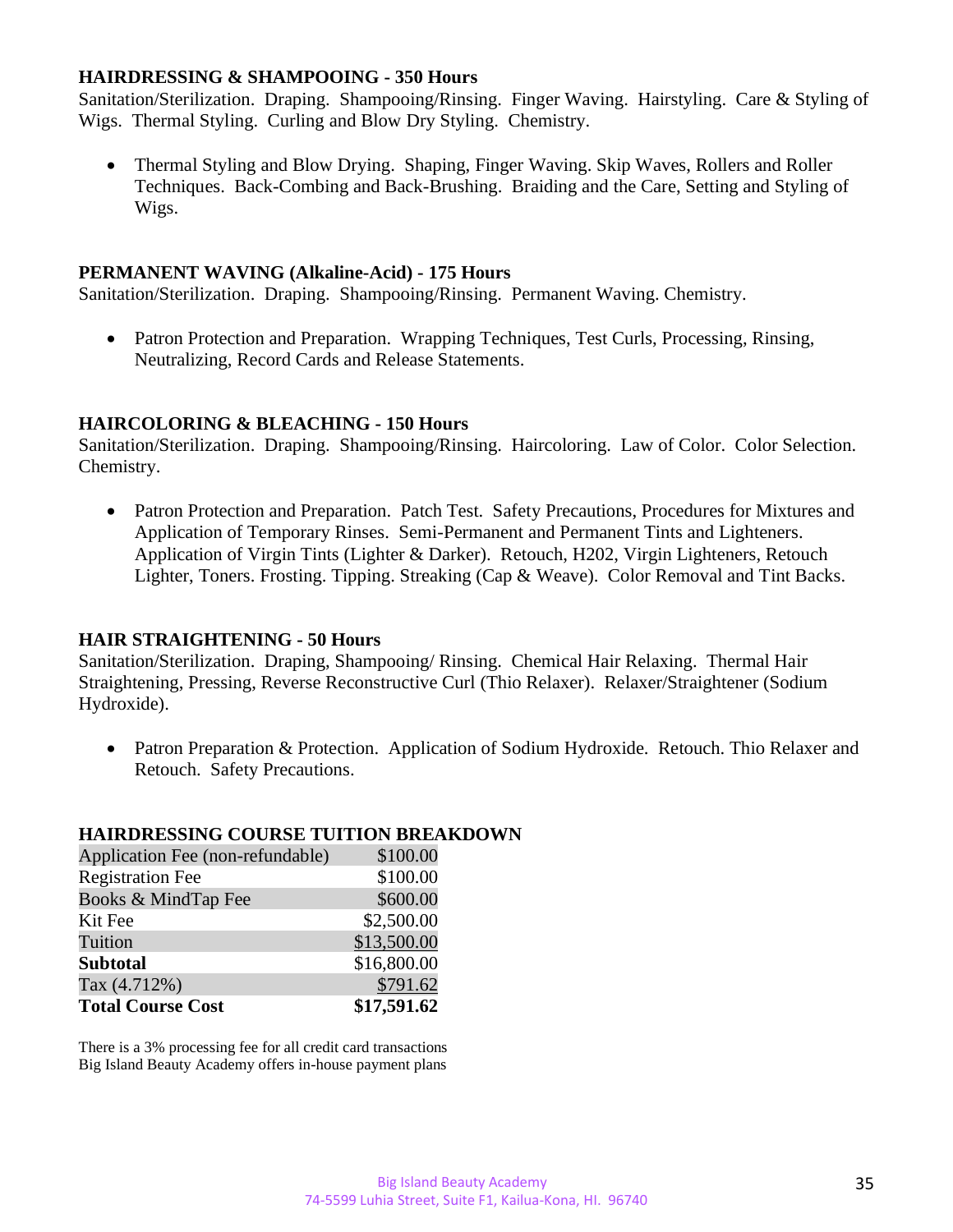#### **ESTHETICS COURSE OUTLINE** 600 HOURS

The objective of our Esthetics Course is to develop basic beauty knowledge of the skin and its disorders. Students will learn various treatments and techniques in facial treatments, waxing, eyebrow shaping, eyelash tinting, makeup, and related subjects. In addition, students will learn how to use the proper equipment related to each service.

Big Island Beauty Academy's Esthetician Course aspires to prepare each student in the basics of esthetics. Once you've received your esthetician license, your job at a salon or spa is to make the customer feel pampered and relaxed by providing facials, pore cleansing, exfoliation treatments, body wraps, waxing services, eye brow shaping, eye lash extensions, make-up, aromatherapy and more.

Students earn 35 hours per week with 32% of those hours through distance education. The State of Hawaii requires 600 clocked hours for an Esthetics license which equates to 17 weeks.

#### **Our Esthetics Course includes, but is not limited to, the following:**

#### **THEORY – 150 Hours**

Basic theory instruction in all subjects including Anatomy (Circulatory System, Skin, Hair and Nails). Physiology & Histology of Skin. Skeletal and Muscular Systems. Disorders of the Skin, Scalp and Hair. Product Knowledge, Chemistry, Bacteriology. Nutrition. Sanitation and Sterilization.

#### **SHOP MANAGEMENT – 50 Hours**

Hygiene and Good Grooming. Visual Poise. Personality Development, Professional Ethics, Bacteriology. Sterilization. Sanitation and State Laws (including Labor and Sanitation). First Aid. Inventory.

#### **UNASSIGNED – 50 Hours**

Study and Review. Front Desk Duties. Record Keeping. Areas of Special Interest.

#### **FACIALS & MAKEUP - 350 Hours**

Sanitation/Sterilization. Draping. Client Consultation, Skin Analysis, Theory of Massage, Facials, Exfoliation, Makeup Products & Tools & Application, Color Theory, False Lashes, Hair Removal, Anatomy, Cells, Skin Disorders, Machines & Equipment (Including Electrical Modalities and Excluding Laser Procedures) Chemistry, Eyelash Application (Individual & Strip), Lash and Eyebrow Tinting. Eyebrow Lamination, Aromatherapy.

• Patron Preparation & Protection. Massage Techniques, Tweezing, Eyebrow Shaping and Waxing. Application of Products. Basic & Spa Facial. Packs and Masks. Makeup for Facial Types. Electrical Machines and Equipment as Available.

| Application Fee (non-refundable) | \$100.00   |
|----------------------------------|------------|
| <b>Registration Fee</b>          | \$100.00   |
| Books & MindTap Fee              | \$600.00   |
| Kit Fee                          | \$1,725.00 |
| Tuition                          | \$6,950.00 |
| <b>Subtotal</b>                  | \$9,475.00 |
| Tax $(4.712%)$                   | \$446.46   |
| <b>Total Course Cost</b>         | \$9,921.46 |

**ESTHETICS COURSE TUITION BREAKDOWN**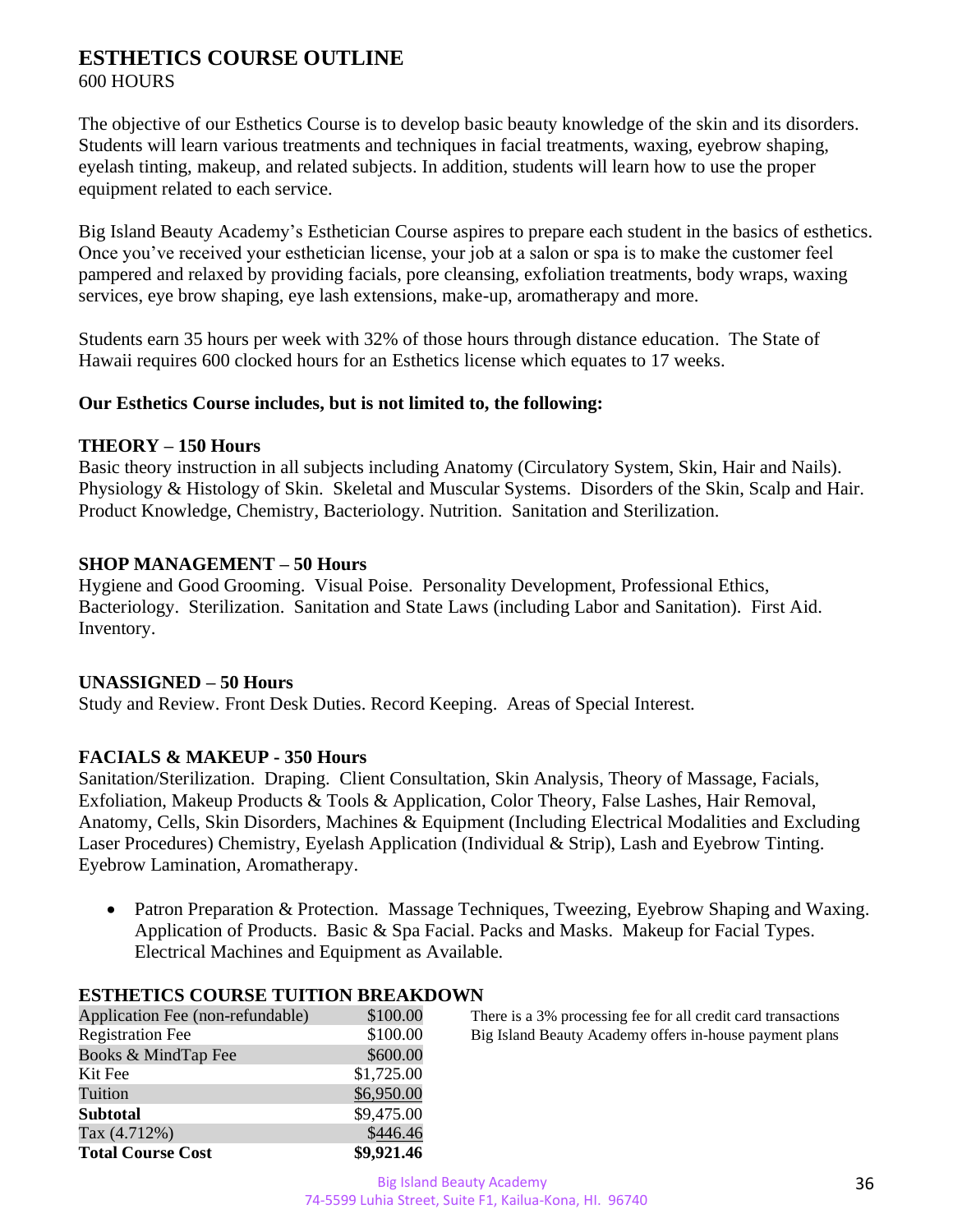### **NAIL TECHNICIAN COURSE OUTLINE** 350 HOURS

Big Island Beauty Academy holds the highest standards for our Nail Technician Course. Our objective is to develop professional knowledge of the nail and its disorders as well as techniques in manicure, pedicure and artificial nail application services. The purpose of the Nail Technician Course is to develop the knowledge and skills in the practice of manicuring and pedicuring necessary for success on the Hawaii state board exam, and to gain entry and continual employment in the beauty industry as a manicurist.

Big Island Beauty Academy's Nail Technician Course aspires to prepare each student in the basics of manicures, pedicures, nail art, acrylics, gels, wraps, nail extensions and more.

Students earn 35 hours per week with 20% of those hours through distance education. The State of Hawaii requires 350 clocked hours for a Nail Technician license which equates to 10 weeks.

#### **Our Nail Technician Course includes, but is not limited to, the following:**

#### **THEORY – 100 Hours**

Basic theory instruction in all subjects including Anatomy (Circulatory System, Skin, Hair and Nails). Physiology. Skeletal and Muscular Systems. Disorders of the Skin. Product Knowledge. Chemistry. Bacteriology. Sanitation and Sterilization.

#### **SHOP MANAGEMENT – 50 Hours**

Hygiene and Good Grooming. Visual Poise. Personality Development, Professional Ethics, Bacteriology. Sterilization. Sanitation and State Laws (including Labor and Sanitation). First Aid.

#### **UNASSIGNED – 50 Hours**

Study and Review. Front Desk Duties. Records & Specialization.

#### **MANICURING & PEDICURING - 150 Hours**

Sanitation/Sterilization. Basic & Spa Manicures and Pedicures. The Nail and Disorders of the Nail. Theory of Massage. The Skin & Disorders. Anatomy. Chemistry.

• Patron Protection and Precautions. Manicures. Pedicures. Massage. Nail Repair. Artificial Nails and Press-on. Polish Application. Gel Application & Removal. Acrylic. Tips and Wraps.

#### **NAIL TECHNICIAN COURSE TUITION BREAKDOWN**

| Application Fee (non-refundable) | \$100.00   |
|----------------------------------|------------|
| <b>Registration Fee</b>          | \$100.00   |
| Books & MindTap Fee              | \$600.00   |
| Kit Fee                          | \$1,205.00 |
| Tuition                          | \$3,800.00 |
| <b>Subtotal</b>                  | \$5,805.00 |
| Tax (4.712%)                     | \$273.53   |
| <b>Total Course Cost</b>         | \$6,078.53 |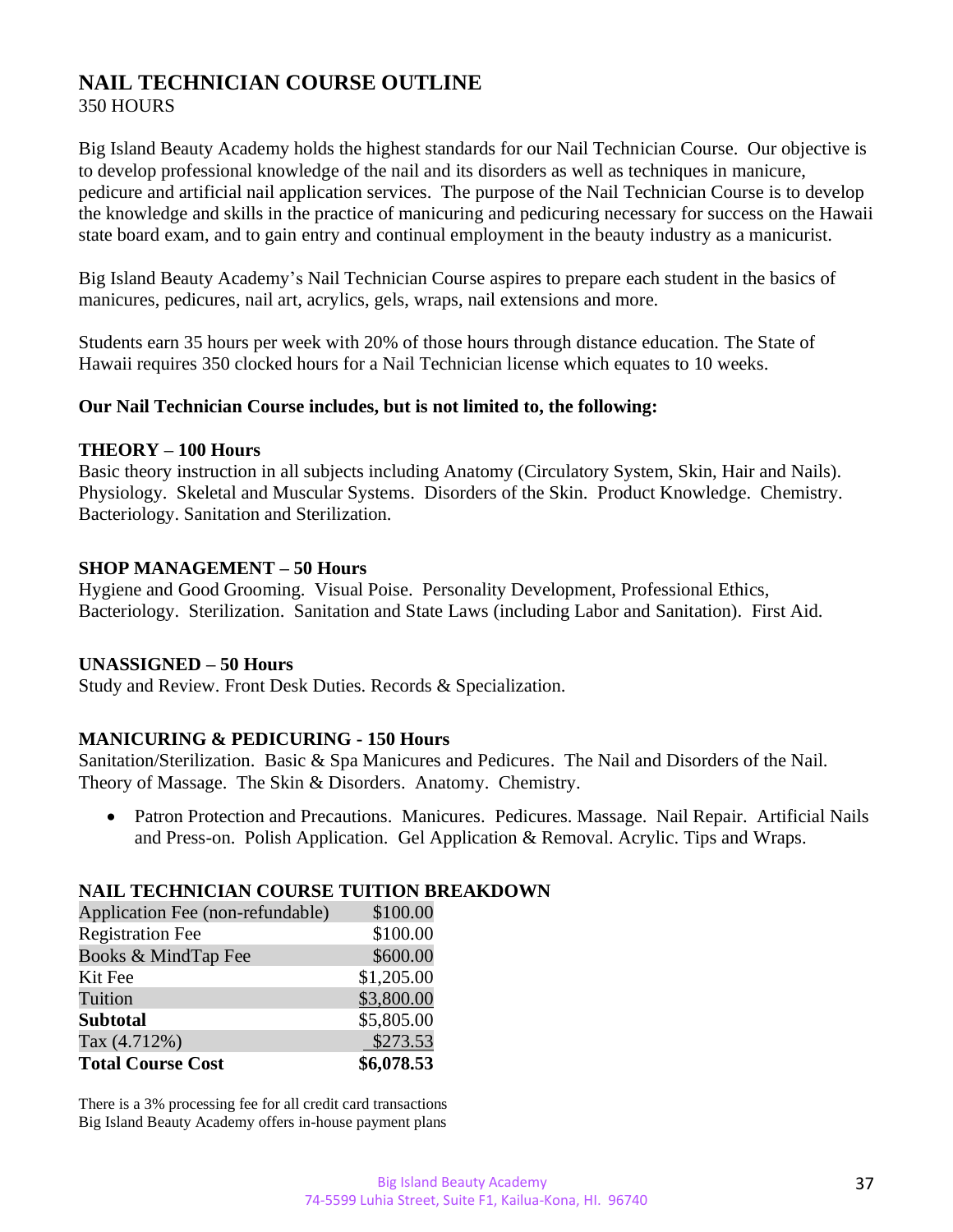#### **INSTRUCTOR TRAINING COURSE** 600 HOURS

Become an educator and begin sharing your passion and expertise in the beauty industry! If you're ready to shape the future of the beauty industry by teaching students, the Instructor Training Course offered at Big Island Beauty Academy is the answer to your search. Our course meets all state requirements in teaching experiences, theory, and hours to become a licensed Cosmetology Instructor. Our program will give you the classroom experience that you need to inspire your students, and will give you the confidence to begin teaching a new generation of beauty industry professionals.

Students earn 35 hours per week. The State of Hawaii requires 600 clocked hours for an Instructor Training Course which equates to 17 weeks.

#### **Our Instructor Trainee Course includes, but is not limited to, the following:**

#### **ORIENTATION - 25 Hours**

- Regulations Dealing with the Practice of Cosmetology, Sanitation and Labor
- School Operations
- First Aid

#### **THE PROFESSIONAL TEACHER - 50 Hours**

- Teacher Personality, Technical Knowledge and Characteristics
- Teacher as Professionals
- Preparation for Teaching (Planning the Course, Preparing Lesson Plans and Steps of Teaching).
- Recordkeeping, Time Sheets, Student Records, Appointments and School Operation Duties

#### **STUDENT MOTIVATION & LEARNING - 50 Hours**

- Laws Governing Learning Processes
- Student Motivation, Participation and Personalities
- Individual Differences
- Counseling

#### **METHODS, MANAGEMENT & MATERIALS - 50 Hours**

- Methods, Procedures & Techniques of Teaching (Lectures, Discussions, Demonstrations, Conducting Practice Activities, Questioning Techniques and Special Situations)
- Classroom Management (Physical Environment, Administrative Duties, Discipline, Class Supervision, Classroom Routine and Corrective Measures)
- Teaching Materials (Audio-Visual Aids, Values of Different Teaching Aids, Correct Usage, Textbooks, Workbooks, Reference Books & Creative Aids)

#### **TESTING & EVALUATION - 50 Hours**

- Testing (Purpose of Testing, Performance Tests, Written Tests and Standardize Tests)
- Evaluation (Student Abilities and Achievement and Teacher Evaluations)

#### **PRACTICE TEACHING - 300 Hours**

• Practical Application of Teaching Techniques in Clinic and Theory Classrooms

#### **UNASSIGNED - 75 Hours**

• Additional Training in Identified Deficient or Weak Subjects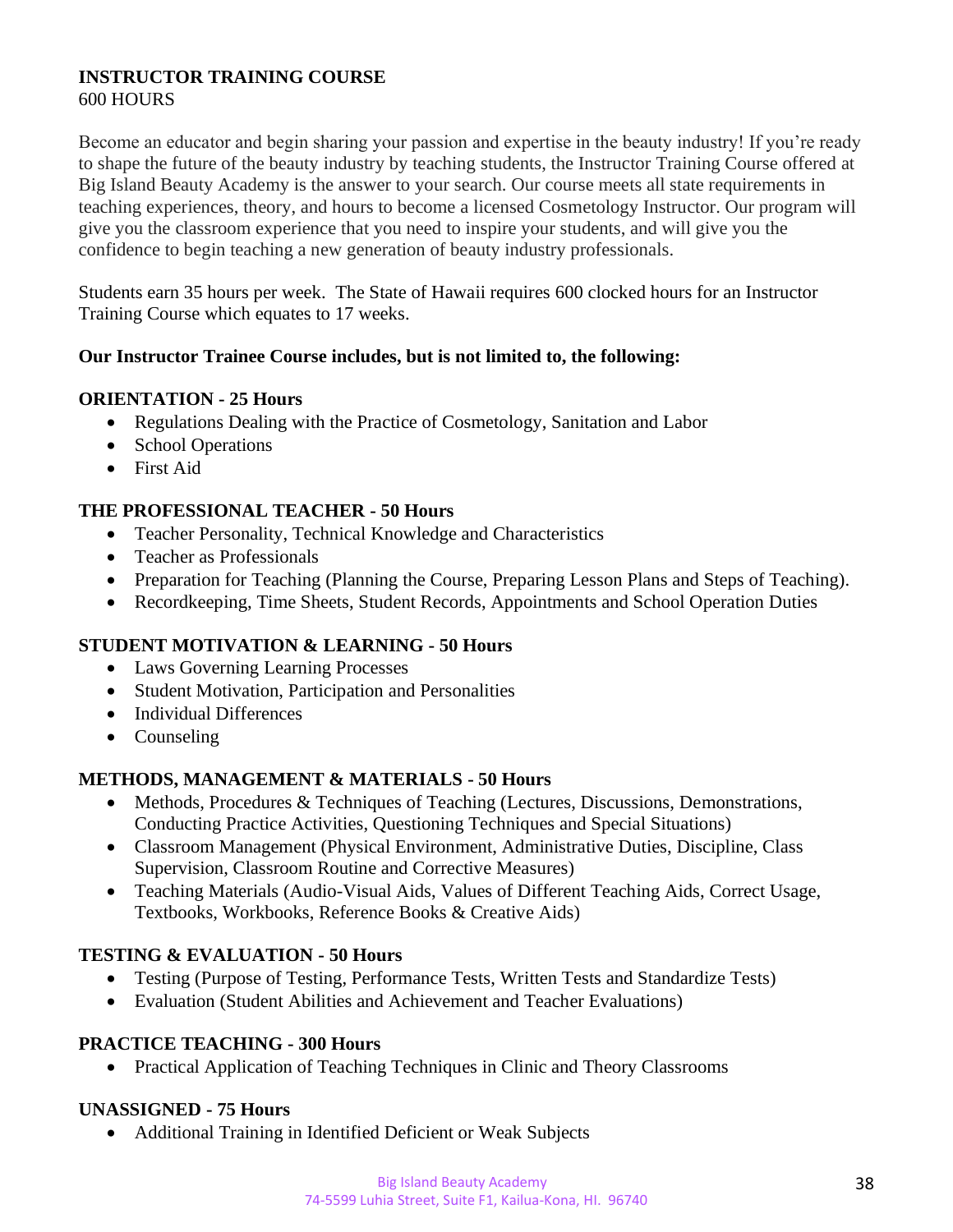#### **INSTRUCTOR TRAINING COURSE TUITION BREAKDOWN**

| Application Fee (non-refundable) | \$100.00   |
|----------------------------------|------------|
| <b>Registration Fee</b>          | \$100.00   |
| Books & MindTap Fee              | \$600.00   |
| Kit Fee                          | \$00.00    |
| Tuition                          | \$6,525.00 |
| <b>Subtotal</b>                  | \$7,325.00 |
| Tax (4.712%)                     | \$345.15   |
| <b>Total Course Cost</b>         | \$7,670.15 |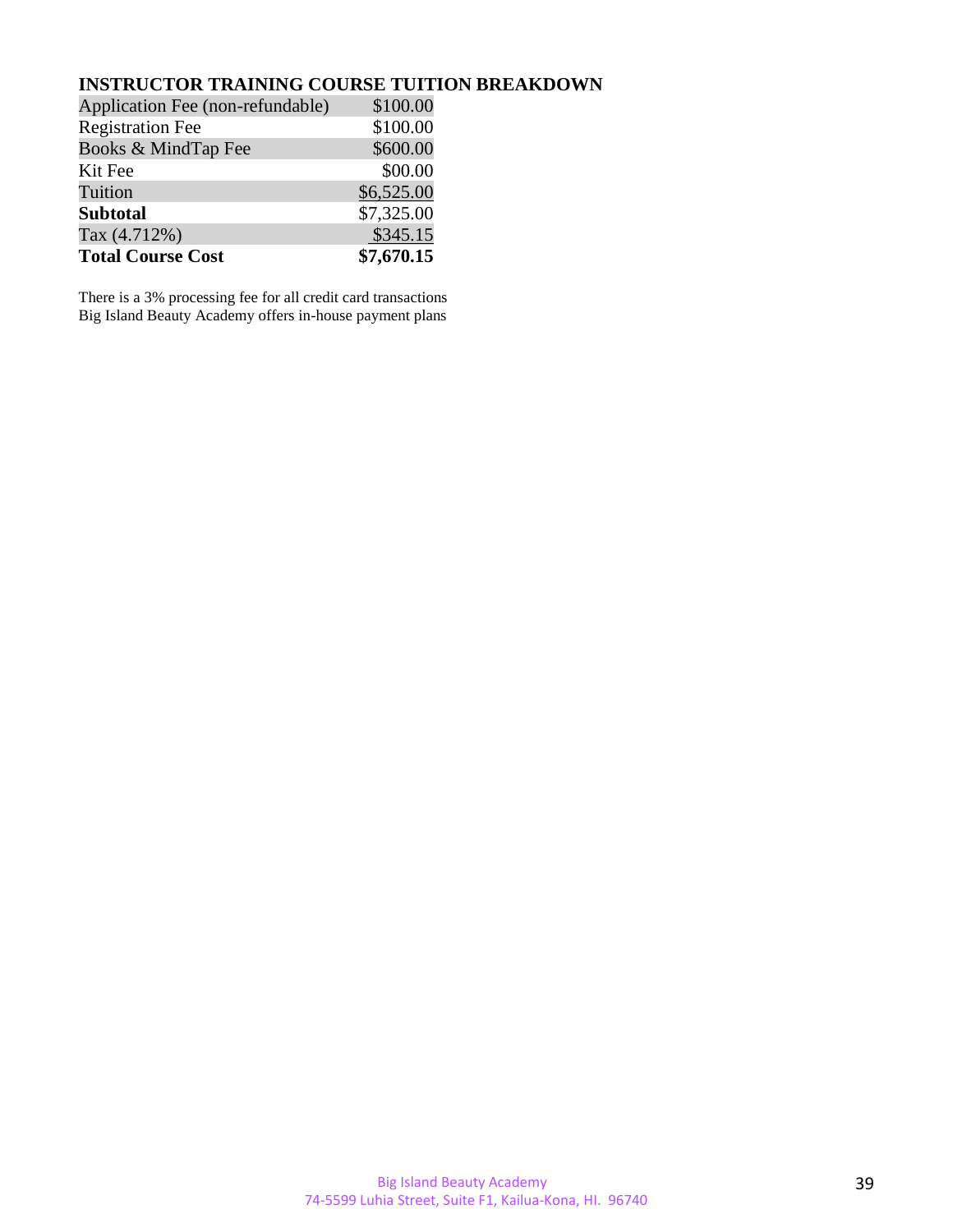#### **2022 SCHEDULED COURSE START DATES**

We accept new students into our programs throughout the year! New students may enroll at any time and begin courses on the next start date (see schedule below). We offer full time classes for every course.

We encourage all prospects to enroll no later than three weeks before the start of each session. We recommend enrolling earlier if possible to make sure your kit can be ordered and available for your first day of class.

The session start-dates listed below are for our Cosmetology, Hairdressing, Esthetics and Nail Technician programs. Beauty Instructor program schedule is upon availability.

For more information on our course schedule, please give us a call at (808) 329-6447 or **[schedule](https://www.schedulicity.com/scheduling/BIBRSK/services) an Admissions [Appointment](https://www.schedulicity.com/scheduling/BIBRSK/services) online**.

| <b>Month</b>         | <b>Session Start Date</b> | Enroll by date: This date is not the<br>deadline to enroll. Enrolling by this date<br>will ensure receipt of program kit by<br>session start-date |  |  |
|----------------------|---------------------------|---------------------------------------------------------------------------------------------------------------------------------------------------|--|--|
| <b>January 2022</b>  | January 12, 2022          | December 18, 2021                                                                                                                                 |  |  |
| <b>February 2022</b> | February 23, 2022         | <i>February 3, 2022</i>                                                                                                                           |  |  |
| April 2022           | April 6, 2022             | March 17, 2022                                                                                                                                    |  |  |
| <b>May 2022</b>      | May 18, 2022              | April 28, 2022                                                                                                                                    |  |  |
| <b>July 2022</b>     | July 6, 2022              | June 24, 2022                                                                                                                                     |  |  |
| <b>August 2022</b>   | August 10, 2022           | July 15, 2022                                                                                                                                     |  |  |
| September 2022       | September 21, 2022        | September 1, 2022                                                                                                                                 |  |  |
| November 2022        | November 2, 2022          | October 13, 2022                                                                                                                                  |  |  |

#### **2022 Course Start Dates:**